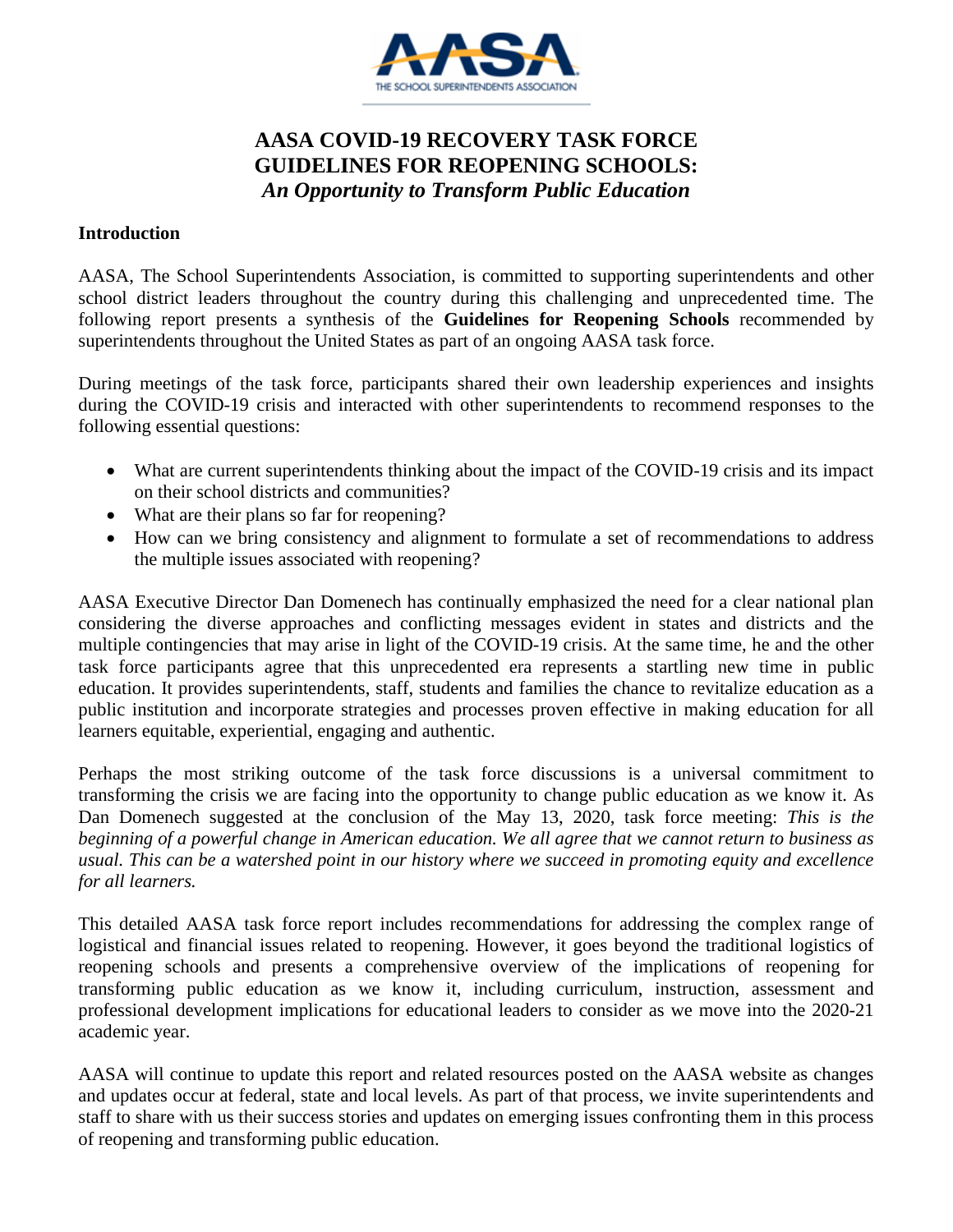# Table of Contents

| Section One: The Challenges Confronting Educational Leaders Leading in a Virtual World15         |  |
|--------------------------------------------------------------------------------------------------|--|
| Section Two: Promoting Connectivity and Engagement in a Virtual Learning Environment 16          |  |
|                                                                                                  |  |
|                                                                                                  |  |
| Section Two: Understanding the Importance of Social and Emotional Learning 19                    |  |
| Section Three: Understanding Key Components of Social and Emotional Learning20                   |  |
| Section Four: Implementing Key Elements of Social and Emotional Learning in Schools and          |  |
|                                                                                                  |  |
| Section Five: Performance Indicators of Social and Emotional Learning in Effective Classrooms 21 |  |
| Section Six: Supporting Social and Emotional Learning in Districts and Schools 22                |  |
| Section Seven: Accessing Funding Sources to Support Social and Emotional Learning Programs and   |  |
|                                                                                                  |  |
|                                                                                                  |  |
| Section One: Leading Trauma-Sensitive Instruction and Trauma-Skilled Schools24                   |  |
| Section Two: Why Has the Issue of Trauma Emerged as a National Educational Priority?24           |  |
| Section Three: What Should Educators Understand About the Effects of Trauma on Students?25       |  |
|                                                                                                  |  |
|                                                                                                  |  |
| Section Six: How Can Educational Leaders Support Students and Staff in Dealing with Trauma?27    |  |
| Section Seven: What Additional Services and Support Structures Should Trauma-Skilled Schools     |  |
| Offer?                                                                                           |  |
|                                                                                                  |  |
|                                                                                                  |  |
| Section One: Key Principles for Professional Development Related to Reopening32                  |  |
| Section Two: Recommended Actions Related to Professional Development and Reopening33             |  |
|                                                                                                  |  |
| Section One: Redefining Curriculum as a System for Promoting and Monitoring Learning37           |  |
| Section Two: Suggested Action Steps for Transforming Curriculum, Instruction and Assessment      |  |
|                                                                                                  |  |
|                                                                                                  |  |
| Section One: Anticipating Budget and Fiscal Issues Associated with Reopening 42                  |  |
|                                                                                                  |  |
|                                                                                                  |  |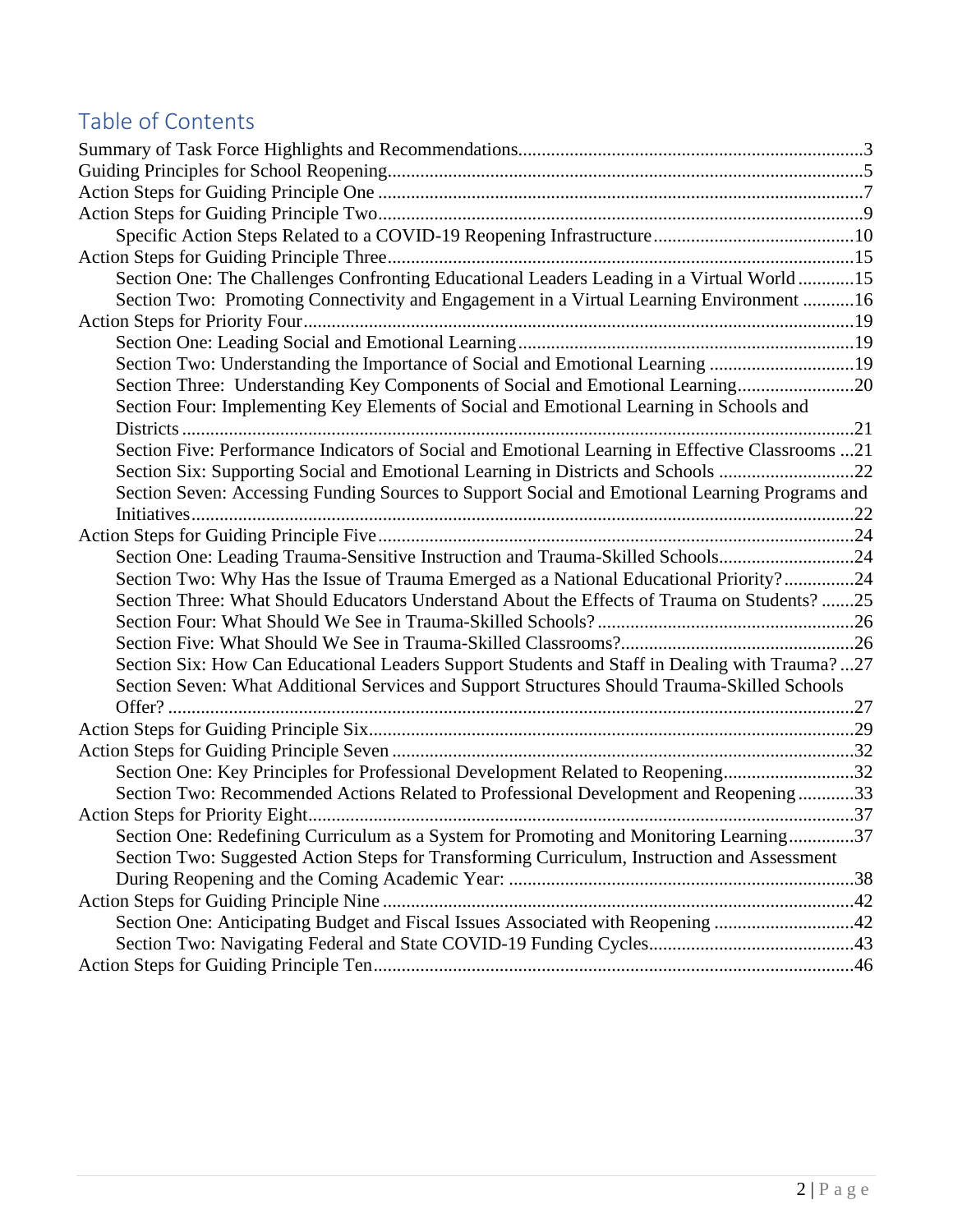# Summary of Task Force Highlights and Recommendations

<span id="page-2-0"></span>Superintendents from throughout the United States participated in a series of Zoom meetings facilitated by Dan Domenech, executive director of AASA. The first meeting (May 4, 2020) encouraged participants to share their leadership experiences throughout the continuing COVID-19-related crisis; the second meeting (May 13, 2020) extended and refined the discussion to begin the work of formulating guidelines for reopening designed to ensure consistency of messaging and focus at a national level; and the final meeting (May 20, 2020) resulted in group consensus about these guidelines and their utility to guide both the reopening process and education throughout the coming academic year.

The ongoing discourse and recommendations generated by the 27 superintendents and state executives who participated in the task force center around 10 priority areas. These areas reinforce participants' agreement that reopening is just a starting point, and that the coming academic year must reflect the necessary changes revealed during the crisis, including an expanded focus on the safety, physical, social and emotional needs of students and staff.

As the group moved toward consensus, the following recurrent issues and concerns were evident:

- **Health and Safety as Essential Priorities:** Participants agreed that the health, safety and well-being of students, staff and families is a primary priority during reopening and throughout the coming academic year. Caution is essential and the need to restructure to conform to CDC guidelines is imperative, including acquiring resources and establishing protocols for testing, dealing with unanticipated COVID-19 related outbreaks, and ensuring ongoing sanitation of buildings and classrooms. *No school or district should be forced to reopen unless they meet Centers for Disease Control and Prevention Guidelines.*
- **Addressing Inequities:** The closing of schools in response to the pandemic has focused a powerful spotlight on recurrent structural inequities evident in public education today, including student access to broadband/internet services; achievement gaps among racial, ethnic and economic groups; and disparities in resource access evident in many urban and rural districts compared to wealthier suburban districts. An essential priority will involve a national commitment to ensuring equitable access to affordable broadband for all jurisdictions to address obvious inequities in student and family access to the internet and virtual/distance learning.
- **The Importance of Social and Emotional Learning:** Participants consistently emphasized the need for educators to address emerging psychological, social and emotional needs of students, families and staff if we are to deal with learning loss and gaps extending from the crisis. Schools and districts must become both "trauma-informed" and "trauma-skilled." Superintendents on the task force emphasized the need for connection, collaboration, mutual support and assurance to students that they are valued members of the learning community. Social and emotional learning strategies must be a consistent part of instructional delivery throughout the academic year to enhance all learners' academic achievement.
- **Ensuring That Closure and Traditional Rituals and Ceremonies Are Addressed:** In light of the upheaval extending from the crisis, participants asserted the value of providing students and staff opportunities for closure, including end-of-year ceremonies and celebrations as well as opportunities for closure activities during future times of transition. The COVID-19 crisis has showcased the importance of shared/distributed leadership to engage stakeholders in collaborative problem solving, decision making, and building support structures.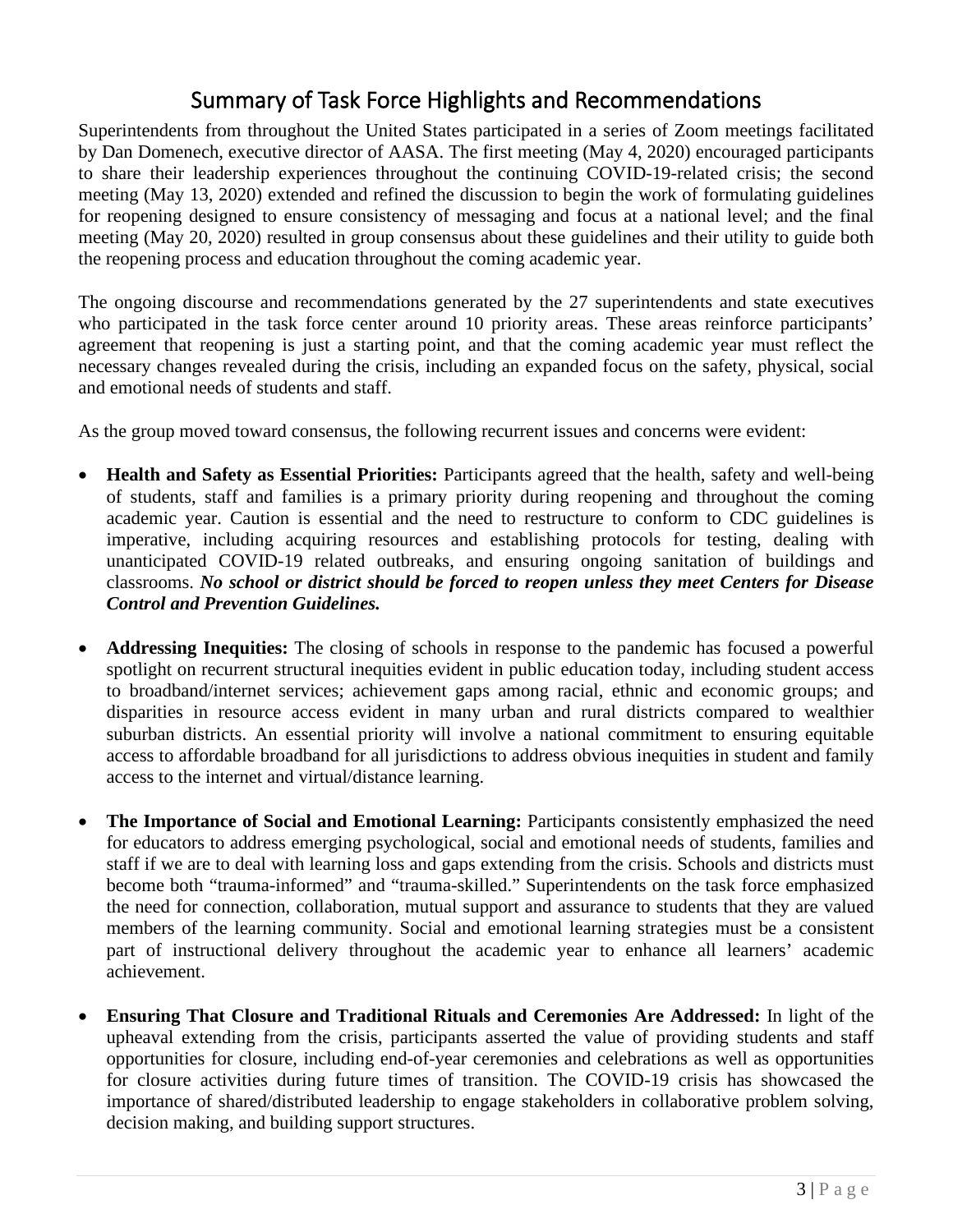- **The Power of Collaboration and Teamwork:** The COVID-19 crisis has initiated an astounding resurgence of collaboration and teamwork within school districts and as part of outreach partnerships with local and state agencies and organizations. These various forms of cross-functional teams and partnerships are essential for continuing the transformation of public education as we move into next phase of reopening and the implications of potential additional waves of infection.
- **The Importance of Leaders Understanding the Dynamics and Unanticipated Consequences of the Change Process:** All task force participants were clear that leadership in education must take a holistic, Whole Child approach and address the inevitable stresses and stages associated with any dramatic change. This process must consider the ambiguities and unanticipated issues that arise with rapid change and requires thoughtful, intentional and purposeful strategic planning to support the learning community as it confronts current and future crises.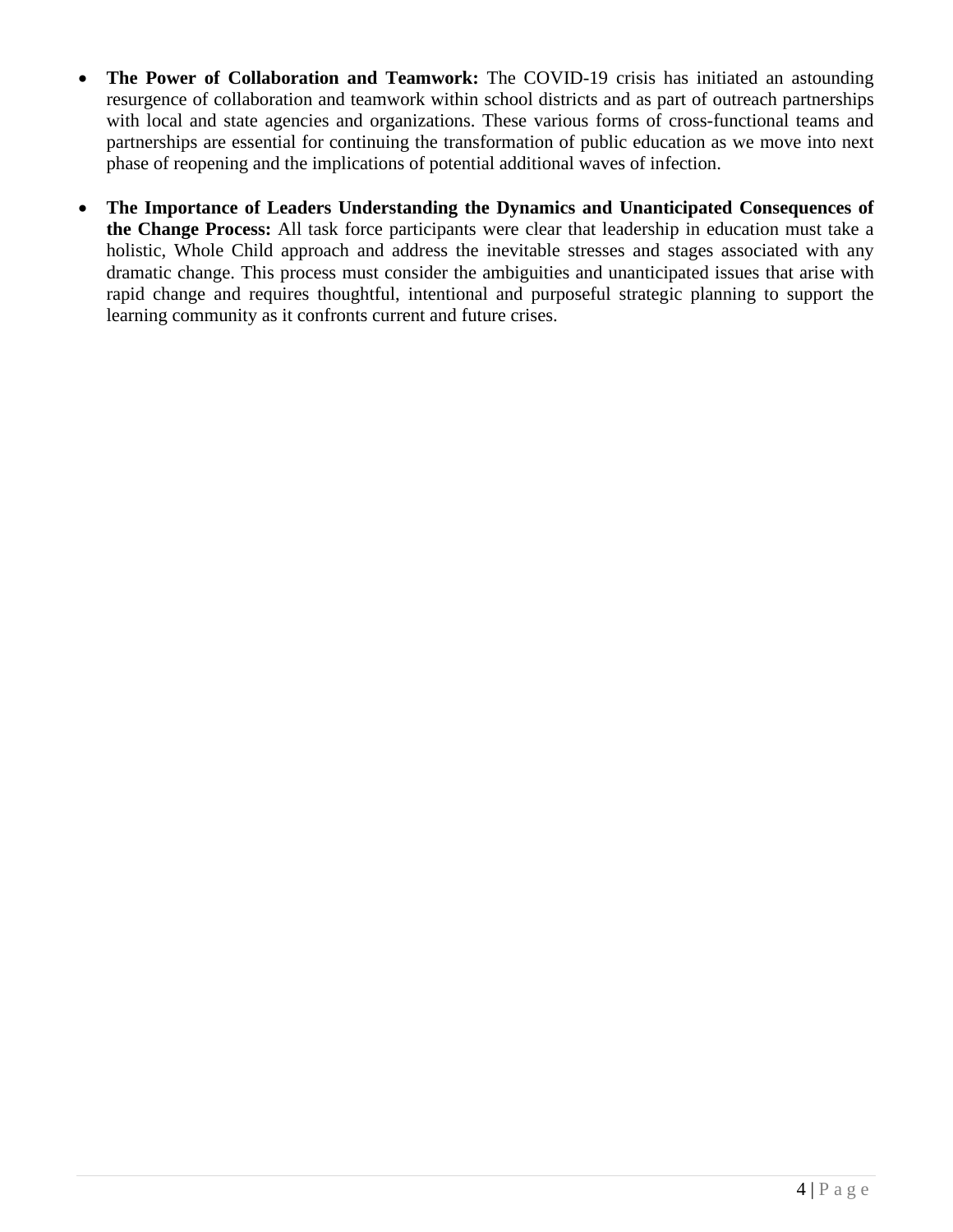# Guiding Principles for School Reopening

<span id="page-4-0"></span>At this stage of the work of the task force, the following 10 priority areas emerged as controlling ideas for reopening guidelines:

- **1. Plan for Multiple Reopening Scenarios and Contingencies to Ensure the Health, Safety and Well-Being of All Students and Staff:** It is essential that district leaders and staff anticipate multiple potential scenarios associated with the reopening process. These may include a return to in-person learning, the continuation of virtual learning, or a blended approach involving some students and staff returning to in-person learning while others continue to participate in remote learning. Policies and procedures must be in place and maintained consistently for attendance, health screening and quarantine procedures, school closures, social distancing, hygiene, and cleaning aligned with the unique challenges of each scenario (informed by the recommendations from the Centers for Disease Control and Prevention).
- **2. Build a COVID-19-Response Reopening Infrastructure Aligned with Changing Scenarios and Needs:** Leaders and staff must prepare for a changing landscape when reopening occurs. They must give careful consideration to safety and sanitation, the implications of social distancing, and shifting roles and duties of staff as education returns to some form of normalcy. Accommodations must be made to address learning loss as well as ensuring support services for students, staff and families extending from the crisis.
- **3. Ensure Students' and Families' Equitable Access to Technology Required for Virtual Learning:**  The COVID-19 crisis has focused a stark spotlight on the many inequities evident in our diverse student populations. A critically important priority is the continuation of affordable access for all learners to broadband connectivity, the internet and related hardware. Task force members support AASA's recent letter to Congress urging them to support all students displaced from their classrooms, including \$4 billion in direct funds to the Federal Communications Commission's Schools and Libraries Program, commonly called the E-Rate program, to help connect millions of students to the internet.
- **4. Provide Continuing Support to Students and Adults to Address Their Immediate and Long-Term Physical, Psychological, Social and Emotional Needs:** Without question, social and emotional learning (SEL) has emerged as a critical priority. The psychological, interpersonal and emotional needs of students, staff and families must become a key focal point as some form of reopening occurs. In addition to requisite services and resources, SEL strategies and techniques must become a consistent part of classroom instruction, reinforcing safety, well-being and engagement within the learning community.
- **5. Ensure All Schools Are Trauma-Informed and Trauma-Skilled:** Extensive professional development is necessary to ensure that staff understand the long-term effects of various forms of trauma (i.e., physical, psychological/mental, and relational). As staff become trauma-informed, district leaders and staff must ensure that policies, practices and staff capacities are in place to address the impact of trauma in its various forms and ensure that schools are safe spaces within which individuals and groups can express their concerns, anxieties and fears.
- **6. Prepare for COVID-19-Related Changes in Human Resource Management and Practices:**  Educational leaders must prepare for a variety of potential human resource and related contractual issues that may extend into the reopening process. These can range from salary concerns and elimination of negotiated cost-of-living raises to potential contingencies such as staff members' inability to return to full-time in-person employment because of health situations or family obligations.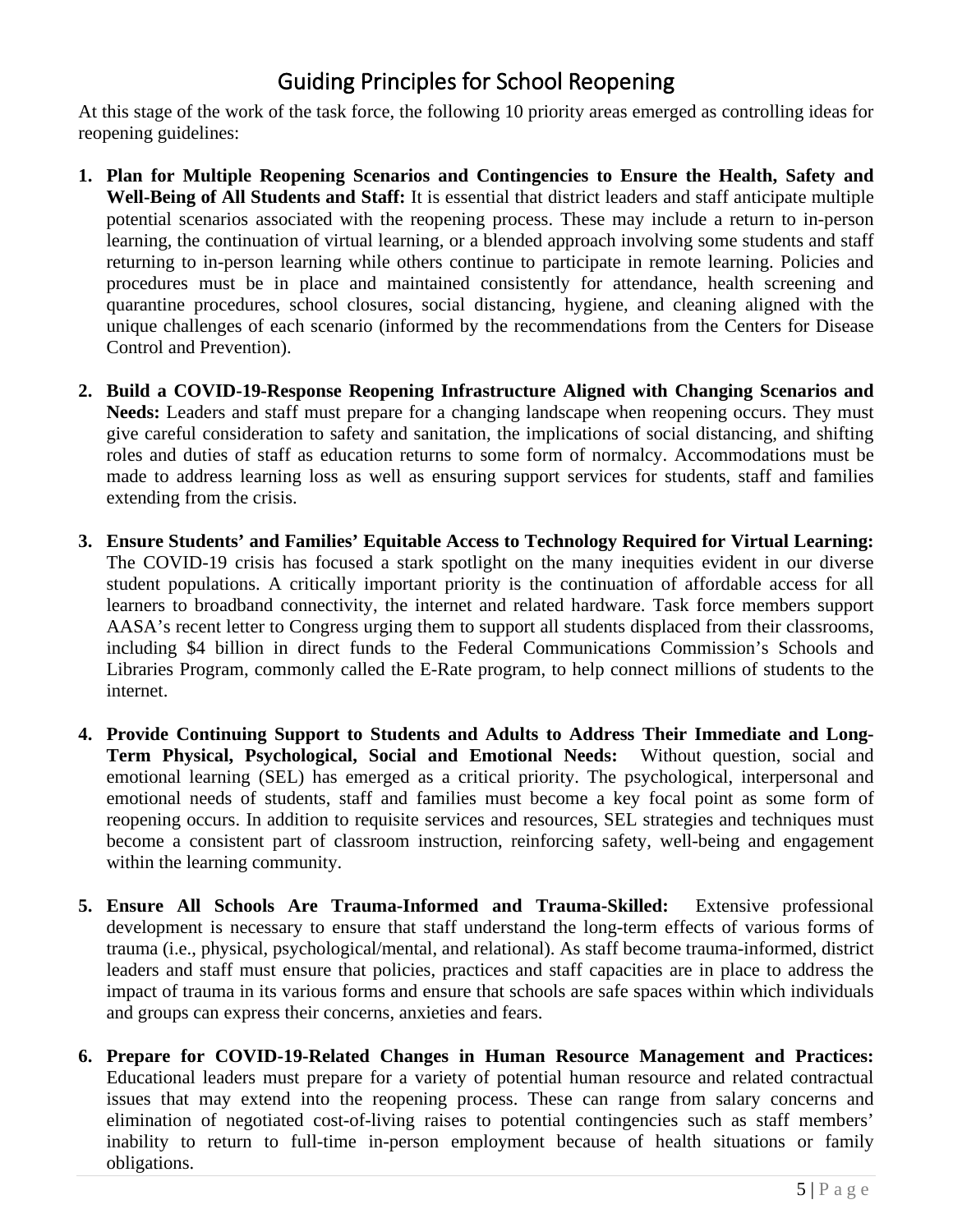- **7. Offer Ongoing Personalized and Differentiated Professional Learning:** In the new educational environment we are entering, educational leaders must ensure that sustained professional development is available for administrators, teachers and support staff on a range of crisis-related issues. These include strategies for making virtual learning engaging and interactive, addressing SEL needs among students and staff, and enhancing staff understanding of what it means to be trauma-informed and trauma-skilled.
- 8. **Transform the Teaching-Learning-Assessment Process to Ensure Personalization, Engagement and Differentiation:** Educators throughout the United States have confirmed that the COVID-19 crisis has revealed the power and importance of transforming teaching and learning as we typically practice them. Classrooms must be safe, healthy and inviting learning communities. We also must ensure that all students feel respected, acknowledged and efficacious in their learning process.

For example, curriculum must be culturally responsive and relevant, organized around such connecting schema as themes, universal and enduring understandings, and essential questions. Similarly, we must overcome our prior tendencies to "teach to the test," expanding our assessment repertoire to include a balance of formative assessment, criterion-based coaching and feedback, and summative assessment that is performance-centered and—whenever possible—project-based. Classrooms and schools must become increasingly personalized, engaging and differentiated environments that acknowledge and address students' varying readiness levels, interests and learner profiles.

- **9. Anticipate COVID-19-Related Budget and Fiscal Management Issues:** Without question, these are unprecedented times in terms of public health and economic well-being. As schools reopen, educators must be alert to potential funding shortages, shortfalls, and budget reallocation to fund a range of health and sanitation supplies (e.g., thermometers, tele-scanning devices, sanitation supplies and materials) as well as budgetary implications of social-distancing requirements (e.g., funding for expanded transportation such as buses as well as enhancements of classroom spaces and furniture arrangements).
- **10. Embrace a New Paradigm for Public Education:** Task force superintendents reinforced that educators would benefit from viewing the COVID-19 crisis as a breakthrough opportunity to transform schools and education as we know them. The crisis has reinforced long-standing inequities and imbalances within the United States extending from racial, ethnic, cultural and geographic divides. The lessons we have learned during the pandemic can lead us to a new way of ensuring the achievement of all learners while emphasizing their physical development and health issues, as well as their social-emotional learning progress.

Based on these 10 guiding principles, the AASA School Reopening Task Force has also generated specific recommendations for action steps that can help district leaders and staff operationalize these principles. These recommendations represent the consensus-driven opinions of participants combined with additional recommendations from national and international frameworks related to ensuring that the reopening of schools is as safe, efficient and personalized as possible.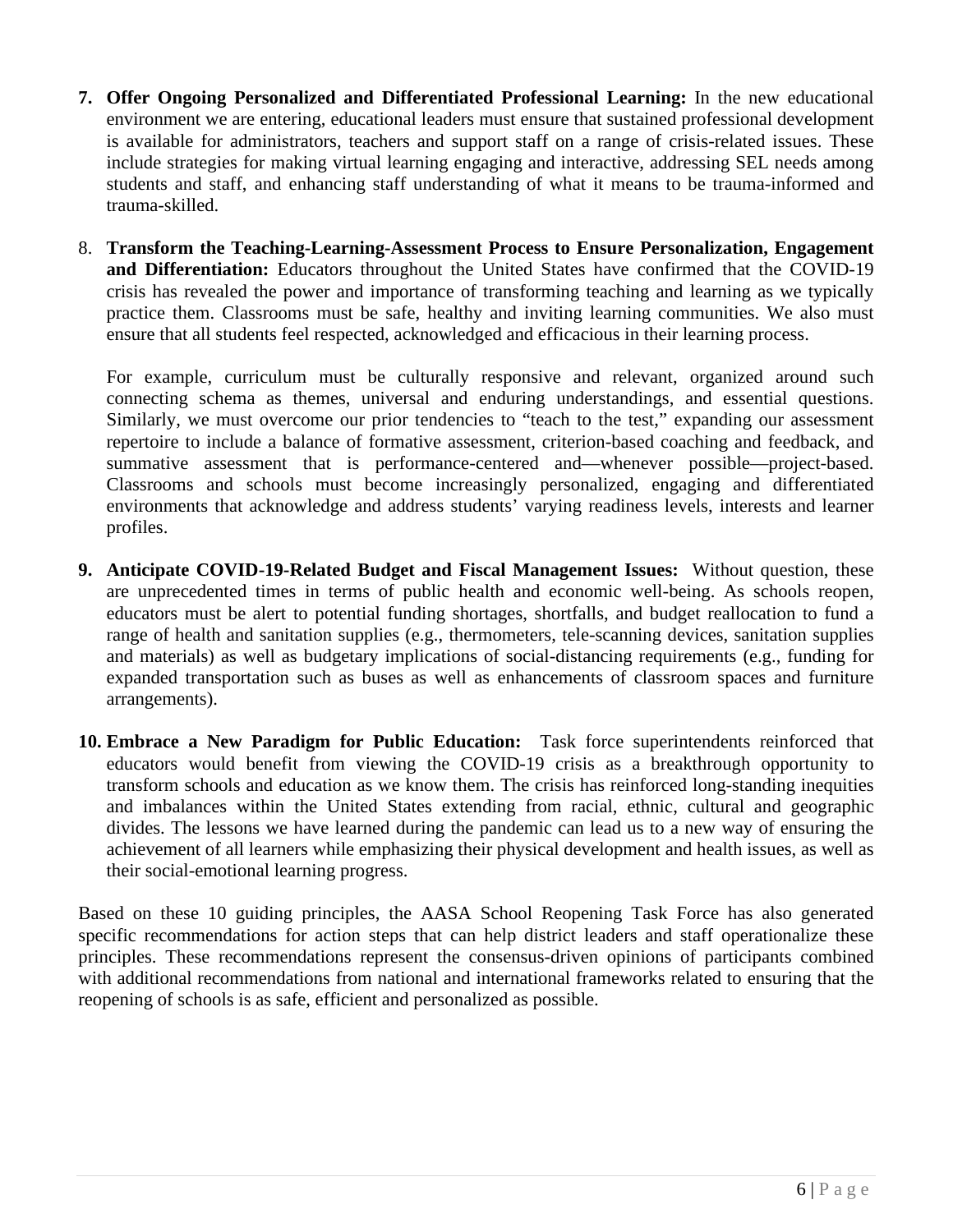# Action Steps for Guiding Principle One

# <span id="page-6-0"></span>**Establish Consistent Guidelines to Address Multiple Scenarios and Contingencies to Ensure the Health, Safety and Well-Being of All Students and Staff**

District leaders and their staffs must plan for multiple potential reopening scenarios and anticipate the potential contingency issues that will emerge with each scenario. A majority of the districts represented by task force superintendents are planning for a combination of potential opening approaches, including:

- Traditional in-person education (which many superintendents agreed may not be feasible within traditional August-September opening schedules);
- Virtual education as a primary educational delivery system;
- Staggered schedules (e.g., A-Week/B-Week; half-day schedules with alternating groups of students in attendance) to limit number of students within the physical building to reinforce distancing guidelines; and
- Eclectic designs in which students requiring intense in-person support (e.g., Special Education, English Learners, specialized programs such as Career and Technology Education) will be at the physical site while others receive their education using online/virtual formats.

Additionally, the task force supports the Centers for Disease Control and Prevention (CDC) recommendations that universal guidelines and protocols be in place, regardless of the scenario adopted by the district or region. In partnership with local health officials, district leaders must assess the current level of mitigation needed based on levels of COVID-19 community transmission and the capacities of the local public health and healthcare systems.

For each of these contingencies and potential scenarios, the task force strongly recommends that schools and districts ensure resources for the protection of students and staff during the duration of the COVID-19 crisis; adequate supplies of personal protective equipment; and ongoing sanitation and decontamination of classrooms and school buildings. Participating superintendents were in consensus about the need for universal protocols and guiding principles for ensuring the safety and well-being of returning students, staff and families. According to international comparison studies published by the Learning Policy Institute, these protocols and principles should include the following:

- **Clearly Articulated Attendance Policies:** The multiple scenarios that school districts may face during reopening will require flexibility in attendance policies and practices. At-risk students and staff may need accommodations to remain in their homes, increasing the need for universal access to internet and related educational technologies for those engaged in distance learning.
- **Health Screening:** This issue will become a major challenge for reopening schools and districts, regardless of the scenario they are confronting. Procedures will include temperature checks and assurances that students or staff exhibiting COVID-19 symptoms do not enter buildings.
- **School Closure and Quarantine Procedures:** Task force participants confirmed that district leaders must develop contingency plans for closing classrooms or schools in the event that students or staff contract COVID-19. This process will necessitate efficient health screening procedures, quarantine protocols, and clearly articulated criteria to determine if school closings are needed. This process will involve a multi-faceted communication plan that ensures all staff, families and community members are informed of closures and quarantines.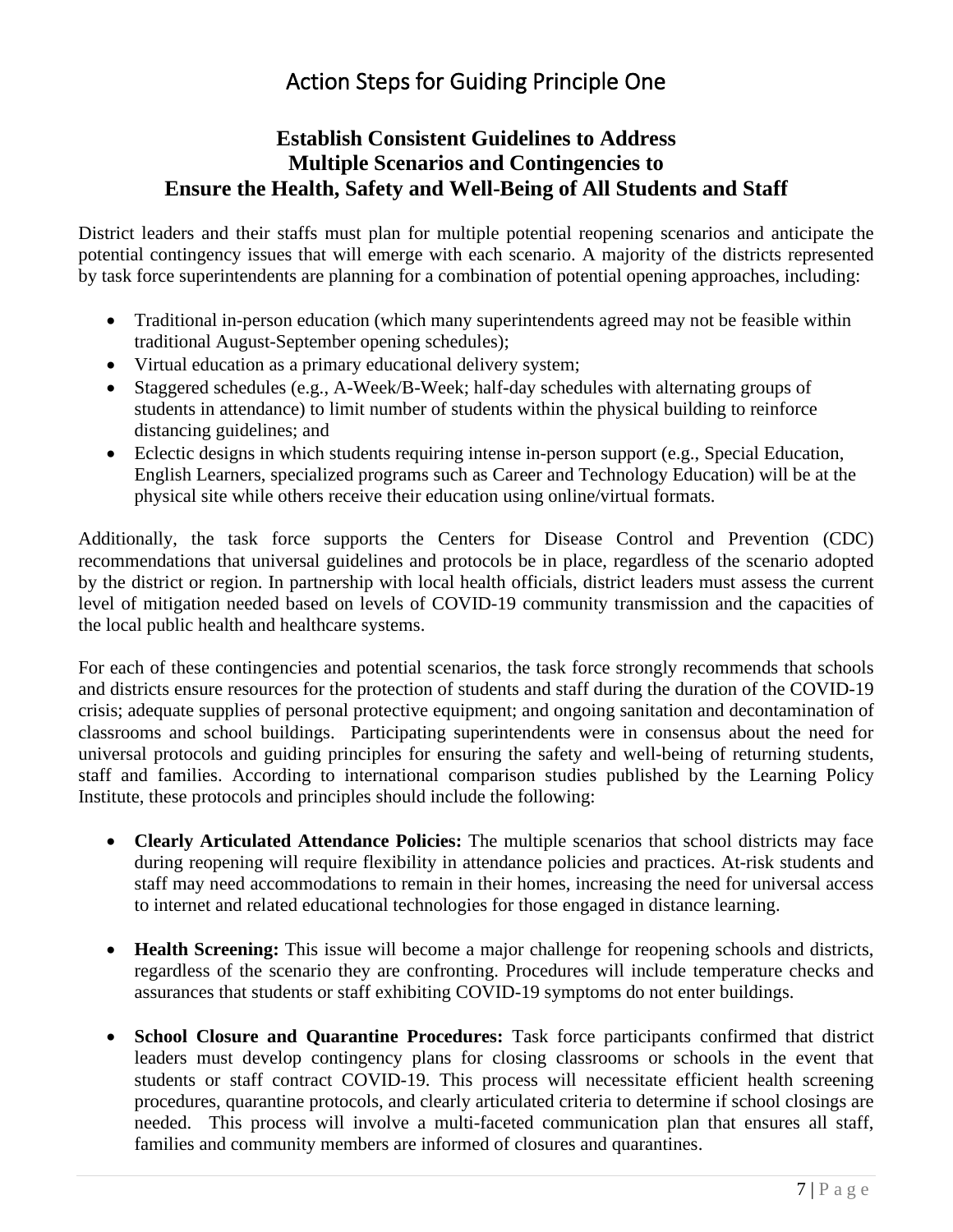- **Social-Distancing Protocols:** Both the CDC and the World Health Organization suggest keeping individuals at a six-foot distance from one another and reducing the number of people with whom an individual interacts directly. Protocols for social distancing may require reducing class size, keeping students in a stable homeroom class with teachers circulating, seating students farther apart, and reducing large-size events such as assemblies and sporting events. Key issues to focus on include: (1) arrival protocols; (2) mealtimes, recreation, and transportation; and (3) unique challenges in classes and programs requiring a high degree of student interaction and proximity as well as experiential learning (e.g., art activities, physical education, music, Career and Technical Education).
- **Hygiene and Cleaning Procedures:** In addition to reinforcing handwashing as a key priority, school and district staff must ensure that there is ongoing cleaning and sanitation of commonly touched surfaces to mitigate the virus. The range of potential sanitation, health and hygiene requirements emerging from highly interactive settings in which social distancing may be challenging compounds the need to address these issues. For example, what hygiene and cleaning procedures are necessary when students are sharing equipment, supplies, textbooks and related resources?

According to the CDC, schools and districts can reduce exposure risks by addressing three action planning processes:

# 1. **Develop a Cleaning and Disinfection Plan for All Buildings and Classrooms:**

- Determine what needs to be cleaned. Areas unoccupied for seven or more days need only routine cleaning. Also, maintain existing cleaning practices for outdoor areas.
- Determine how areas will be disinfected. Consider the type of surface and how often the surface is touched. Prioritize disinfecting frequently touched surfaces.
- Consider the resources and equipment needed. Keep in mind the availability of cleaning products and personal protective equipment (PPE) appropriate for cleaners and disinfectants.

## 2. **Implement the Plan with Consistency and Quality Control Measures:**

- Clean visibly dirty surfaces with soap and water prior to disinfection.
- Use the appropriate cleaning or disinfectant product. Use an EPA-approved disinfectant against COVID-19 and read the label to ensure it meets your needs.
- Always follow the directions on the label. The label will include safety information and application instructions. Keep disinfectants out of the reach of children.

## 3. **Maintain the Plan Throughout the Academic Year, Revising as Needed:**

- Continue routine cleaning and disinfection. Continue or revise your plan based on appropriate disinfectant and PPE availability. Dirty surfaces should be cleaned with soap and water prior to disinfection. Routinely disinfect frequently touched surfaces at least daily.
- Maintain safe practices such as frequent handwashing, using cloth face coverings and staying home if you are sick.
- Continue practices that reduce the potential for exposure. Maintain social distancing, staying six feet away from others. Reduce sharing of common spaces and frequently touched objects.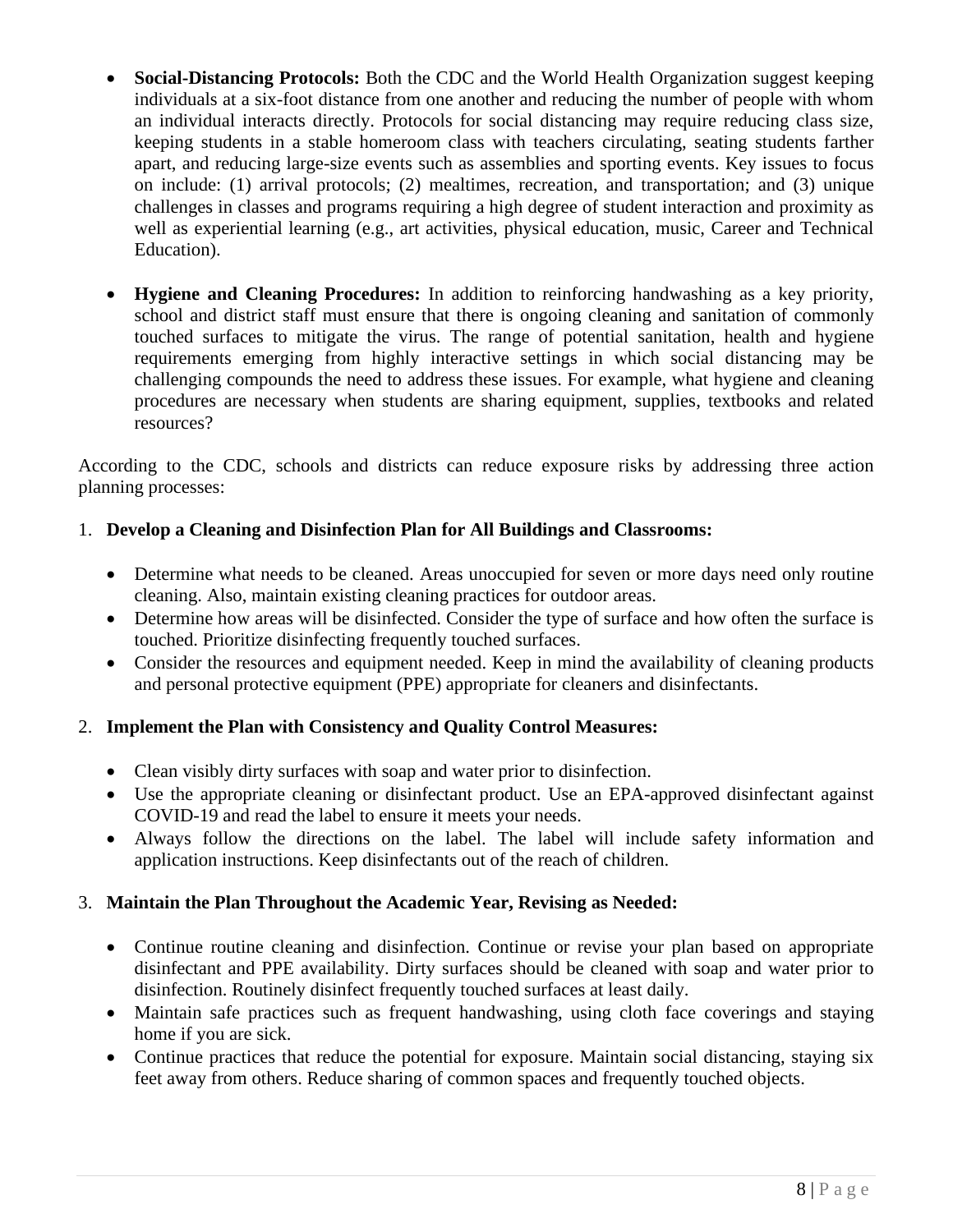# Action Steps for Guiding Principle Two

## **Build a COVID-19-Response Reopening Infrastructure Aligned with Identified Scenarios and Contingencies**

<span id="page-8-0"></span>As superintendents and their staffs plan for a variety of scenarios and contingencies in anticipation of reopening schools, a new kind of support infrastructure will be necessary to address health and psychological issues emerging from the COVID-19 crisis. Elements of the infrastructure include:

- Ensuring that cross-functional leadership teams are in place and operational to develop, implement and monitor reopening plans and address emerging contingencies related to COVID-19 responses (e.g., policies and procedures involving new COVID-19 cases within the school or community);
- Acquiring equipment and technology necessary to address student and staff health issues, including thermometers and other electronic telemonitoring/scanning devices to monitor student and staff temperatures and related PPE resources;
- Developing a cross-district or regional approach to equipment and resource purchase to ensure quality of the technology and to minimize the potential for price gouging among businesses;
- Ensuring that transportation (e.g., buses), meals and health services are available to students within the context of multiple scenarios and contingencies;
- Developing and communicating clear policies and regulations related to all phases of reopening, including procedures for addressing identified COVID-19 cases within the building or district and related interventions, supports and communication;
- Ensuring that students who are not attending virtual classes or appear disengaged from the process are identified to receive necessary support services; and
- Continuing to ensure open lines of clear and accurate communication to ensure that all stakeholders are receiving common messages and updates.

Task force members recommend the following action steps related to building a COVID-19-related opening infrastructure in anticipation of inevitable changes and structural reforms that will extend into the coming academic year:

- 1. Ensure that cross-functional leadership teams are operational.
- 2. Reinforce safety, health and wellness priorities extending from the crisis.
- 3. Enhance lines of communication to ensure clear and timely messaging.
- 4. Actively involve leadership groups (e.g., board of education, government agencies, colleges and universities, nonprofits, business leaders) in providing support and feedback regarding the reopening process and future changes in public education.
- 5. Ensure that funding sources are accessed and maximized to purchase equipment and resources related to safety, health and wellness.
- 6. Explore options for maximizing staffing required to reopen successfully.
- 7. Make appropriate adjustments to existing curriculum, instruction, and assessment practices to address learning gaps and loss extending from school closings and structural issues related to disproportionality.
- 8. Implement crisis response teams to address trauma-related issues experienced by students, families and staff.
- 9. Reinforce cross-departmental collaboration, including partnerships involving curriculum and instruction as well as student services.
- 10. Emphasize that student and staff members' health social and emotional well-being are district and school priorities throughout the coming academic year.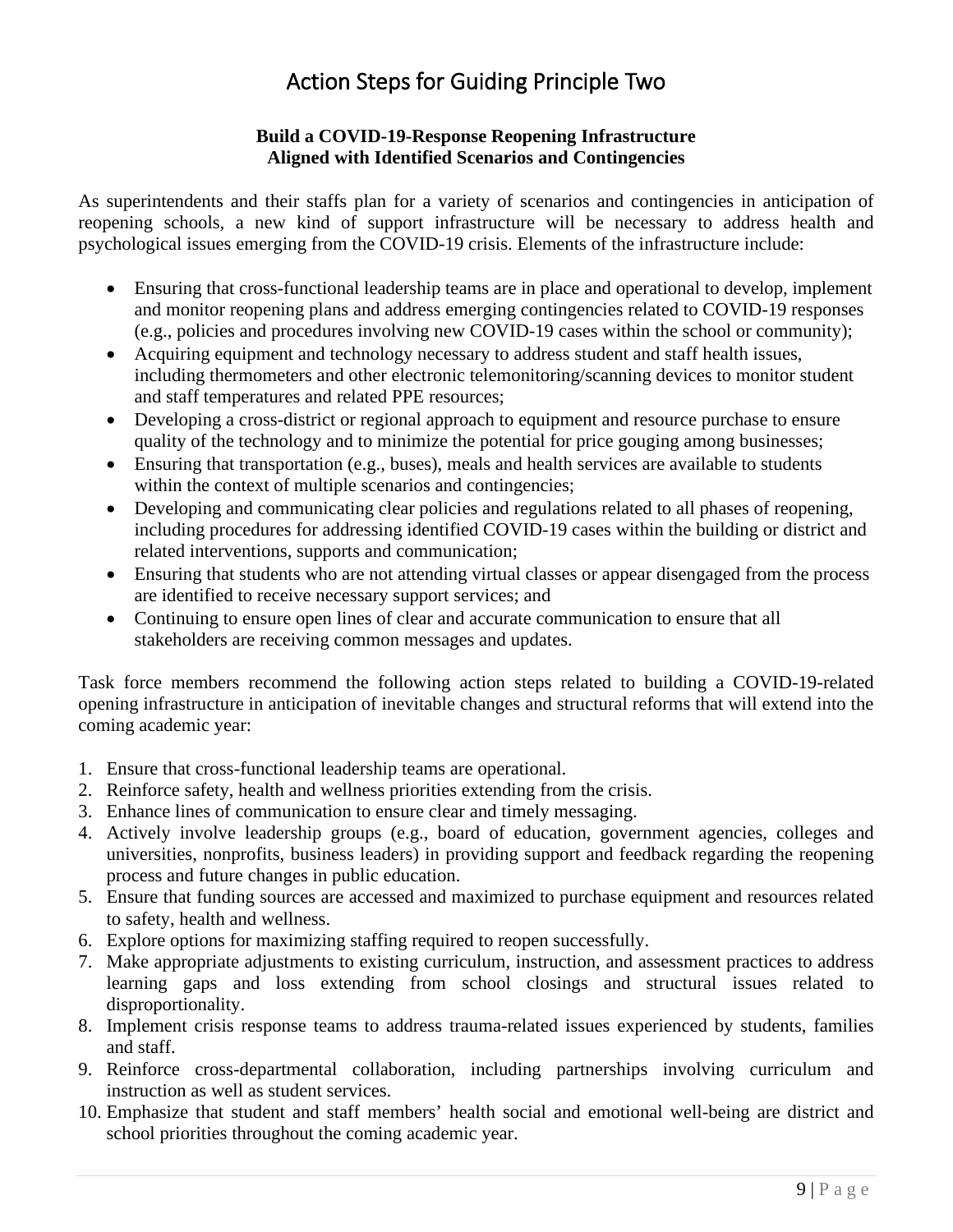# **Specific Action Steps Related to a COVID-19 Reopening Infrastructure**

## <span id="page-9-0"></span>**1. Wellness, Health and Safety Measures:**

- Determine the criteria the district will use to monitor and measure the health and well-being of students, staff and families.
- Assess the extent to which district operational definitions and controlling principles include the domains of physical, health, psychological, social, emotional and academic needs and development of all learners.
- Evaluate the current or potential health issues that the district will confront as schools reopen (regardless of the approach the district takes—i.e., in-person, bifurcated, virtual). How will staff address them effectively?
- Reinforce or develop policies, regulations, and practices to address potential health issues related to the reopening. For example, What will a school do if a student or staff members tests positive for COVID-19?
- Determine what short-term and long-term safety measures will be necessary as schools reopen and continue throughout this coming academic year (e.g., social distancing, classroom/building cleaning, sanitation practices, and related logistics).
- Articulate the varying wellness, health and safety measures the district will put in place for different age levels and populations (e.g., primary, intermediate, middle, high; Special Education; English Learners; Title I).
- Ensure that the wellness, health and safety of our students and staff are addressed throughout reopening and the entire academic year.

# **2. Technology:**

- Examine what the crisis has taught district educators about staff and students' reactions to and needs related to the use of technology-driven teaching and learning.
- Determine if there are pockets of staff, students and families who still lack full access to affordable WIFI, internet, and Chromebooks/laptops and related technology.
- In partnership with local, regional and state agencies, determine how the district can address these gap areas.
- Ensure that all staff members (administrators, teachers, paraprofessionals, support staff) are trained to deal with the technological implications of reopening and offer continuing emphasis on distance learning.
- Determine what professional development is necessary to ensure that virtual learning becomes engaging, personalized and differentiated.
- Assess budget requirements needed to ensure that the district extends and refines its technology infrastructure.
- Identify implications for student return of Chromebooks and other resources (e.g., What if technology is lost during the closing? What if equipment is broken? What if students have moved or cannot be located?)
- Determine how the district will ensure that municipal and regional agencies and organizations continue to support free access to WIFI/internet services.

# **3. Ensuring Academic Support and Addressing the Learning Gap:**

• Identify the major learning gaps and issues of disproportionality that the COVID-19 crisis has surfaced or reinforced. Use the school reopening process to addresses these gaps and issues.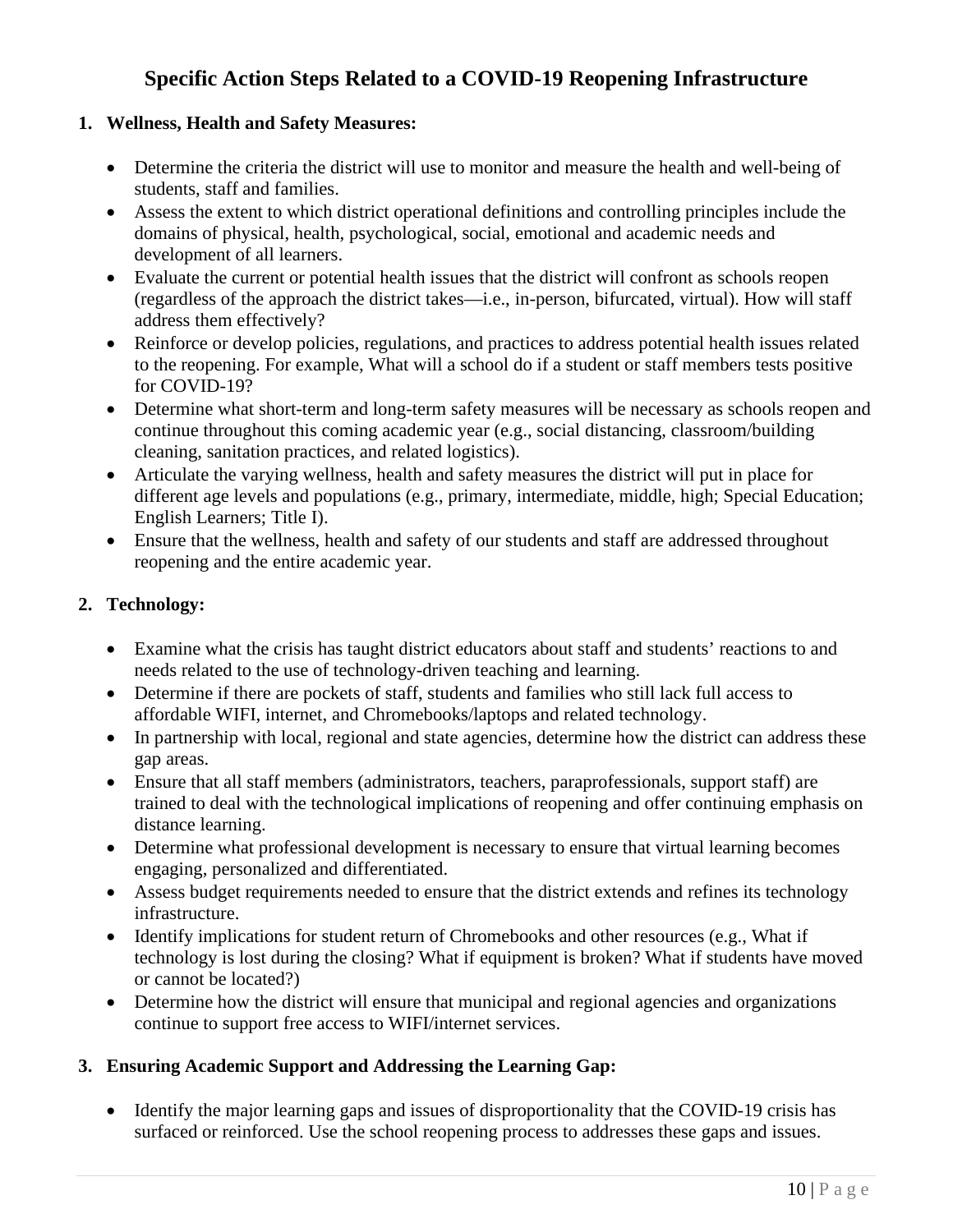- Determine the immediate priorities the district is facing related to addressing students' learning gaps and areas in which they may benefit from acceleration.
- Address these gaps and issues in a multi-modal context (i.e., using a combination of virtual/distance learning and in-person teaching-learning).
- Use data to monitor student progress and assess the impact of the interventions and support services used to address these gaps and issues.
- Use the COVID-19 school closings to augment and enhance the district's approach to instructional delivery and learning. For example, how can the district ensure that all classrooms are personalized, engaging, authentic and differentiated to address students' varying readiness levels, interests, cultures and learner profiles?
- Use lessons learned from the COVID-19 crisis to enhance the cultural responsiveness of schools and classrooms, ensuring that the district promotes equity and excellence for all students.

# **4. Special Populations:**

- Evaluate how school closings have affected such groups as students with Individualized Education Plans, English Learners, Title I-eligible students, and Talented and Gifted Learners. To what extent has the closing contributed to students' learning gaps, engagement and/or sense of support and belonging?
- Determine strategies and processes required to address the learning, health and well-being, and social-emotional needs of each of these special populations.
- Ensure that the physical, psychological, academic and social-emotional needs of our special populations are adequately addressed as schools reopen—and beyond into the coming academic year.
- Use a range of data sources to monitor the academic, psychological and social-emotional development and progress of special populations.
- Make certain that adequate funding is available to support the needs of special populations. For example, how can the district leverage federal and state funding to expand delivery of services and interventions?
- Implement needed modifications to the district's Multi-Tiered System of Support (MTSS) to ensure that all special population students' needs will be addressed.
- Engage key parent and stakeholder groups associated with each special population in providing feedback and suggestions concerning these issues.

# **5. Progress Monitoring and Accountability Measures:**

- Articulate the major accountability issues the district must address extending from school closures and the COVID-19 crisis.
- Augment the monitoring of student progress to provide feedback and support to learners and determine interventions to address learning gaps extending from school closures.
- Modify programs and practices to address the diverse range of learning issues (e.g., anxiety, depression, stress, trauma, disengagement, etc.) that students may exhibit when they return.
- Make appropriate adjustments to traditional accountability measures and processes (e.g., pacing of curriculum implementation, intervention to reinforce standards missed during the closure, Tier II and Tier III interventions within the district's MTSS).
- Modify or adjust school improvement plans to address this new era of accountability.
- Use disaggregated data to monitor underachieving subgroups whose learning may have been most severely impacted by the school closings.
- Determine the role of standardized testing in accountability: Is this the time to use a more balanced and student-centered approach to progress monitoring and evaluation?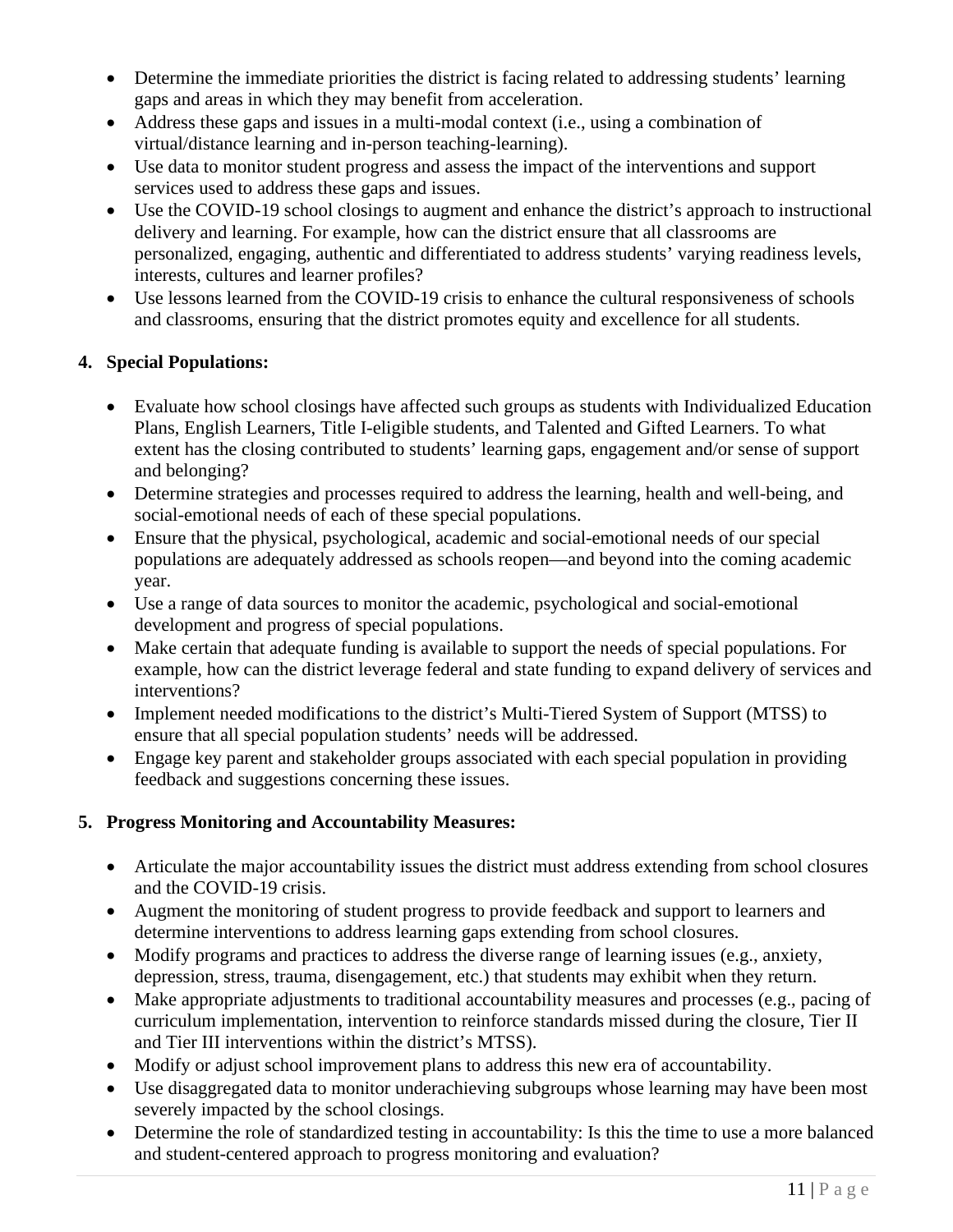- Analyze the implications of school closings and the reopening process on grades, progress reports and report cards.
- Determine the reporting resources the district will need to inform the board, parents and community members about progress in addressing students' needs extending from the crisis and related learning gaps.

# **6. Child Nutrition Services:**

- Ensure that students receiving free or reduced-price meals have access to food regardless of the scheduling configurations elected to use in the fall (e.g., A-Week/B-Week models; bifurcated inperson and virtual learning; virtual learning, etc.).
- Provide cross-functional services to ensure that all students are healthy and secure in terms of access to appropriate food and dietary needs.
- Develop an action plan for families who are food-deprived, including addressing issues related to non-English-speaking families and individuals.
- Put in place collaborations necessary to ensure that the school division works closely with city and state governments, social service agencies, food banks and other community groups, including religious institutions.
- Determine the fiscal and budget implications of this new approach to providing child nutrition services (e.g., continuing providing meals during times of closure and virtual learning, addressing sanitation requirements and social-distancing measures in cafeterias and classrooms).
- Address the emerging issue that as some parents fail to qualify for Medicaid because they don't meet the work requirements, some students will lose automatic qualification for free lunch, meaning schools will either forgo that reimbursement or have to do more work to get those students qualified.

# **7. Facilities:**

- Ensure that regardless of the reopening model(s) used (e.g., traditional in-person, bifurcated with some students in school and others learning virtually, all virtual), districts have the facilities needed to accommodate student and staff needs.
- Address recommendations from the Centers for Disease Control and Prevention regarding social distancing, sanitation, building cleaning and regularity of facilities upkeep and sanitation.
- Determine how schools will accommodate the six-feet social-distancing requirement in the face of classrooms that will not accommodate that requirement.
- Address the fiscal and resource requirements for buildings to be safe, healthy and aligned with CDC recommendations (e.g., thermometers, electronic scanning equipment, wipes and sanitation supplies, requirements for upkeep of sanitation procedures).
- Determine implications for student, staff, and visitor movement into and through buildings. For example, how will the school office deal with visitors and external staff entering and moving around the building?
- Address the staffing implications of this enhanced approach to sanitation and building health safety.
- Ensure that the district develops a range of scheduling options and related technological resources are available to accommodate a range of reopening approaches (e.g., total in-person; bifurcated models using a combination of in-person and distance learning; all virtual).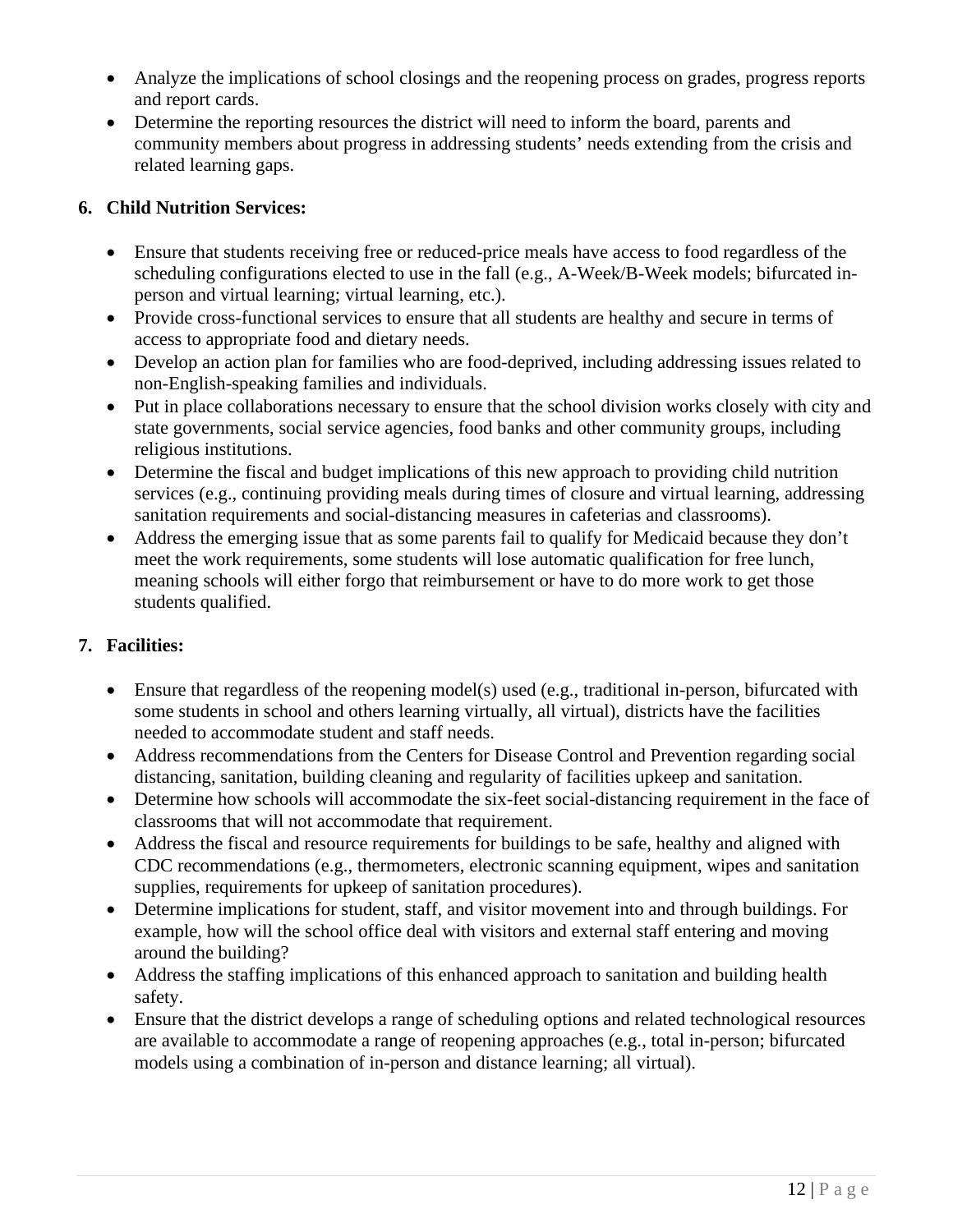# **8. Financial Services:**

- Identify the overall budget and fiscal management issues that the district must address immediately considering this crisis.
- Address budget shortfalls and cutbacks for the current and next fiscal year in light of expanding resource needs associated with the COVID-19 pandemic.
- Analyze the budget implications and sources for purchasing COVID-19-related health equipment and resources (e.g., thermometers, testing equipment, sanitation supplies, human resources needed to provide continuous cleaning of buildings and classrooms, etc.).
- Use federal crisis funding (e.g., CARES Act and follow-up funding allocations) to address these needs while ensuring that we do not engage in "quick fixes," such as using funding for operational needs such as staffing in light of the funding time limits.
- Determine the most appropriate chain of communication between schools and central office.
- Explore the role of the board of education in approving decisions about budget cutbacks and reallocation. How will the district ensure that it is providing meaningful and sustained data and information regarding budgeting and purchasing?
- Ensure the completeness of the vetting policies and regulations that will need to be considered to guarantee timely acquisition of health and sanitation resources and equipment. Specifically, what procurement protocols will need to be followed? How will districts ensure quality control?

## **9. Human Resources:**

- Assess how budget cutbacks and reductions impact the district's ability to ensure full staffing.
- Determine how school and central office staff will receive support in the hiring process given the current limitations associated with the crisis.
- Address issues related to unavailability of certified teachers in key areas such as mathematics, science, world languages, CTE, etc.
- Develop action steps in the event students and staff have physical issues that prevent them from returning to a traditional brick-and-mortar building. Will the district need to expand staffing to allow for a combination of in-person and virtual learning, for example?
- Assess the extent to which policies and regulations related to teacher evaluation and retention need to be revisited and/or modified.
- Develop recommendations for how administrators will complete informal and formal evaluations.
- Differentiate practices for providing feedback to teachers who are facilitating learning in various instructional settings (e.g., virtual, small-group, traditional).
- Determine how the district will address academic areas that require in-person learning if the district continues learning in a virtual context (e.g., Career and Technical Education, Special Education, English Learners, Talented and Gifted, economically disadvantaged/Title I).

## **10. Professional Development:**

- Identify the major professional learning needs of staff returning to school this fall.
- Ensure that teachers and support staff receive the professional development necessary for them to deliver effective instruction in a virtual format.
- Modify the professional development calendar to address emerging priorities associated with the crisis.
- Determine modifications required for opening days and related opening professional learning requirements necessary to address staff needs extending from the crisis.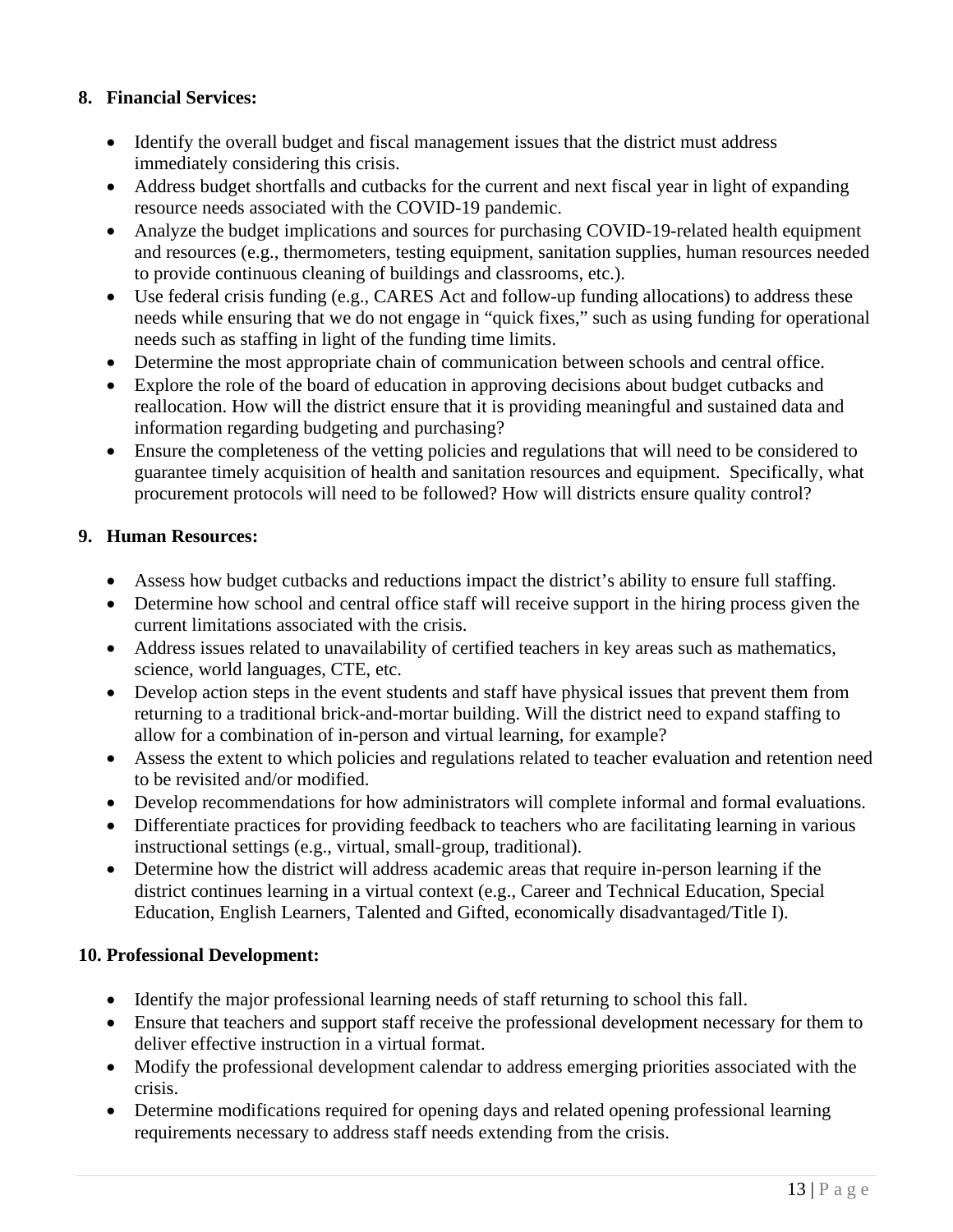- Ensure that the district's professional development programs include a focus on the psychological, social and emotional needs of staff and students.
- Reinforce consistency of quality and timing of opening professional development programs so that all staff receive common messages and engage in common focus areas (e.g., distance learning, trauma-informed schools, social-emotional learning strategies, etc.).

# **11. Student Services:**

- Ensure that the district has accounted for all learners, including those who may appear to be "missing" as a result of not participating in previous distance learning or responding to teacher and counselor outreach during the time of school closing.
- Identify the psychological issues that students and staff will confront as they return to some form of schooling in the fall.
- Assess the social and emotional issues district staff will need to address related to both students and staff during the reopening process.
- Anticipate disciplinary issues and problems that may emerge as a result of student trauma, stress, physical issues and family problems.
- Determine how the district's student services department will work with schools, city and state agencies, and families and community groups to address emerging issues.
- Develop action plans for student services to be delivered to learners and their families in virtual contexts, such as tele-counseling and tele-health interventions.
- Support the needs of homeless and transient students, including students who may have entered or plan to enter the system during school closings.
- Determine staffing implications related to student services (health, safety, psychological, social, emotional) needed to provide a long-term safety net for students as schools reopen and throughout the academic year.
- Identify the kinds of professional development necessary to support student service employees as they address emerging needs associated with the crisis and ensure that a range of technologies are used to deliver services during reopening (i.e., to address emergent needs of students and staff with medical issues preventing them from returning to the physical school building).
- Determine how the Department of Student Services will collaborate with other departments within the school district to maximize services for students who need them.

# **12. Transportation:**

- Identify the transportation issues that will surface if the district reopens using a modified in-person and virtual schedule. For example, how will the district ensure that students know which schedule they are on and when they will be picked up?
- Determine transportation-related budget implications of the reopening. For example, will the district need more buses if it uses a bifurcated approach to scheduling?
- Assess the financial implications of transportation issues extending from the crisis and reopening.
- Ensure that all schools have sufficient staffing to ensure ease of access to schools for all students.
- Collaborate with local and state agencies to ensure a smooth transportation process as schools reopen.
- Determine professional development implications for ensuring that transportation staff understand the range of psychological, social and emotional issues that students may bring to school with them during reopening after the crisis.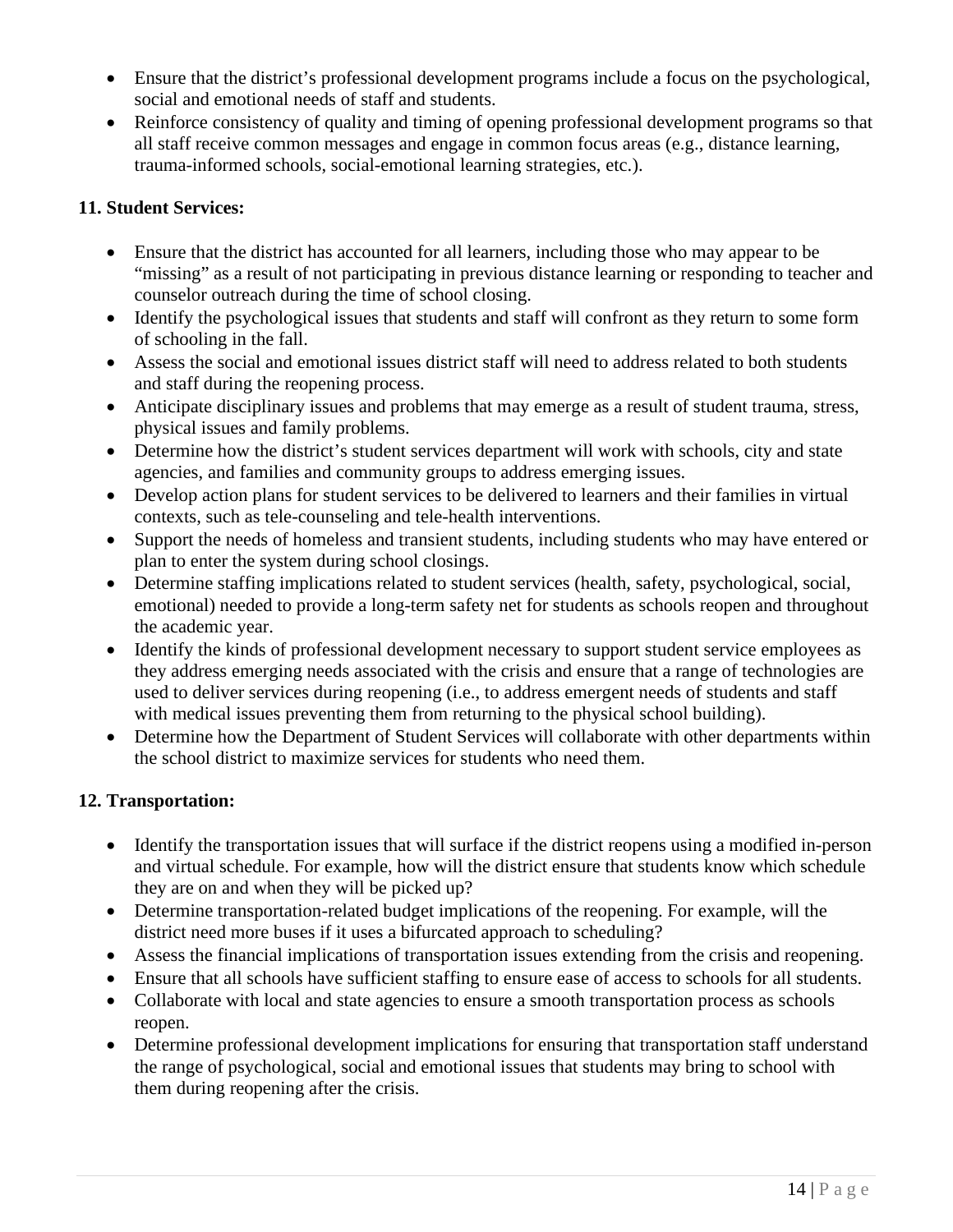# Action Steps for Guiding Principle Three

# **Advocate for an Equitable Technology Infrastructure**

<span id="page-14-0"></span>Students, families and staff must have access to the range of technologies (especially broadband/internet capability) to ensure that all learners have equitable access to virtual learning. Task force participants consistently emphasized that the COVID-19 crisis and related school closings have revealed and powerfully reinforced the major inequities inherent to school districts within the United States. Technology-related priority areas include:

- Ensuring student access to internet and related virtual learning resources;
- Continuing beyond the duration of the COVID-19 crisis the provision of WIFI hotspots and access services free of charge to families throughout a district;
- Making certain that the recently passed federal legislation to expand availability of broadband internet access is implemented, including funding going to high-needs urban and rural areas in which citizens currently are underserved;
- Ensuring that technology-driven curriculum and instruction accommodate the needs for personalization and differentiation among all students, but especially English Learners and those identified as requiring Special Education services; and
- Rethinking and refining the district's approach to professional development to ensure that all staff members have expertise in instructional design within a virtual/online setting.

#### <span id="page-14-1"></span>**Section One: The Challenges Confronting Educational Leaders Leading in a Virtual World**

This is an unprecedented time in our history as a country and as a profession. Our response to the COVID-19 crisis powerfully reinforces the necessity of education to bring consistency and support to the lives of our students. As educational leaders, we must make certain that our students and our staff members regain some semblance of normalcy in order to maintain engagement and connection, and to sustain meaningful education during this time of upheaval.

A major goal for reopening schools and transforming students' education in the coming academic year is to reinforce and sustain positive relationships and connections among members of the learning community. These goals are especially important for helping learners feel safe and engaged in this new virtual world. As we search for ways to use distance learning as an educational delivery system, we must continue to acknowledge the importance of students' relationships with their peers and their teachers. What is perhaps most important in leading virtual learning is helping our students and staff overcome isolation.

In spite of the distance we must maintain and the disruption to our normal patterns of interaction, we still can sustain relationships with our students, bring smiles to their faces, and reinforce the connections that may seem broken in the face of isolation. What makes this even more critical is that amid this national crisis, people around our students are becoming ill and experiencing unprecedented economic and personal challenges. Connections with teachers and peers can be a welcome relief and healing force in students' lives.

As educators, we can continue to provide support, stability and normalcy to our students. We must focus our leadership to let our students know that we miss them and that we are there to support them.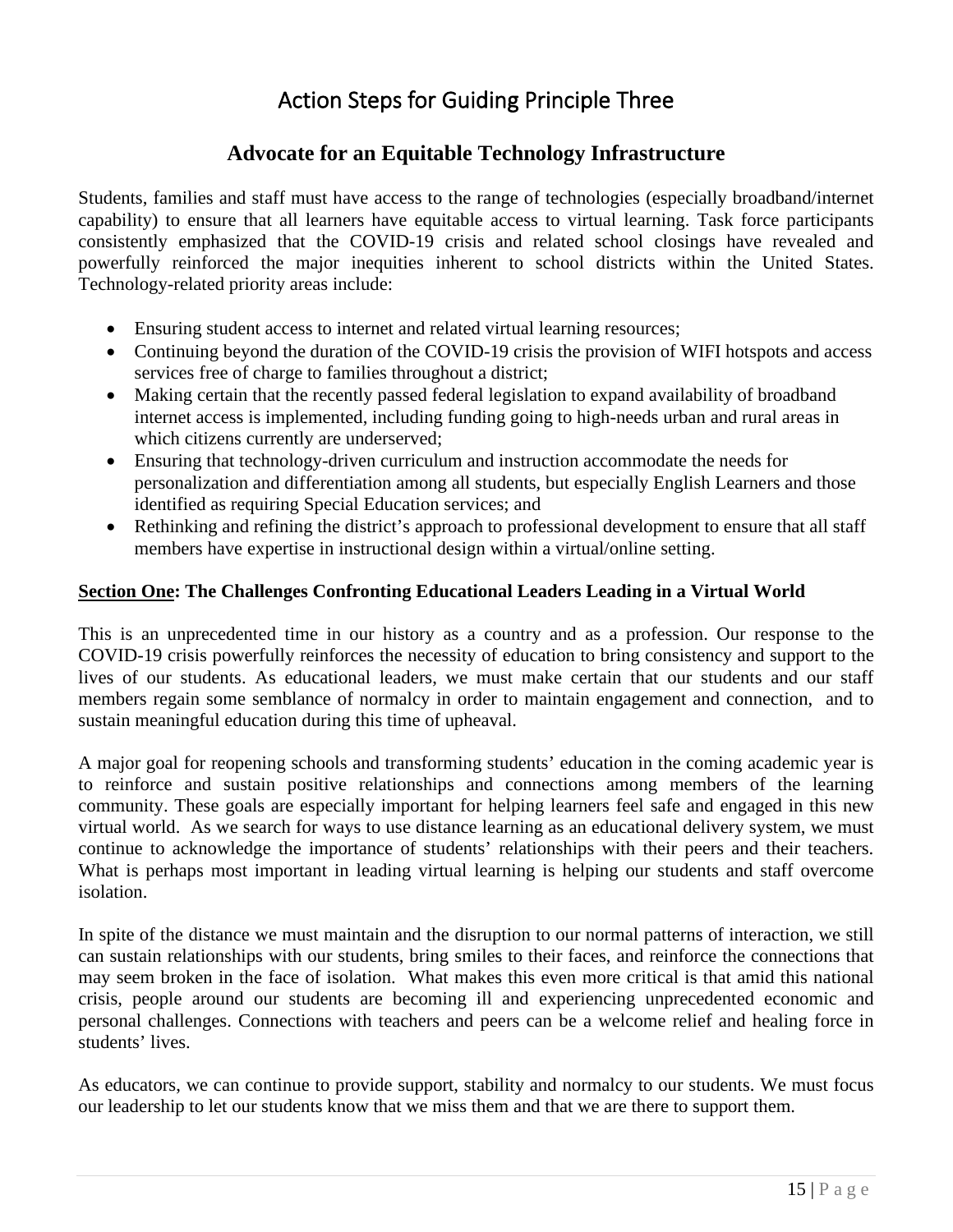# <span id="page-15-0"></span>**Section Two: Promoting Connectivity and Engagement in a Virtual Learning Environment**

How can educational leaders promote connectivity and engagement during this time of isolation and transition? There are several ways to reach out to and make personal contact with our students and staff on a consistent basis and ensure that distance learning is as engaging, interactive and experiential as possible. Here are few of the strategies—we invite you to share your own success stories with us about education in this new virtual world:

- 1. **Address the Equity Priority:** The first step toward equity is providing, as much as possible, the technology and connectivity to students and families.
	- Distribute Chromebooks and related technology resources to those who need it with simple directions and access to technology workshops for students and parents.
	- Ensure affordable broadband WIFI connectivity and internet access to staff, students and families who require support in accessing them.
	- Commit to achieving some level of equity, ensuring that every student has a support network and personal contact with teachers regardless of their access to technology.
	- Reinforce this sense of contact and connectivity by making weekly or more frequent contact with every learner via phone calls, emails, letters, and either individual, small-group or even whole-class video conferencing meetings.
- 2. **Set Reasonable Expectations:** Given the disruption in students' and staff members' lives, the expectations for learning and connection must be reasonable.
	- If virtual learning continues as part of the reopening process, don't expect teachers to replicate the classroom or expect students to complete all the work that would have been accomplished if they were in school.
	- Recognize and reinforce that remote teaching, particularly online learning, takes teachers much more time to prepare for and facilitate than teaching in the regular classroom.
	- Acknowledge the limits of what students might be able to accomplish in a more limited amount of time and set reasonable learning targets to reduce student anxiety and apprehension.
	- Give students time and support in this new blended learning environment to help them function in a meaningful and productive way so they can be proud of what they are able to do.
- 3. **Reinforce Routines and Collaborative Support:** It is essential that students experience a sense of routine aligned with their in-school experience.
	- Provide a schedule of when teachers will be available or when online learning will occur to bring a sense of order to students' and their families' day.
	- Provide a schedule for teachers to be available online for office hours to provide parents and students an opportunity for individual support.
	- In a blended or virtual learning environment, consider having elementary teachers whose students have access to technology and connectivity host daily virtual morning meetings for students.
	- At the secondary level, encourage teachers to use technology to host virtual advisories for middle and high school students either in small groups or in their regular advisory groups.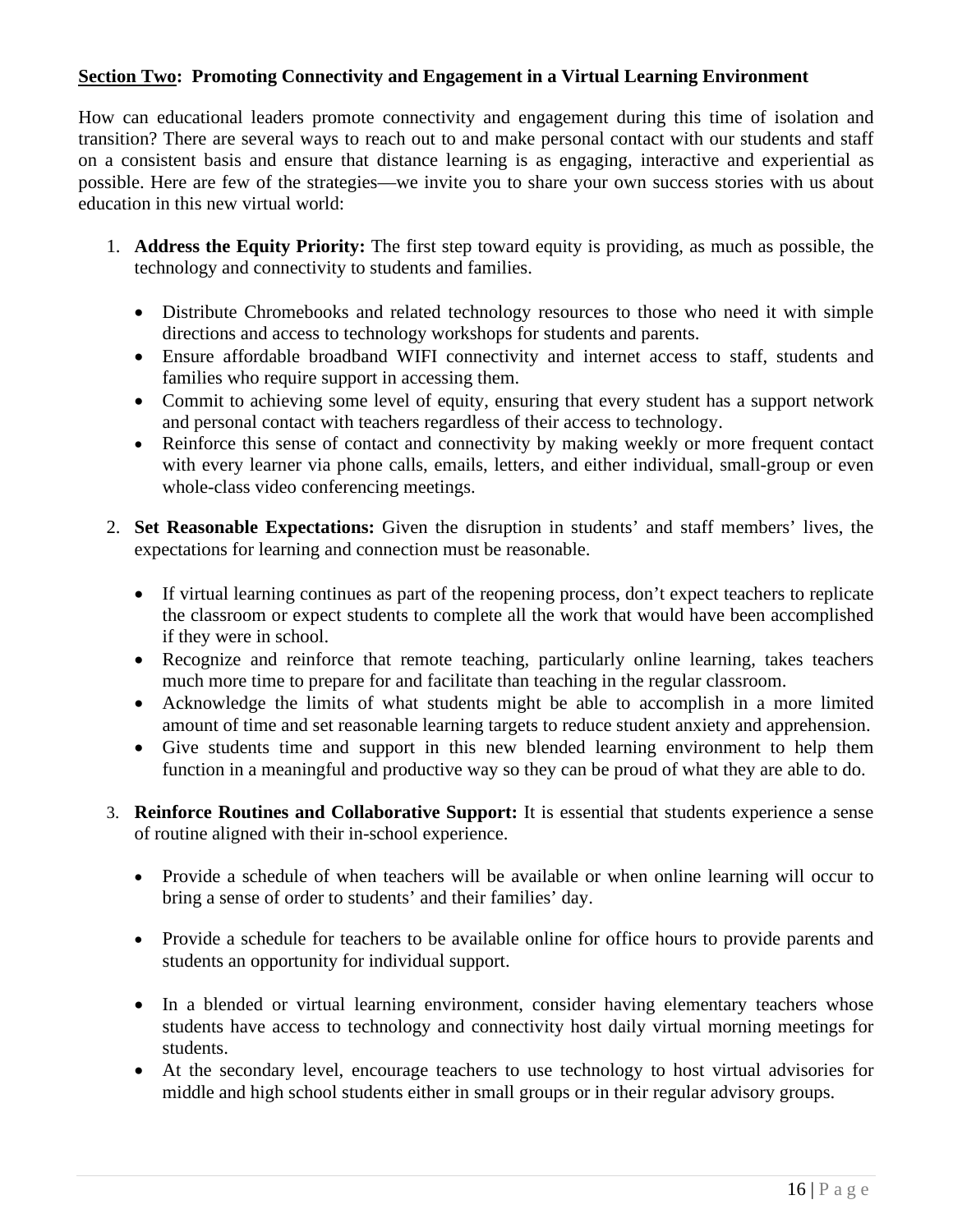- 4. **Ensure Engagement and Interactivity as a Key Focus Area:** Ensure students' social interaction and emotional engagement are priorities during distance learning activities by enhancing remote learning activities that are project-based or require students to work together remotely.
	- Provide video lessons that students can access and assignments that include discussion and sharing of ideas or experiences in order to personalize and engage student learning.
	- During virtual learning weeks or situations, ensure that video conferencing occurs 1-3 times a week, moving students from whole-group meetings to small-group conferences.
- 5. **Vary Pedagogy:** The virtual world requires sensitivity to students' varying attention spans and the inevitable distractions of their home environment.
	- Strive to make distance learning as interactive as possible.
	- Reduce focus on didactic presentation and increase focus on discussion, feedback, coaching and counseling, as needed.
- 6. **Encourage Student-to-Student Interaction:** Students' relationships with peers are essential in a virtual world.
	- Strive to integrate a range of strategies to enhance this interaction, including a major focus on small-group project-based learning.
	- When feasible, form project teams so that students can interact (via collaborative research, discussion, presentation, etc.) using such platforms as Zoom and Google Classroom.
	- Form interest groups that can allow small teams of students to pursue reading selections and performance-based tasks aligned with standards as well as their desired areas of investigation.
- 7. **Build a Sense of Community in Spite of the Distance:** Key to effective virtual/distance learning is building a sense of community in the classroom and the school so that students know they are included, valued and known.
	- Encourage school administrators and teachers to create individual and collective messages in which each teacher expresses caring and support for students and lets them know they are missed.
	- Have faculty create fun videos such as a dance video with each teacher participating for a couple of seconds each to brighten students' day.
	- Host virtual talent shows with submissions of videos from students edited together and shared online or via cable TV.
- **8. Promote Meaningful Progress Monitoring:** Districts can allow for a great deal of flexibility in this area but need to ensure that students and parents are receiving ongoing feedback on learner progress.
	- Make certain students are clear about learning targets for a lesson or unit.
	- Provide regular individual feedback on student work to support learners in achieving identified lesson and unit outcomes.
	- Encourage students' development of such habits of mind as self-awareness, self-regulation and self-assessment.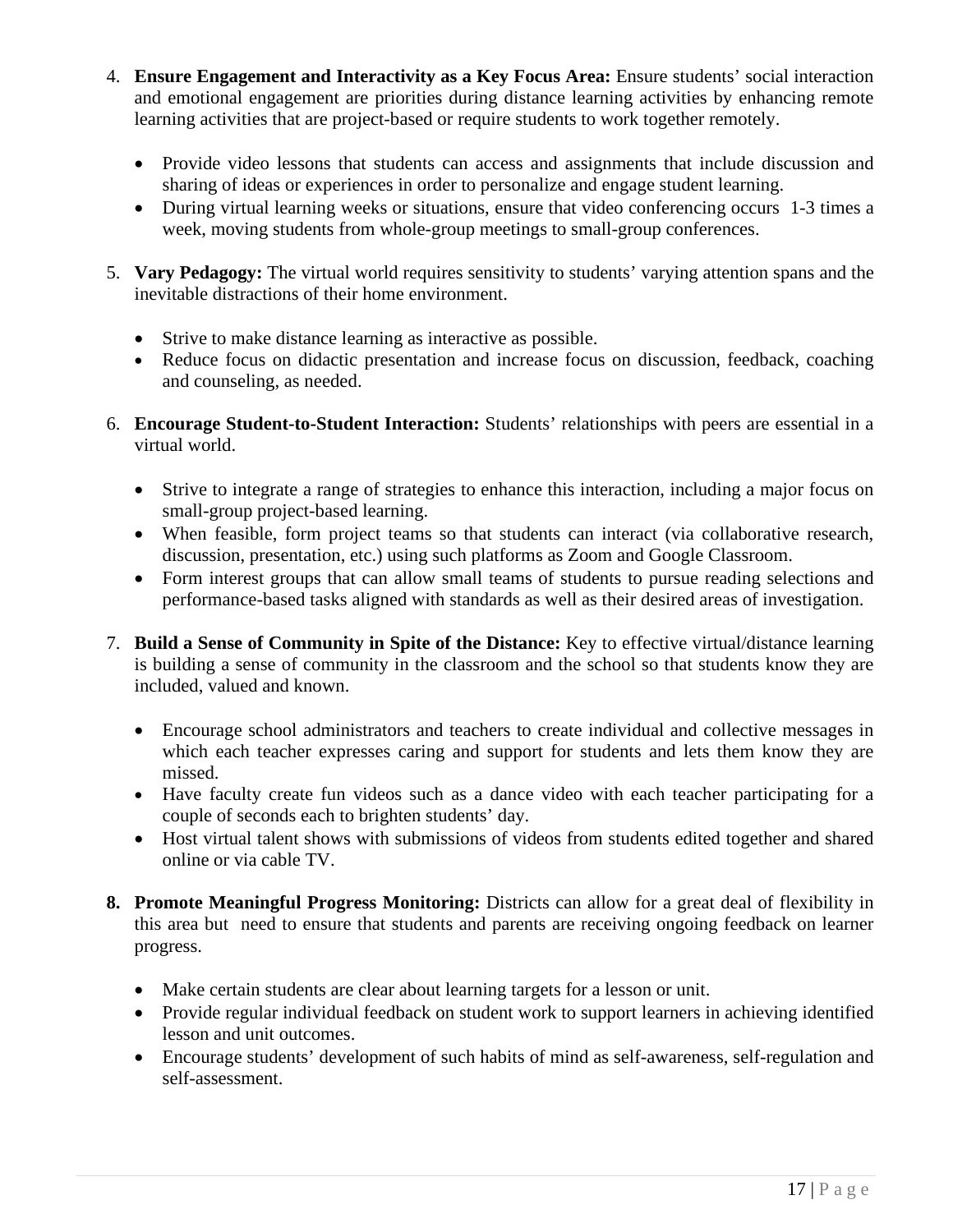- **9. Provide Student Support Services and Programs:** Successful reopening includes a deep commitment to extending meaningful and productive relationships to the work of counselors, psychologists and social service workers.
	- Ensure that these professionals reach out to students and families through phone, email and video conferencing.
	- Establish or reinforce virtual technology to allow student support personnel to continue providing individual and small-group therapy using teletherapy tools.
	- Reinforce collaboration by having these individuals reach out to teachers so that students who are not participating are identified and contacted.
	- Stay connected with students and their families, ensuring they receive the services and resources they need, including health services, food, psychological services, and socialemotional programs and services.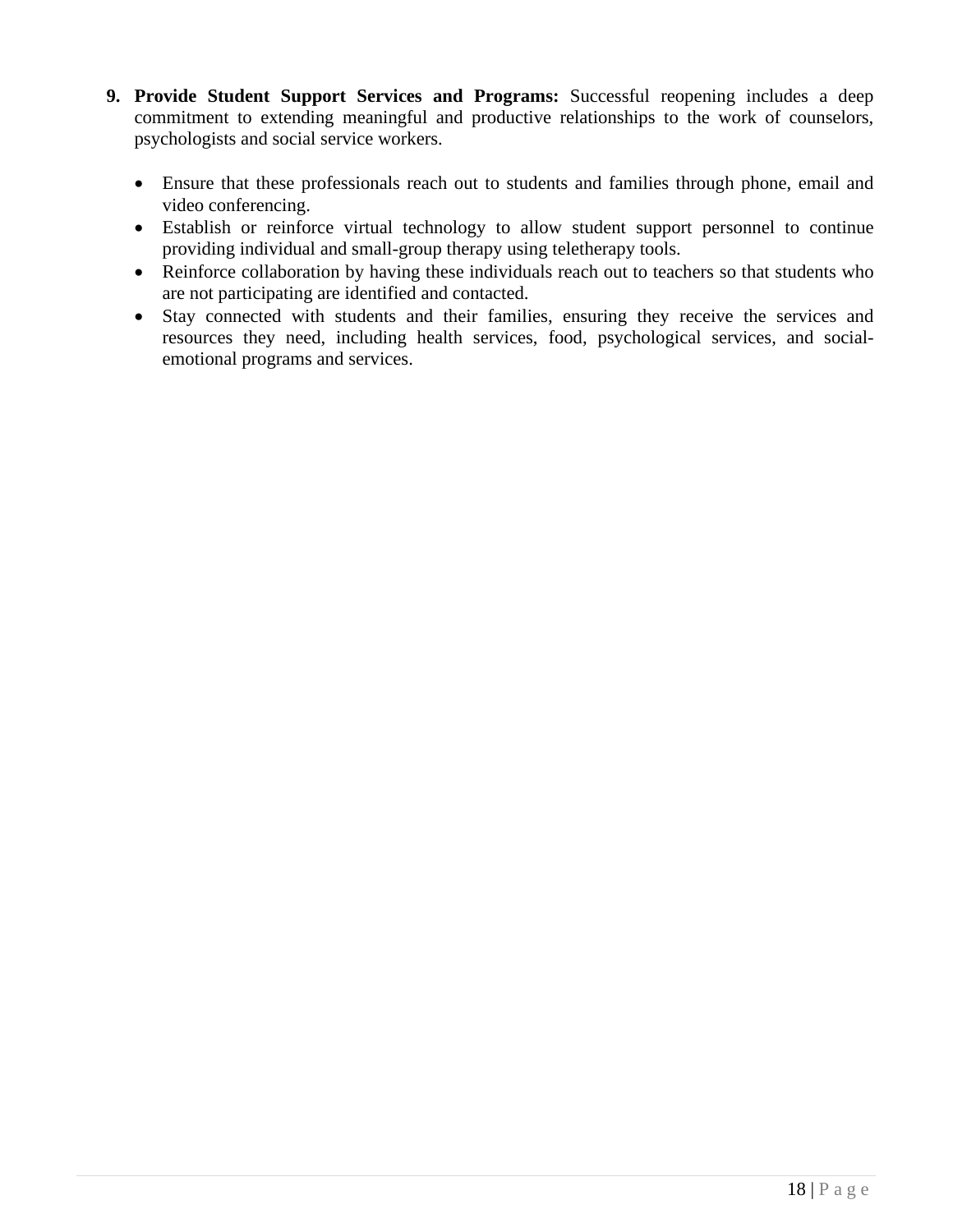# Action Steps for Priority Four

# **Address the Psychological, Social and Emotional Needs of Students and Adults**

<span id="page-18-0"></span>Another major and recurrent theme in the task force discussions centered on the need to address the "whole learner." Specifically, participants emphasized their concerns about how the COVID-19 crisis has affected the psychological, social and emotional well-being of both students and staff. They also expressed deep concern about a range of issues related to these areas, including:

- The importance of district staff understanding the range of emotional reactions students, staff and families are experiencing during this crisis, and the significance of placing social and emotional learning needs ahead of a rush to return to formal academic instruction;
- The high level of need for closure rituals and ceremonies to ensure that students and staff are supported during this time of transition (e.g., virtual graduations, virtual proms, acknowledgment of athletes and scholars, provision of closing activities for staff, etc.);
- The need to integrate social and emotional learning (SEL) strategies and routines into students' daily classroom experience, whether they are learning in a virtual or in-person context;
- The importance of anticipating the range of physical, psychological and emotional needs that students are experiencing; and
- The value of understanding that staff members are also suffering during this time and may have widely varying reactions to the idea of returning to school (e.g., fears for safety and health; preexisting conditions that may make them vulnerable to the virus; the necessity of caring for at-risk family members, etc.).

# <span id="page-18-1"></span>**Section One: Leading Social and Emotional Learning**

AASA is currently involved in an extensive range of collaborative partnerships with significant national organizations considered leaders in the field of social and emotional learning. Its SEL partner organizations include the Chan Zuckerberg Institute (CZI); the Wallace Foundation; the Collaborative for Academic, Social, and Emotional Learning (CASEL); and the Aspen Institute National Commission on Social, Emotional, & Academic Development. This next section of the task force report provides an overview of social-emotional learning for use by superintendents and other educational leaders working to introduce and sustain SEL implementation in their learning organizations within the context of school reopening and transformation.

## <span id="page-18-2"></span>**Section Two: Understanding the Importance of Social and Emotional Learning**

Although the term "social and emotional learning" covers a range of focus areas and concepts, all national leadership organizations associated with SEL emphasize that it is an educational philosophy emphasizing the powerful relationship between students' cognitive/academic achievement and their development of social skills, emotional self-regulation competencies, and the capacity to interact effectively in team settings.

In addition to student achievement, a focus on social and emotional learning in schools and districts offers a powerful catalyst for enhancing professional learning and organizational productivity. AASA, CZI, CASEL, and the Aspen Institute all agree that social and emotional learning involves schools and districts addressing the following action steps: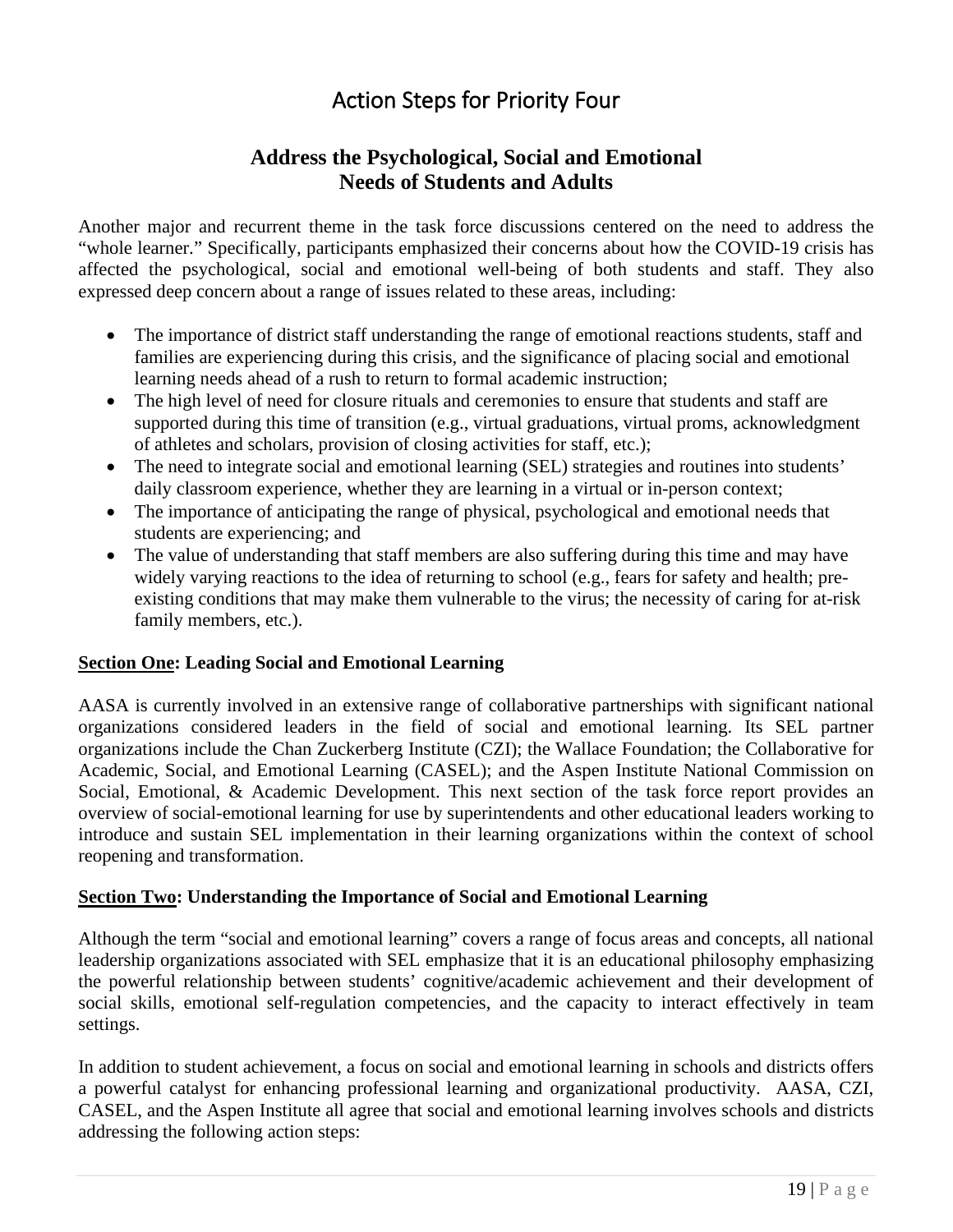- Adopt SEL standards of practice and performance that are integrated into students' academic experiences, grades K-12.
- Deliver high-quality curriculum that integrates social and emotional skills and competencies into the teaching-learning process.
- Integrate a range of teaching and assessment tools to enhance classroom climate and management, including strategies to engage students' sense of responsibility, efficacy and community commitment.
- Use a range of feedback and assessment tools and processes to monitor students' progress along a social and emotional learning continuum.
- Provide all staff with professional development that reinforces educators' understanding of the importance of SEL in promoting student learning and strategies to reinforce students' SEL development during their K-12 education.
- Engage parents, community members and stakeholder groups in activities and partnerships designed to promote SEL awareness and reinforce its value for student learning.

## <span id="page-19-0"></span>**Section Three: Understanding Key Components of Social and Emotional Learning**

Research supported by RAND, CASEL, and the Aspen Institute confirms that students' social and emotional well-being and development are essential for their academic achievement. According to the National Commission on Social, Emotional, & Academic Development, "The evidence base demonstrates that there are a variety of skills, attitudes, and character traits that are embedded in and support learning. These generally fall into three broad categories: (1) SEL-related cognitive skills and competencies; (2) social and interpersonal skills and competencies; and (3) emotional skills and competencies."

- **SEL-Related Cognitive Skills and Competencies:** Social and emotional learning experts agree that educators can support student achievement and academic growth by direct modeling and teaching of specific SEL-related behaviors, including supporting students' ability to focus, pay attention, and stay engaged in on-task behavior; set goals, plan, and organize; and demonstrate perseverance, problem solving, and decision making skills and processes. A key point is that frequently, these skills mistakenly are assumed to develop naturally or automatically in students; consequently, they usually are not taught explicitly in the classroom through modeling, shaping and internalizing strategies.
- **Social and Interpersonal Skills and Competencies:** Similarly, educators frequently assume that students will develop interpersonal skills as a natural part of their growth and maturation. However, the research on SEL and its impact on learning emphasizes that children and youth need coaching, support and ongoing feedback to acquire and integrate the ability to read social cues, navigate social situations (both within and outside the classroom), negotiate and resolve conflicts with others, and cooperate and work effectively in teams. The SEL-sensitive classroom, therefore, should be highly interactive, focused on student discourse, and grounded in various cooperative learning structures and processes.
- **Emotional Skills and Competencies:** Research on SEL also confirm the value of helping children and youth recognize and manage their emotions, including their internal reactions to self and conscious awareness of how their actions are affecting others around them. SEL researchers strongly advocate the integration of learning activities into subject matter curriculum. For example, teachers can include activities to help students recognize how emotions and emotional interactions affect literary characters, understand how individual and group emotional reactions affect historical events and groups, analyze how emotional trends and patterns affect economic issues, and similar investigations in other academic areas. Students benefit greatly from ongoing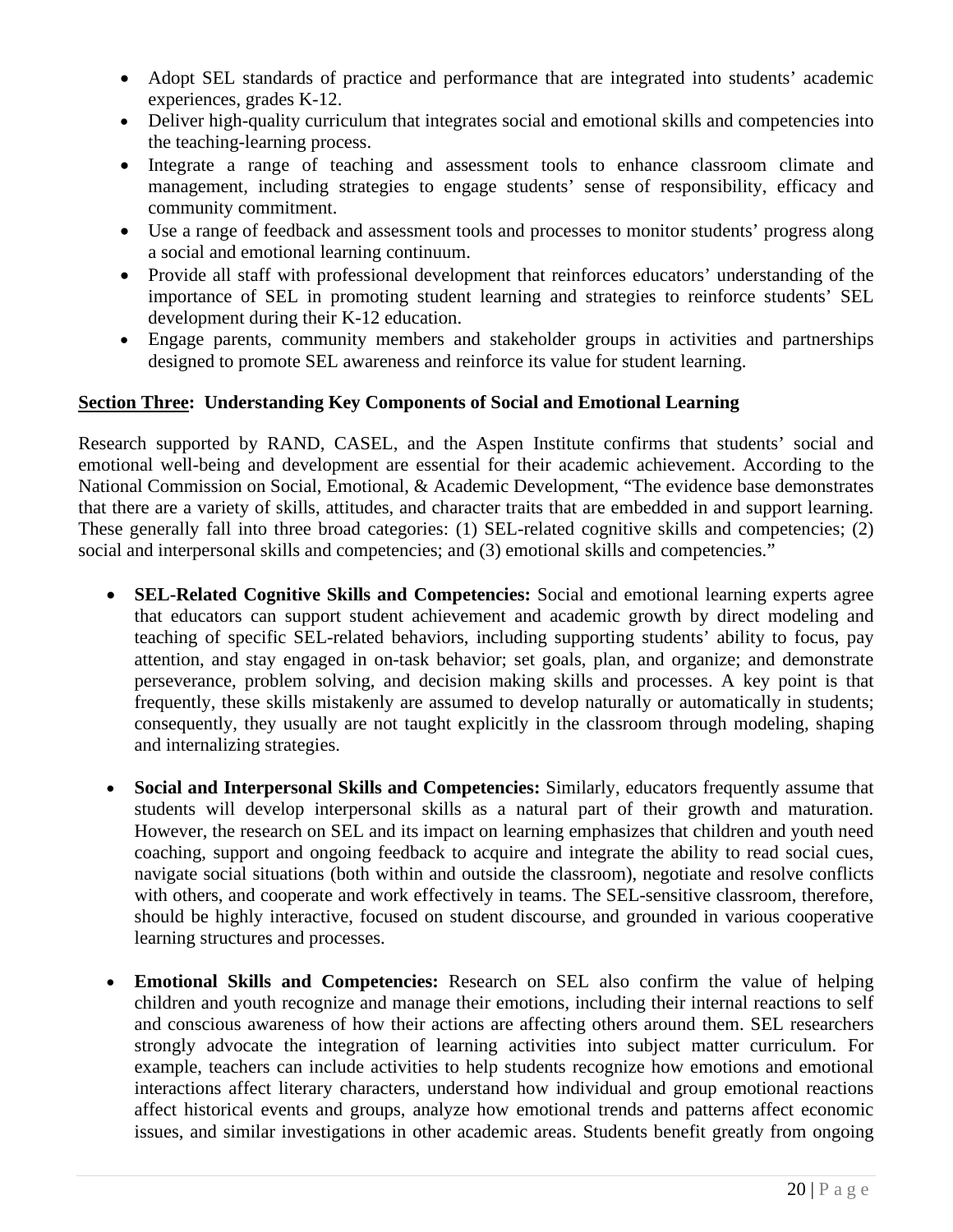support and coaching to help them understand the perspectives and experiences of others and demonstrate empathy both within and beyond the classroom.

#### <span id="page-20-0"></span>**Section Four: Implementing Key Elements of Social and Emotional Learning in Schools and Districts**

According to *A Practice Agenda in Support of How Learning Happens*, a major research report published by the Aspen Institute/National Commission on Social, Emotional, & Academic Development, effective districts and schools emphasize the following action steps:

- Integrate social and emotional learning as a priority in vision, mission and guiding principles for the district and schools at all grade levels.
- Communicate clearly articulated social and emotional learning standards integrated into students' academic experience and used to monitor their progress along a learning continuum.
- Integrate clear and aligned SEL standards into daily classroom practice, including reinforcement of key SEL-related cognitive skills (e.g., focusing and paying attention, setting and achieving goals, planning and organizing, and perseverance and problem solving).
- Model and shape students' social and interpersonal skills and competencies, including learners' ability to read social cues, navigate social situations, negotiate and resolve conflicts, and cooperate and function effectively in team settings.
- Help students recognize and manage their emotions and empathize with the emotions and perspectives of others.
- Provide professional development to educators to reinforce their understanding of socialemotional learning's importance and key processes for reinforcing it in their classrooms.
- Ensure that all schools are safe and supportive learning environments conducive to the growth and development of diverse student populations.
- Develop and implement a Multi-Tiered System of Support, including short and long-term interventions for students experiencing learning challenges (including academic, psychological, and social services support).
- Actively engage parents, community members and stakeholder groups in understanding and supporting social-emotional learning as a systemic priority.

## <span id="page-20-1"></span>**Section Five: Performance Indicators of Social and Emotional Learning in Effective Classrooms**

Many AASA partners and collaborators, including the RAND Corporation, The Wallace Foundation, the Chan Zuckerberg Initiative, and CASEL, reinforce the power and impact of integrating social and emotional learning into students' daily classroom academic experiences. In effective classrooms, educators should be able to observe:

- Clearly articulated and understood SEL norms and processes for student-teacher and student-peer interaction that reinforce the value of the classroom as a true community of learning;
- Daily inclusion of social and emotional learning objectives into lesson plans and delivery;
- Modeling of effective social-emotional learning strategies and behaviors by the instructor, reinforcing and acknowledging students' demonstration of key cognitive skills, social and interpersonal skills, emotional recognition and self-regulation, as well as empathy;
- Evidence that students can "see themselves" in the curriculum they study, including making connections between content and students' life experiences and backgrounds.
- Student engagement and positive social interaction via experience-based and small-group-focused learning activities such as cooperative learning, seminars, project-based learning, problem solving and decision making and analysis of perspectives.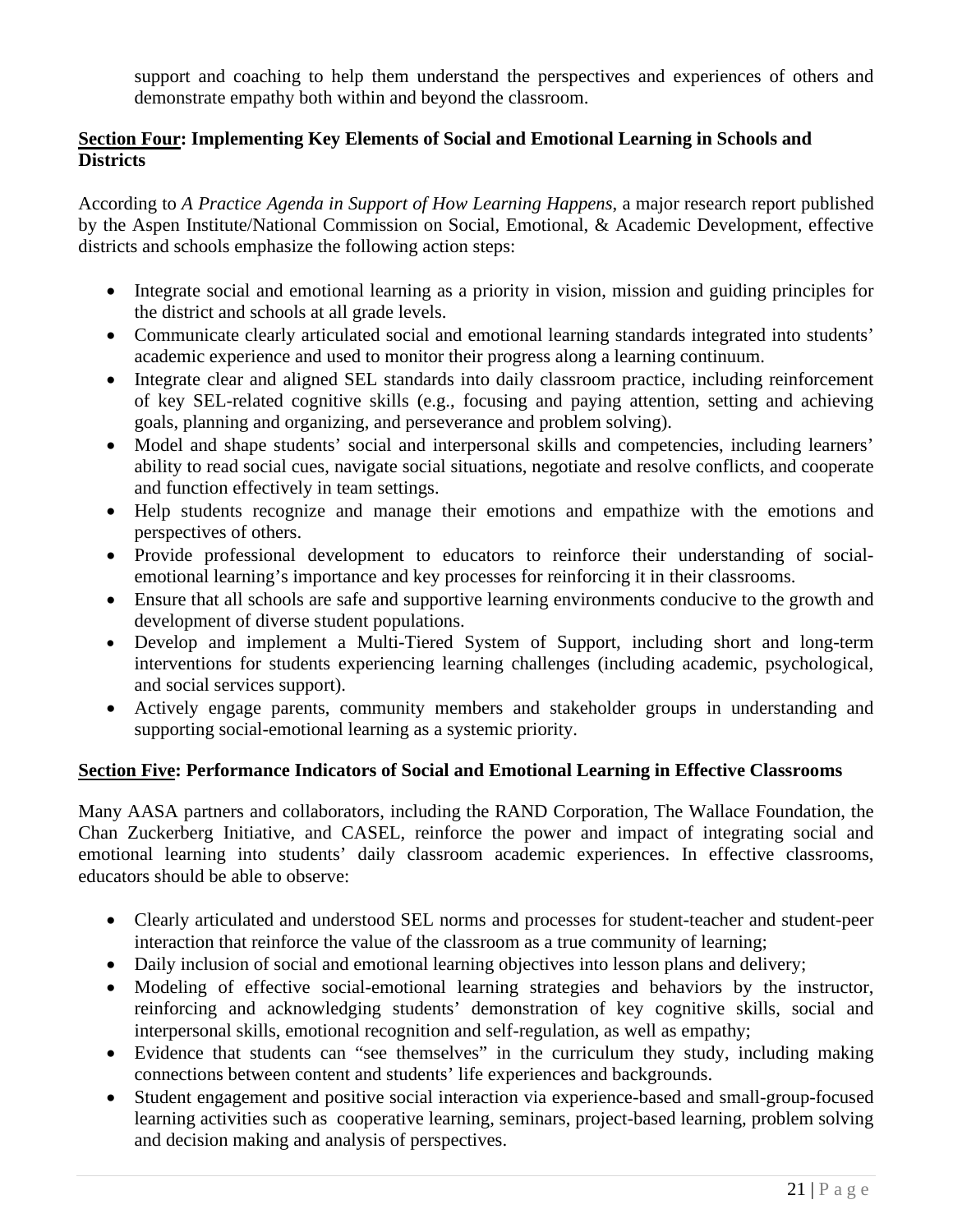- Classroom management as an opportunity for shared decision making, problem solving, and conflict resolution involving the instructor and students.
- Integrated opportunities for students to reflect on their own social-emotional growth and development, including periodic "town meetings" in which students consider classroom norms, practices and behaviors, and how they might be improved.

## <span id="page-21-0"></span>**Section Six: Supporting Social and Emotional Learning in Districts and Schools**

AASA's Social and Emotional Learning Cohort as well as research studies sponsored by the RAND Corporation, CASEL, and the Aspen Institute provide numerous examples of districts and schools whose educational leaders have reinforced the following key systemic elements:

- 1. **Reinforce SEL as an Articulated Systemic Priority:** Effective leaders are relentless in ensuring that district and school visions, missions and guiding principles reinforce SEL and its value in promoting high levels of achievement for all learners.
- 2. **Ensure a Sustained Commitment to Promoting Safe and Supportive Learning Environments in Both School and Community Settings:** In addition to reinforcing clear and sustainable norms and practices for safety, effective leaders are committed to making educational settings inviting and engaging for every learner.
- 3. **Promote Accountability for Ensuring That Educators Teach Students Social, Emotional and Cognitive Skills Explicitly and Embed Them in All Academic Learning:** School and district leaders must ensure that their K-12 curriculum integrates SEL standards, teachers integrate SEL into their daily classroom practice, and assessments include processes to monitor students' growth in relationship to key SEL performance standards.
- 4. **Demonstrate a Deep and Sustained Commitment to Ensuring Adult Learners' SEL Competencies:** Professional learning is essential for helping educators move along a learning continuum related to SEL, including knowing its value, applying key SEL strategies and processes, and modeling SEL behaviors in educational settings.
- 5. **Ensure Continuing Engagement of Parent, Community and Stakeholder Groups in Supporting SEL Implementation:** Effective leaders ensure that these groups are actively involved in learning about SEL, understand its value for student growth and development, and reinforce SEL strategies to promote the learning process.
- 6. **Engage in Strategic Planning and Continuous Improvement Processes to Implement, Scale Up, and Sustain SEL Implementation:** In successful SEL districts and schools, SEL is a clear and sustained priority in systemic strategic planning and school improvement plans, including a commitment to continuing funding for professional learning.

#### <span id="page-21-1"></span>**Section Seven: Accessing Funding Sources to Support Social and Emotional Learning Programs and Initiatives**

The RAND Corporation's recent brief "How the Every Student Succeeds Act (ESSA) Can Support Social and Emotional Learning" confirms that ESSA offers extensive opportunities to support school-based SEL interventions and programs. The report also cautions that educational leaders must be "sure that the SEL interventions they are interested in implementing are both evidence-based and can be supported by funding available through ESSA." The RAND brief identifies three funding streams that can support SEL implementation: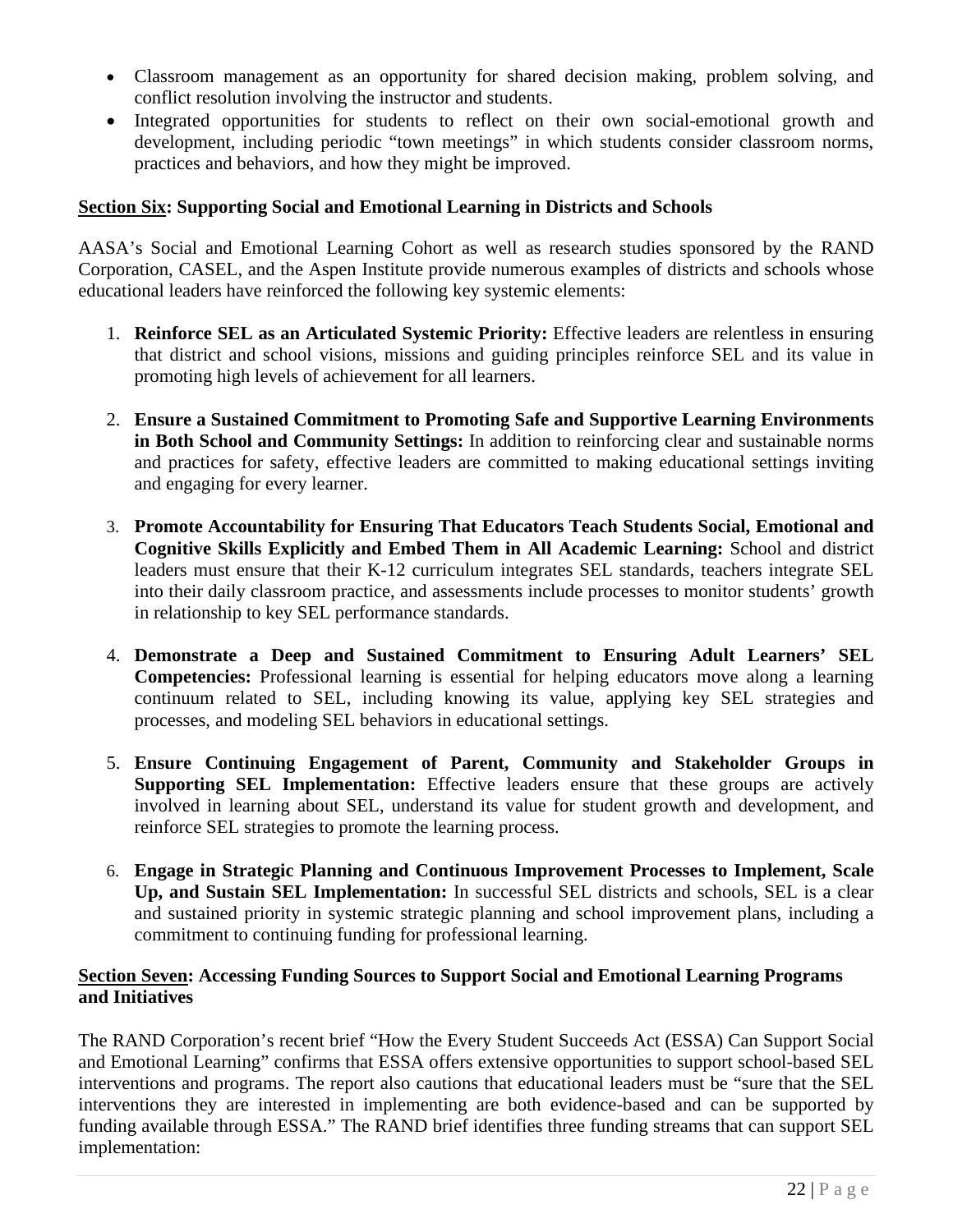- 1. **Title I: Improving the Academic Achievement of the Disadvantaged:** Title I supports SELrelated services such as school-wide assistance programs, targeted assistance programs, and school support and improvement activities—all of which require sensitivity to the socialemotional development of learners.
- 2. **Title II: Preparing, Training, and Recruiting High-Quality Teachers, Principals, and Other**  School Leaders: Title II can be used to build teachers' SEL capacity via professional development opportunities such as Supporting Effective Educator Development and School Leader Recruitment and Support grants.
- 3. **Title IV: 21st Century Schools:** Title IV authorizes funding to support a variety of programs aimed at improving the educational opportunities of students, such as Student Support and Enrichment Grants, 21<sup>st</sup> Century Learning Centers (Part B), and National Activities (Part F), including integration of SEL into academic and non-academic support programs offered outside the regular school day.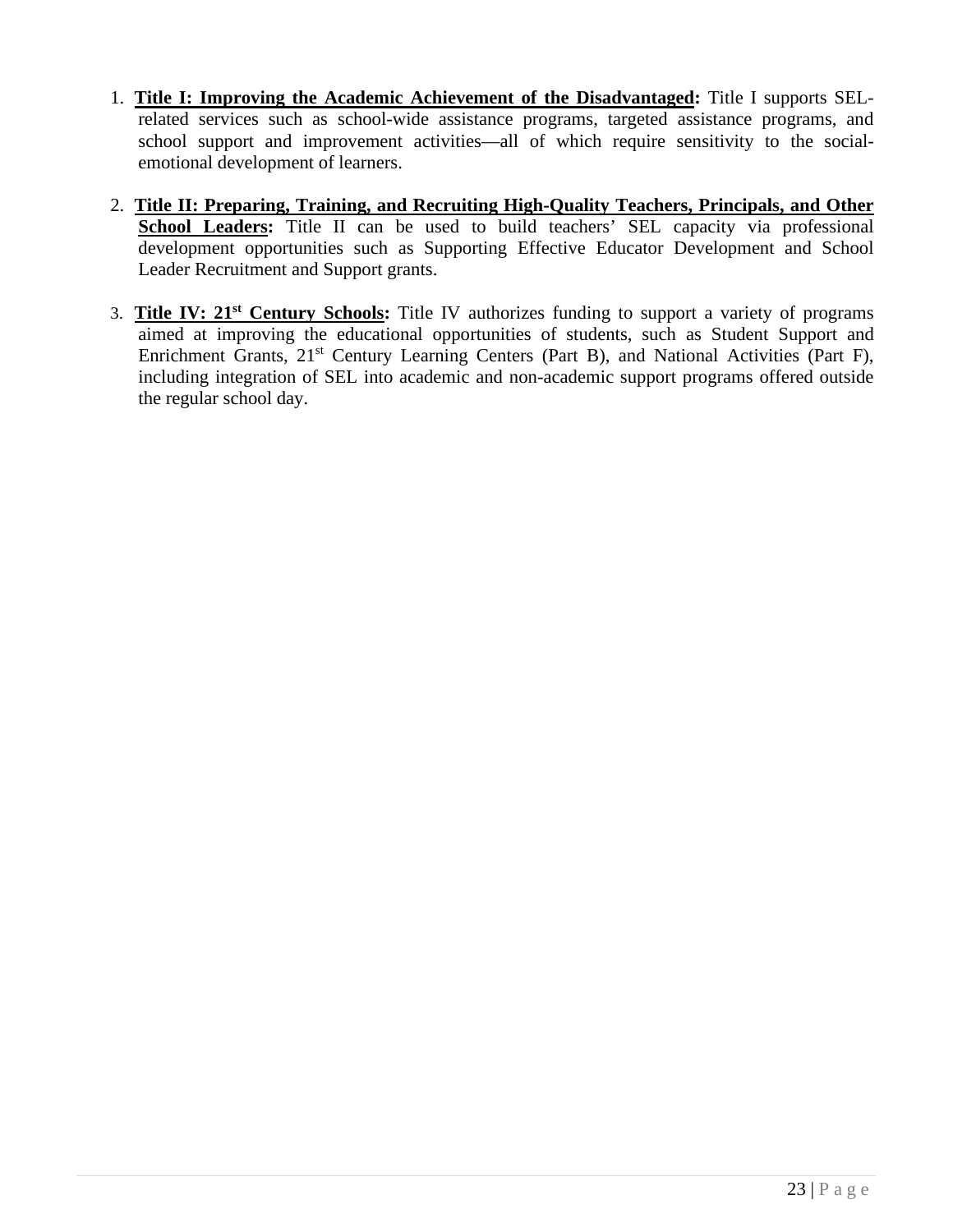# Action Steps for Guiding Principle Five

# **Become Trauma-Informed and Trauma-Skilled**

<span id="page-23-0"></span>As an extension of task force participants' discussions of SEL-related priorities, many emphasized the need for staff members to become what William Daggett and others call "trauma-informed" and "traumaskilled." Trauma can range in its impact from the obvious physical signs to lasting effects on student and staff psychological well-being, coping mechanisms, and their capacity to feel safe and secure within the physical school environment. Priority focus areas related to this theme include:

- The need for crisis intervention teams to work with students in disadvantaged or challenging home circumstances, especially in light of growing needs extending from the COVID-19 crisis and related school closings;
- The increasing importance of cross-functional teaming and partnerships to provide a holistic approach to student and staff health, psychological well-being, and social-emotional interactions (e.g., ensuring that community health providers, food banks, social services, etc., are working in partnership with the school district);
- The necessity of providing ongoing professional development to all staff on the significance of trauma, its long-lasting effects, and its impact on student achievement and staff performance; and
- The need to ensure that policies, regulations and practices connected to addressing trauma-related issues are updated and clearly understood by all staff members.

## <span id="page-23-1"></span>**Section One: Leading Trauma-Sensitive Instruction and Trauma-Skilled Schools**

AASA is deeply committed to supporting educational leaders in all aspects of their work with districts and schools. Recently, the importance of understanding the impact of trauma on students and staff has emerged as a national educational priority. In partnership with a variety of national leadership organizations—including The Wallace Foundation, the RAND Corporation, and the International Center for Leadership in Education—AASA has confirmed its profound dedication to expanding the knowledge base of educational leaders involving what has been called "trauma-sensitive instruction" and "traumaskilled schools." This commitment is especially evident in the work of the AASA Social and Emotional Learning (SEL) Cohort. We encourage you to share the information below with educators in your respective schools and districts, inviting them to explore this critical issue as an increasingly significant issue.

## <span id="page-23-2"></span>**Section Two: Why Has the Issue of Trauma Emerged as a National Educational Priority?**

The COVID-19 crisis has accentuated the range of potential effects trauma can have on students, staff and families. These effects include the stress and psychological impact of economic devastation, unreported incidents of physical and psychological abuse, food deprivation, and the range of health issues confronting families, including the myriad losses associated with illnesses and deaths in families and communities. Task force participants consistently emphasized that many students are also being traumatized by their lack of access to the familiar and supportive structures of traditional schooling that gave them a sense of order, stability and connectivity.

According to Karen Onderko, director of research and education for Integrated Listening Systems, *"Trauma is the response to a deeply distressing event that overwhelms an individual's ability to cope, causes feelings of helplessness, diminishes their sense of self and their ability to feel the full range of emotions and experiences."* In this age of immediate social media information access and connectivity,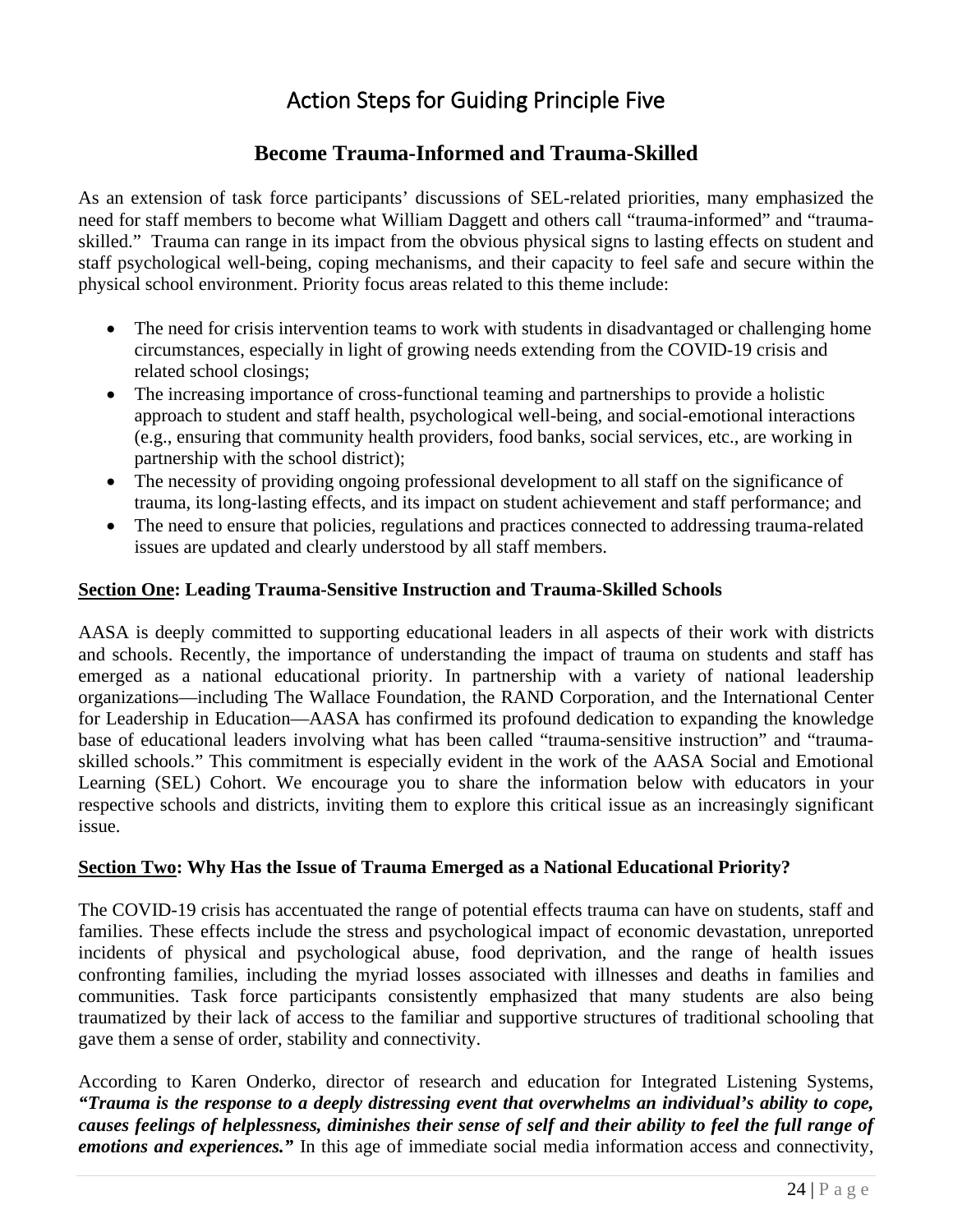we see evidence of traumatic situations throughout the world on a daily basis, from weather and environmental disasters such as floods, hurricanes and fires to the epidemic of violence and mass shootings and the immigration-related displacements evident throughout the United States in recent months and years.

A World Mental Health survey conducted by the World Health Organization recently found that at least a third of the more than 125,000 people surveyed in 26 different countries had experienced some form of trauma. According to developers of this survey, the actual number is probably much higher. Generally, trauma is categorized as one or more of the following: (1) psychological abuse; (2) physical abuse; (3) domestic violence; and/or (4) complex post-traumatic stress disorder.

**Considering these issues, why has trauma become a national educational priority?** According to Sandy Addis, director of the National Dropout Prevention Center, and Bernadine Futrell, former director of the AASA Leadership Network:

- Trauma is a major problem in schools and districts today.
- It is a primary root cause of school behavior and learning problems.
- Our dropouts are primarily the trauma-impacted students who have not been helped to go beyond and past the influences of trauma in their lives.
- Mental health professionals in schools are valuable but will not solve the problem alone or in isolation from other staff, parents and community members.
- Trauma training for educators is essential but will not solve the problem, which requires a longrange systemic commitment to providing appropriate support services.

Addis and Futrell also state that: (1) 67% of students witness at least one act of violence or crime each year; (2) 50% witness more than one act of violence or crime each year; (3) 15% witness six or more acts of violence or crime each year; (4) 2.5 million children in America are homeless each year; and (5) 57% of homeless children are without food for one or more days per month. **According to the Successful Practices Network, more than half of our children are negatively impacted by childhood trauma and many, if not most, will never be identified.**

## <span id="page-24-0"></span>**Section Three: What Should Educators Understand About the Effects of Trauma on Students?**

Research suggests that trauma can cause students to demonstrate a variety of issues and problems related to their self-esteem, behavior and psychological responses, including:

- Inappropriate or unacceptable behavior involving in-class disruption, disrespect, and conflict with peers;
- Poor attendance:
- Academic failure;
- Grade retention:
- Higher incidence of dropout behavior and failure to graduate; and/or
- A lack of resilience, resulting in students' loss of connection, security, achievement, autonomy and fulfillment.

Educators can approach these trauma-related effects through the lenses of student behavior and school safety. For example, the National Dropout Prevention Center and the Successful Practices Network assert that educators should assess where they are along a continuum related to how well they understand trauma and student behavior: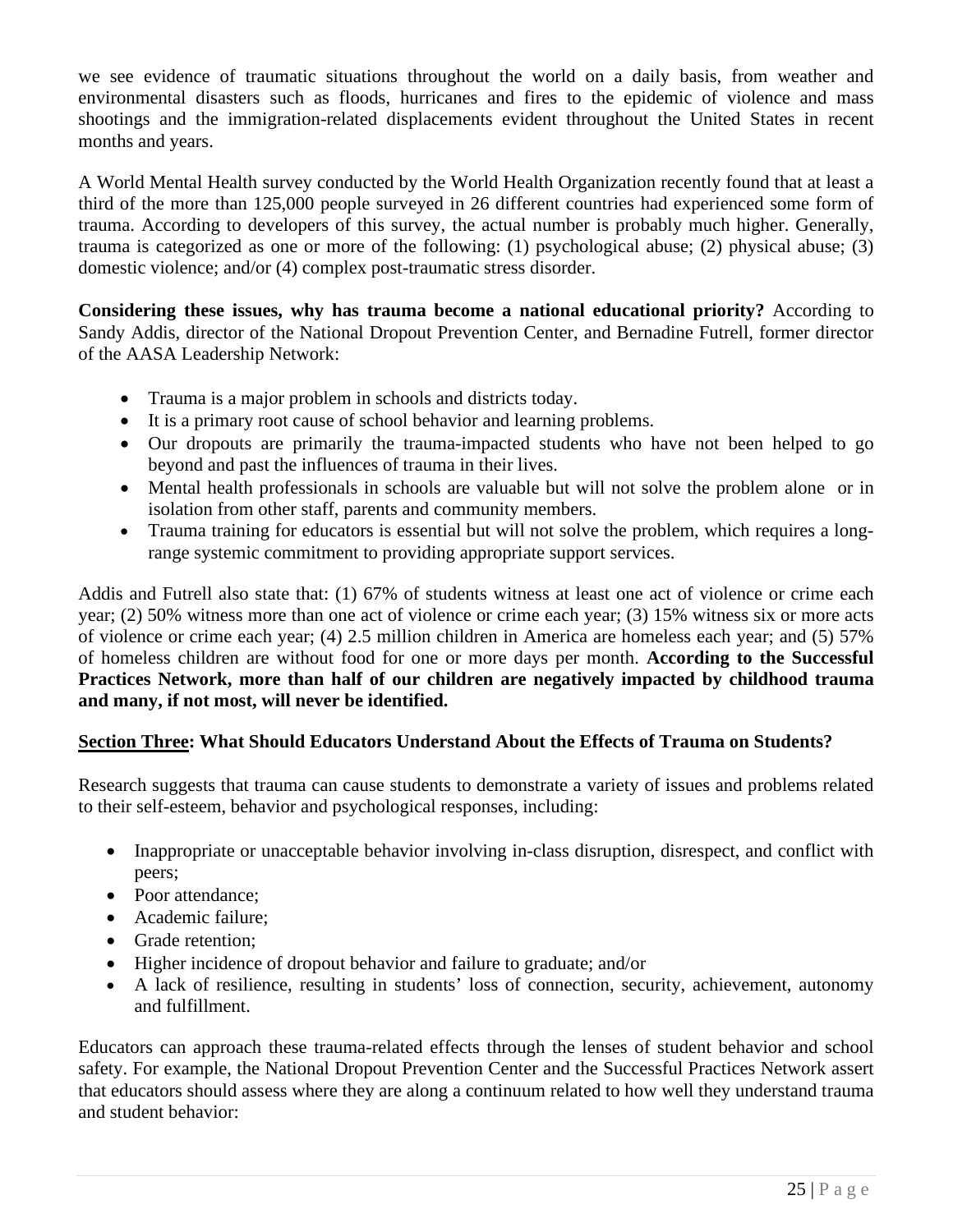- 1. **Trauma-Informed:** Knowing that trauma can alter student perceptions and reactions, leading to behavioral changes.
- 2. **Trauma-Sensitive:** Understanding why trauma-related behaviors occur and attempting to accommodate behaviorally challenged students.
- 3. **Trauma-Skilled:** Understanding how trauma impacts student behavior and adopting specific action steps to alter practices, climate and interactions to achieve improved behavior, psychological well-being and resilience.

#### <span id="page-25-0"></span>**Section Four: What Should We See in Trauma-Skilled Schools?**

Trauma-skilled schools demonstrate a continual commitment to ensuring staff understanding of the impact of trauma on student behavior and overall school safety. They also ensure that specific action steps are in place to help trauma-affected students rebuild and develop resiliency, and reduce the likelihood of student aggression toward peers, educators and the school as a learning organization. What William Daggett and others call "trauma-skilled schools" demonstrate the following:

- **Modify School Climate and Culture to Build Student Resilience:** Trauma-skilled schools represent safe, orderly, inviting and engaging learning environments. They reflect a commitment to personalization and sensitivity to the needs and strengths of all learners. There is a sustained commitment to ensuring that students' social and emotional development is a school-wide priority in addition to commitment to equity and excellence related to academic achievement.
- **Provide Ongoing Professional Development to Support Staff Understanding of Trauma, Its Impact on Student Learning and Behavior, and the Importance of Building Resilience:**  Sustained professional learning supports staff in the use of trauma-related strategies that work for all students, influence the overall school culture by changing it with consistent behavior by all, and impact the mindset of all faculty, staff and students as well as all relevant policies and practices.
- **Help Staff Acquire Skills Necessary for Handling Trauma-Based Situations:** According to Daggett, educators need four skill sets to deal with trauma in schools: (1) prevention strategies, (2) intervention techniques, (3) supports for recovery processes, and (4) understanding of referral services.

#### <span id="page-25-1"></span>**Section Five: What Should We See in Trauma-Skilled Classrooms?**

Trauma-skilled classrooms reflect a combination of effective teaching and learning practices and classroom management strategies. When used consistently, these practices can produce true communities of learning in which students feel safe, respected and resilient. Such classrooms should exhibit:

- 1. **Relationship Building:** Instructors clarify their role in relationship to students, establish themselves as safe and caring individuals, reinforce an environment of mutual respect, give students the opportunities to make choices and decisions, and establish discourse about safety and the steps they will take to help students be safe.
- 2. **Clear Expectations and Norms:** Trauma-sensitive classrooms have clear expectations for student and teacher behavior, a clear and sustained structure for interactions and study, spaces for students to go to if they are feeling overwhelmed, and environmental conditions that promote engagement and resilience (e.g., visual, auditory and sensory resources that accommodate students' varying emotional and cognitive states).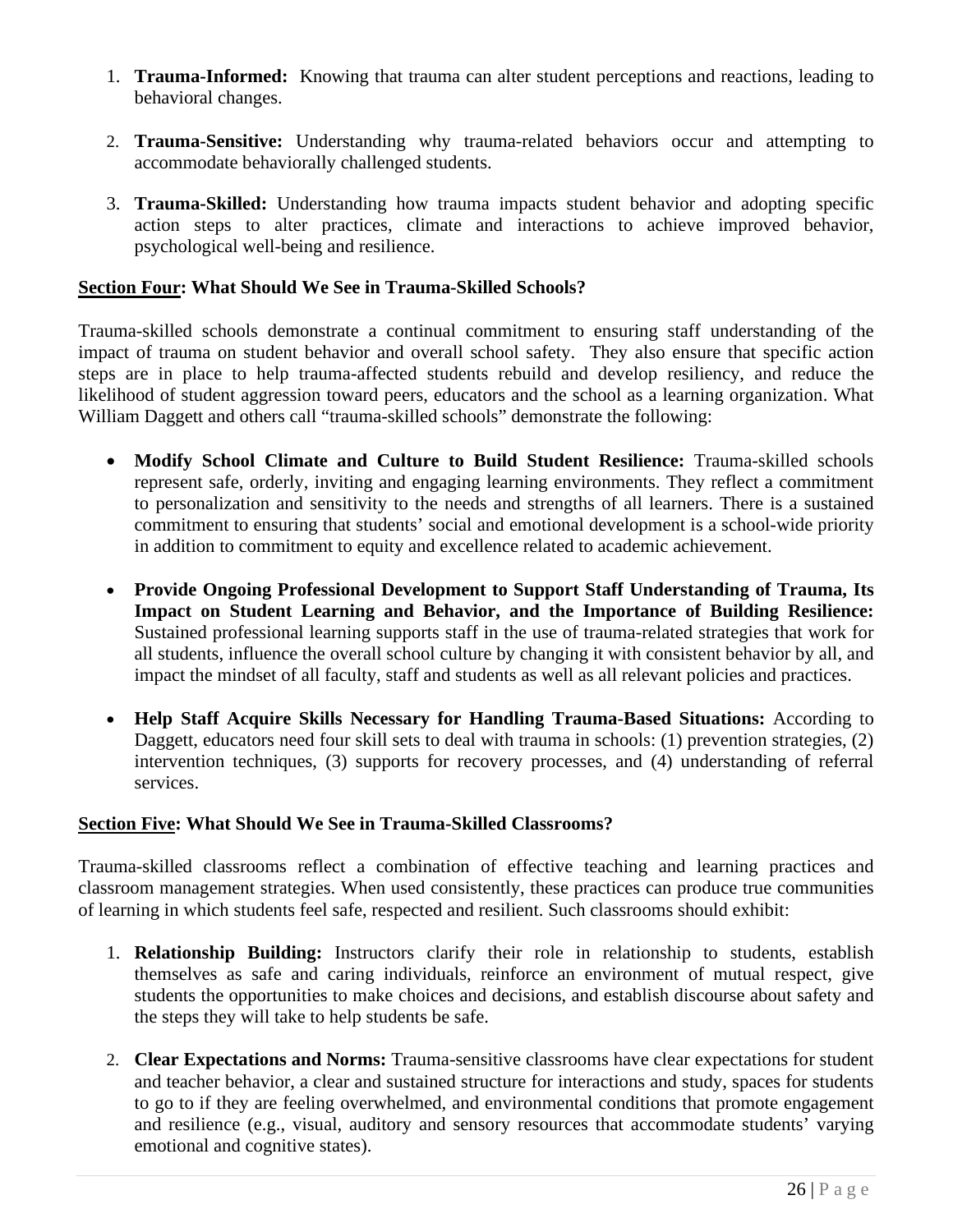- 3. **Opportunities for Personalization of Content and Approaches to Learning:** These classrooms reflect a commitment to differentiation, accommodating students' varying learner profiles, interests and readiness levels. When feasible, students can make choices about content, process and product as an extension of independent and small-group investigations and project-based learning.
- 4. **Integration of Trauma-Sensitive/Informed Interventions:** For students who may be experiencing emotional or psychological difficulties resulting from trauma, teachers can use a variety of strategies, including: (a) modeling and coaching strategies for students to identify feelings and cope with negative reactions; (b) providing support for students to find positive ways to cope with conflicts and upsets; (c) reinforcing strategies for students to connect with friends, peers and supportive adults; and (d) supporting students in accessing support services such as counseling to address trauma-related needs.

#### <span id="page-26-0"></span>**Section Six: How Can Educational Leaders Support Students and Staff in Dealing with Trauma?**

The National Dropout Prevention Center and Bill Daggett's International Center for Leadership in Education assert that trauma-skilled educational leadership requires a deep systemic commitment to building a continuum of support and intervention for trauma-affected learners. These organizations emphasize five stages that comprise a trauma-skilled educational continuum:

- 1. **Fostering Staff Knowledge:** Ensure that districts and schools have systemic guiding principles, staff understanding, shared operational language, ongoing analysis of the population served, and evidence of trauma-related behavioral patterns.
- 2. **Building Staff and Student Resilience:** Reinforce and sustain students' sense of connection, security, achievement, autonomy and fulfillment.
- 3. **Promoting Trauma-Related Skills Acquisition:** Train staff in techniques and strategies related to prevention, intervention, recovery and referral.
- 4. **Assessment and Implementation:** Monitor and adjust policies, practices and human resources related to trauma intervention and student services.
- 5. **Maintenance and Validation:** Incorporate trauma-related strategic planning, program and intervention implementation, and verification through ongoing data analysis and progress monitoring.

#### <span id="page-26-1"></span>**Section Seven: What Additional Services and Support Structures Should Trauma-Skilled Schools Offer?**

Schools that are effective in addressing the needs of trauma-affected learners offer a variety of support services and structures, including the following:

1. **Provide Information for Students and Parents About Trauma-Related Services:** These schools help students identify school-based and external individuals and places that are safe and provide appropriate support interventions, including physical, emotional, psychological and family support programs.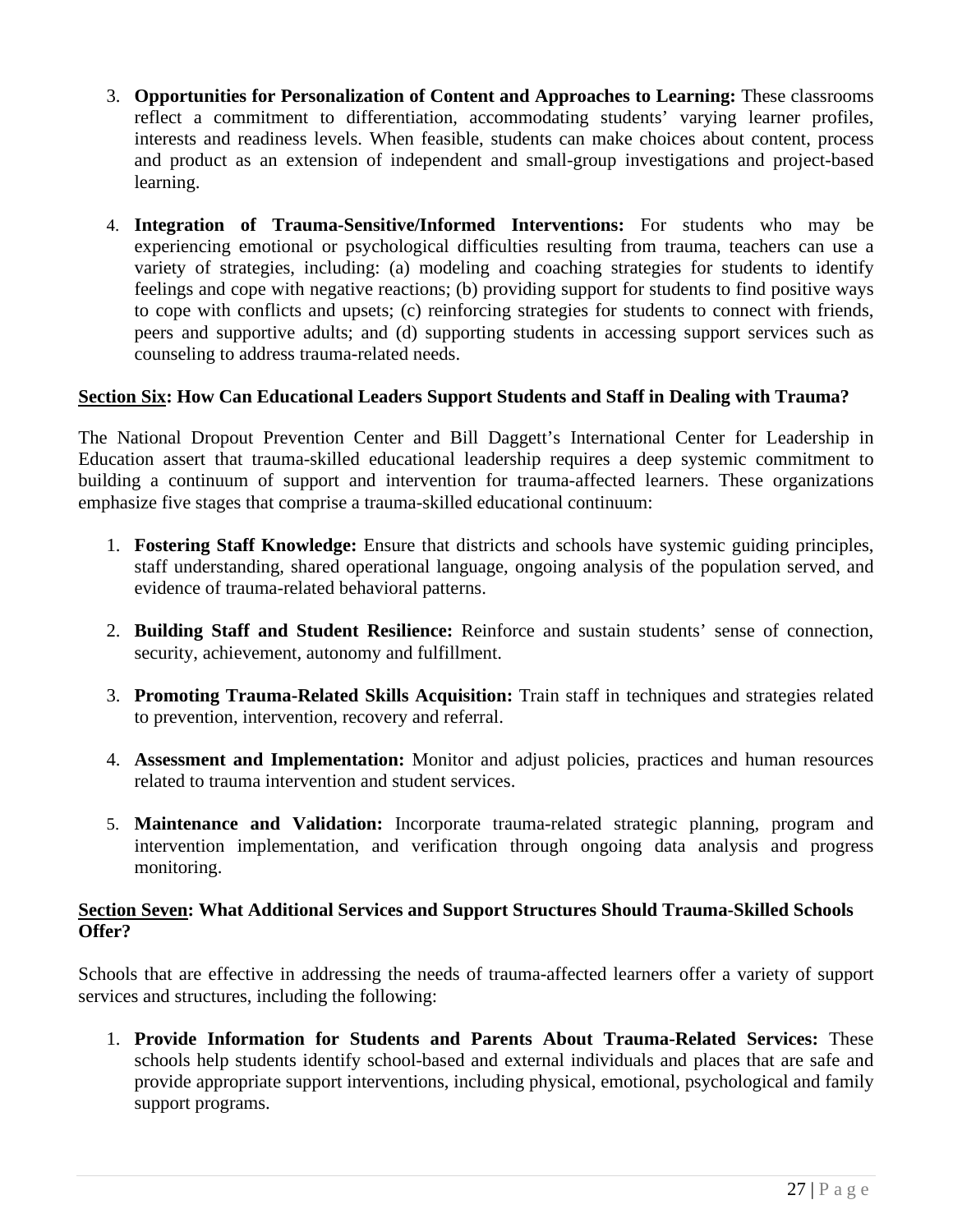- 2. **Integrate Direct Instruction About Coping Strategies into Both Classroom and School-Based**  Services: Teachers, counselors, administrators and support staff can become a support network trained in using trauma-related strategies with students, including: (a) teaching stress management and relaxation skills; (b) modeling calming behaviors during crises (e.g., remaining calm, quiet and present); (c) practicing mindfulness and positive self-talk, serving as role models for students; and (d) focusing on relationships and connections.
- 3. **Promote Parent and Community Outreach:** Trauma-skilled schools consistently ensure that parents and community members are informed about school-based initiatives and services related to trauma support and intervention. Programs can range from information sessions conducted at both the school and community centers to more intensive forms of training such as teaching adults coping skills to decrease emotional intensity; implementing strategies for building connections; sharing ways parents and community members can support safe, orderly and inviting schools; and deepening shared understanding about community needs and resources.
- 4. **Build Consensus About Trauma-Related Pitfalls and Ineffective Practices:** All members of the learning organization should learn about and avoid frequently made mistakes when working with trauma-affected students, including making assumptions, judging the trauma, taking student behaviors personally, engaging in unfounded psychological analysis, and taking on the burden of "fixing" the trauma independently.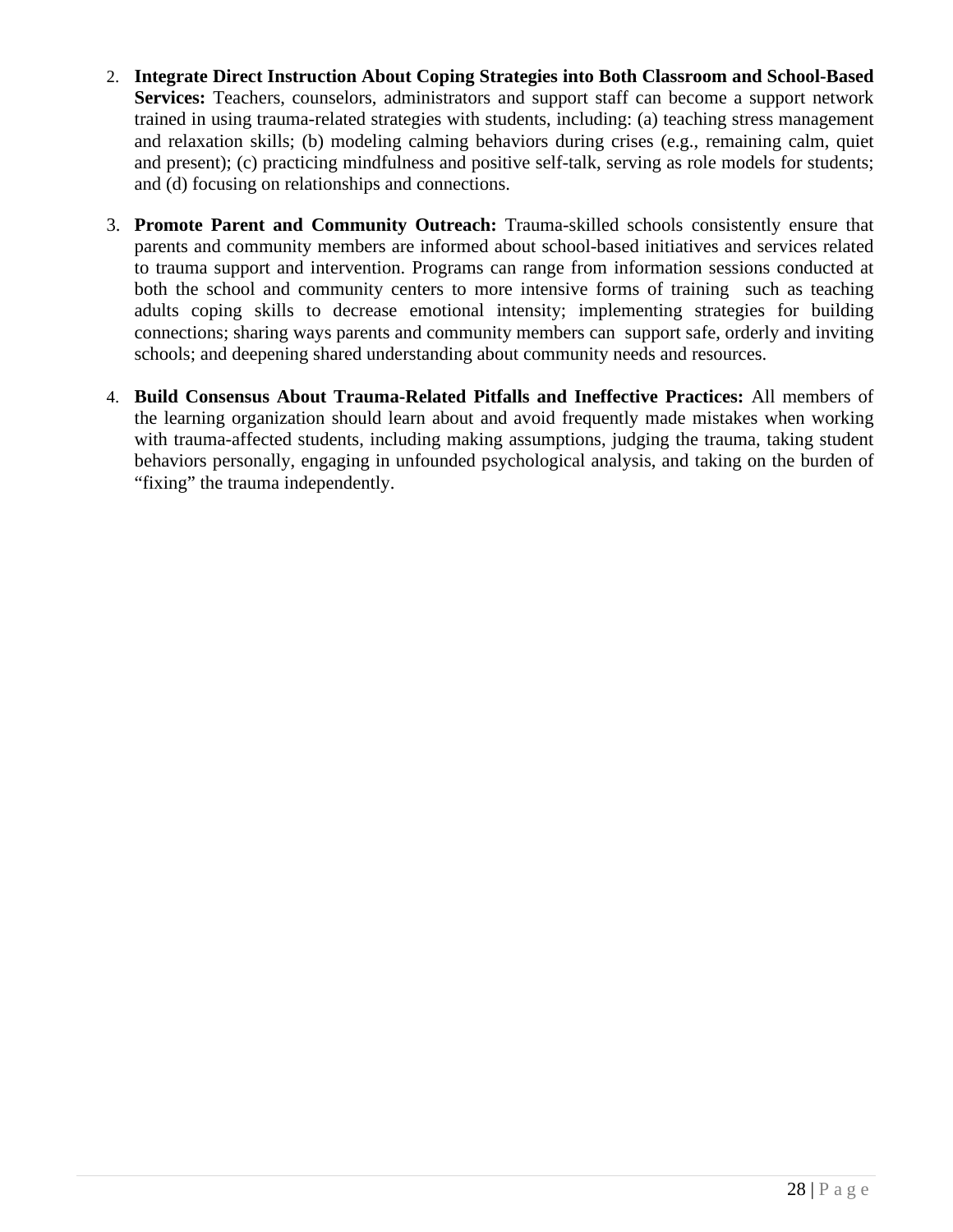# Action Steps for Guiding Principle Six

# **Prepare for Potential Changes in Human Resource Management and Contract Negotiations**

<span id="page-28-0"></span>Another important issue raised during the task force discussions centered on staffing issues and the implications of the COVID-19 crisis for the coming academic year. They recurrently cited issues related to policies and practices related to human resource management, including:

- The reality that many staff members—especially instructional staff—may be in an age group identified as vulnerable to the physical impact of COVID-19 (e.g., How will their needs be met? What if they cannot return to a physical building during the continuing crisis? How will districts address requests for lifting of contract requirements to allow for early retirements with related benefits?);
- The importance of working closely with teaching and support staff (including their associations and unions) to ensure that if contract modifications or benefits are affected by budget reductions, there is a consensus about the most viable approaches to handle these issues;
- The need to revisit certification requirements (e.g., early hiring of university students completing their certification but not yet employed) in order to fill potential vacancies resulting from the pandemic crisis;
- The necessity of reexamining the range of services and resources provided by the district to address unanticipated physical and psychological issues extending from the COVID-19 crisis; and
- The stark reality emerging in districts throughout the United States of how budget reallocation and shortfalls resulting from the crisis may impact staffing allocations in both the short-term and longrange contexts.

Task force participants identified the following implications for human resource management and contract negotiations that may arise as schools prepare to reopen:

## **1. Explore the Implications of Staff Who May Have Medical or Childcare Issues Preventing Their In-Person Return to School:**

- Ensure that leadership teams responsible for human resources management during the reopening are in communication with staff who may not be able to return because of their own medical issues, childcare or family health concerns.
- Determine policies, procedures and protocols for these staff members to contact appropriate personnel to notify the school district of their needs and plans.
- Examine contract implications for emergency, medical and FMLA leave in light of expanded staff reductions resulting from these circumstances.
- Prepare for additional early retirements as staff members make decisions about returning or remaining at home.
- Investigate the feasibility of extending childcare services through local organizations and agencies to support emerging staff needs.

# **2. Anticipate the Range of Potential Staff Needs as Reopening Occurs:**

• Form and sustain cross-functional teams involving human resources, student services, and health, social and psychological services, and safety organizations within the community.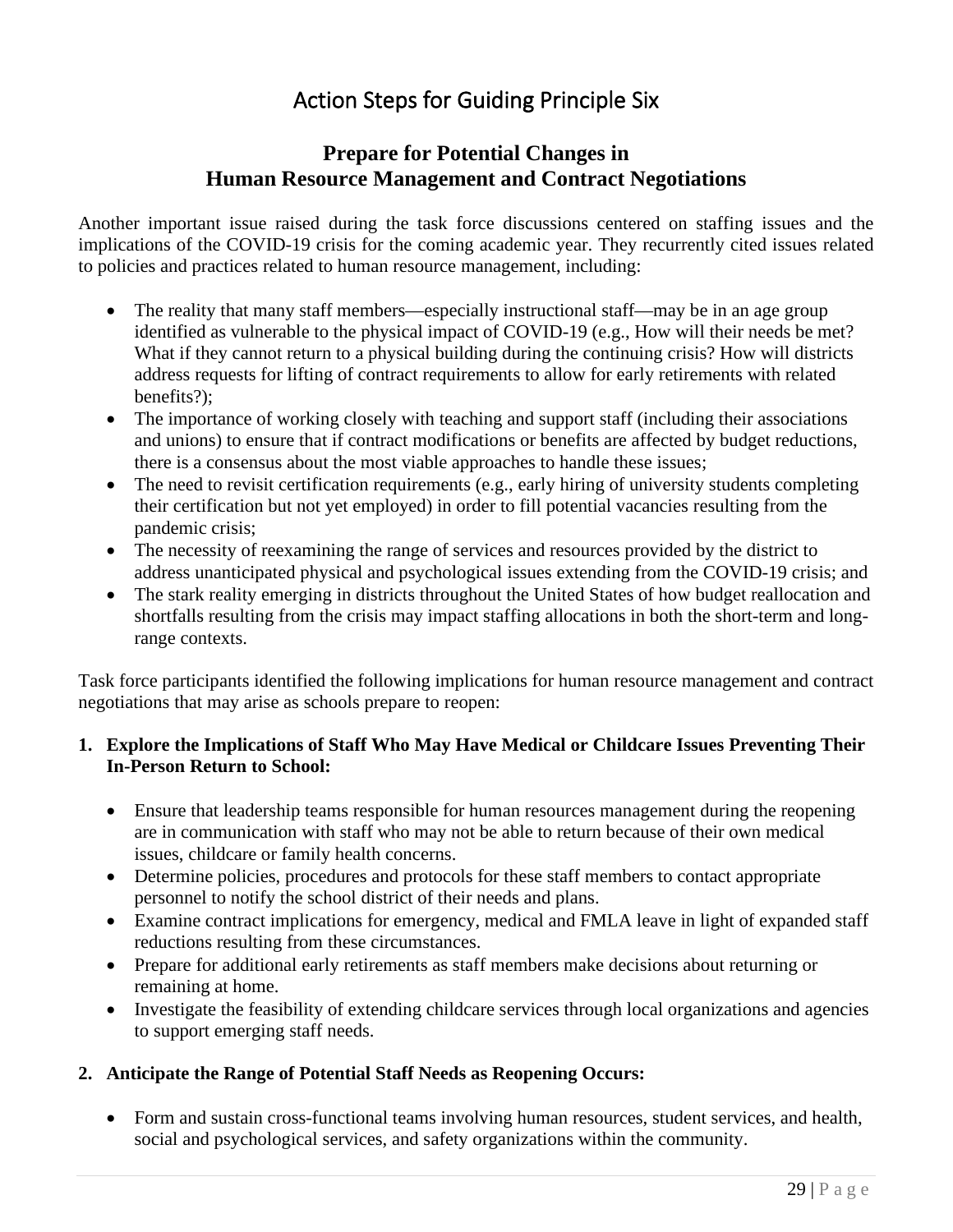- Integrate issues related to social, emotional and physical well-being of staff into your human resources decision-making processes.
- Ensure that health and physical needs of staff and families are considered as part of the school reopening process, including clearly articulated policies about social distancing, temperature checks, classroom and school sanitation procedures, and related logistics for schools and offices.
- Work collaboratively with internal and external agencies to ensure that staff members' psychological and mental health needs are addressed, including information concerning services and agencies they can access if they or family members are experiencing health or psychological issues.

# **3. Align Contracted Salaries and Benefits with Economic Issues Your District May Be Facing:**

- Be clear about the potential for budget cutbacks and reductions related to the need to build a reopening infrastructure and make up for diminished operating budget income.
- Work closely with teacher and administrator organizations (including unions and teachers associations) to investigate the need to address potential staff reductions or elimination of cost-ofliving increases resulting from contractual and funding issues generated by the unanticipated emergency.
- Investigate formal as well as informal observations and evaluations when staff are working at home and teaching via distance learning.
- Issue regular updates as changes or modifications are made related to contracted salaries, services, insurance and related human resource issues.

# **4. Ensure That Teachers, Administrators and Support Staff Have Clear and Sustainable Communication Channels to Receive Updates and Express Their Perspectives and Concerns:**

- Expand staff access to information updates.
- Consider the implementation of staff forums and discussion venues to receive feedback and recommendations related to proposed or potential human resource issues, including dealing with possible budget reductions.
- Make certain that a variety of media and platforms are used to communicate significant information related to human resource issues extending from the reopening process.
- Have a comprehensive list of individuals and service agencies that staff can access to get updates, address emerging problems, and understand changes in the school and district landscape.

# **5. Examine Certification Requirements and Emerging Needs for Ensuring All Classrooms Have the Teaching Staff Needed:**

- Work with local and state agencies and organizations (including colleges and universities) to extend options for teachers and administrators completing certification requirements.
- Engage in cross-functional partnerships to determine the most effective ways to deal with teacher shortages extending from the crisis. For example, how will the district ensure that schools are fully staffed by the time of reopening? What will the district do to address significant areas of teacher shortage (e.g., Special Education, English Learner services, CTE, math and science, world languages, etc.)?
- Determine if expansion and refinement of staff services are necessary to address emerging staff needs related to health, safety, trauma, family crisis, economic issues and related concerns related to the COVID-19 crisis.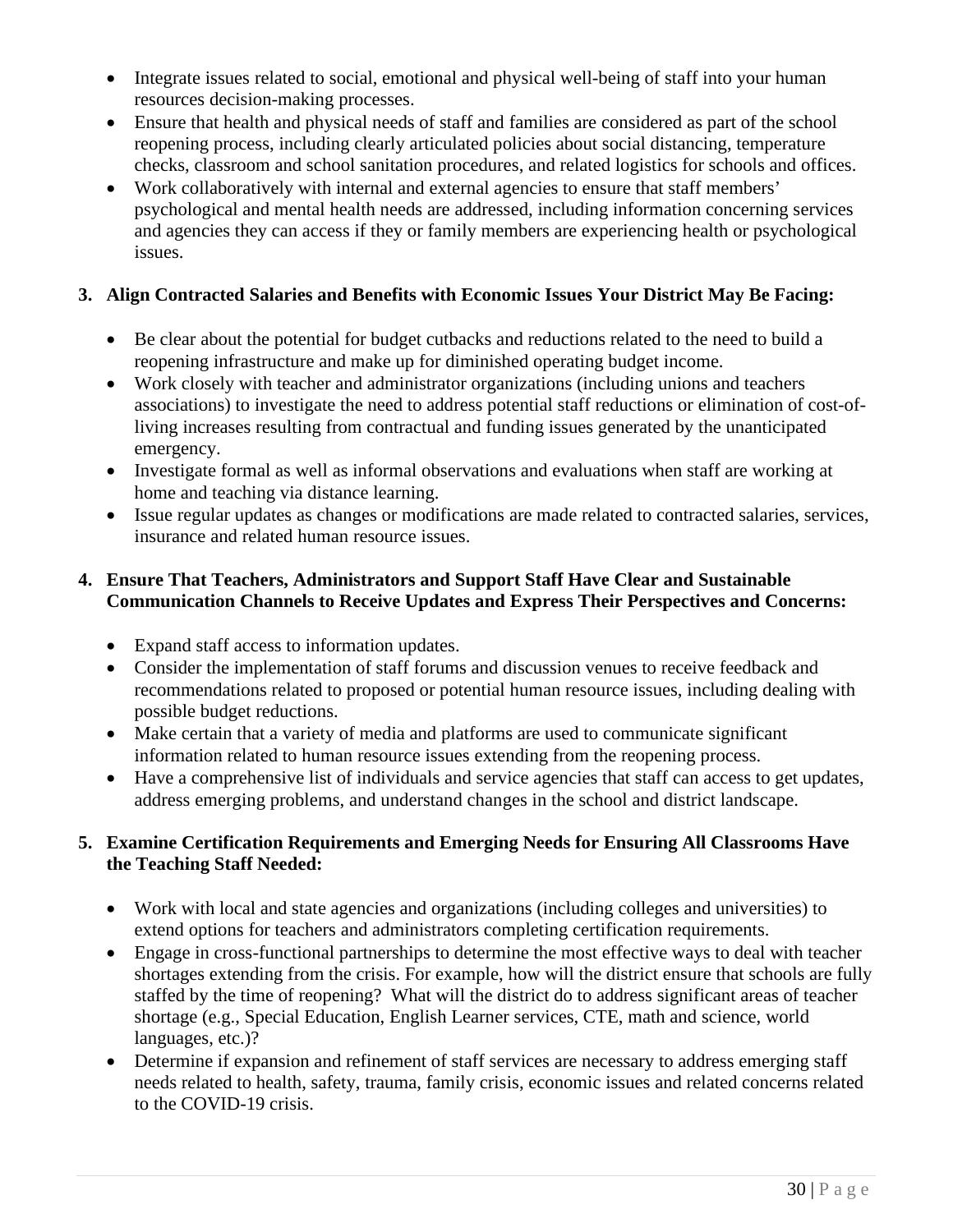## **6. Analyze Staffing Implications If Expanded Health, Social Services and Psychological Services Are Necessary to Address Emerging Mental Health and Psychological Stress-Related Issues:**

- Plan for multiple potential contingencies as reopening and potential "second-wave" issues emerge.
- Determine how staffing will be handled if a bifurcated approach is used (i.e., Who will teach in person? Who will teach at home using distance/virtual learning? How will determination of staffing assignments be handled to ensure alignment with negotiated contract protocols?).
- Engage in problem-solving scenarios involving potential issues schools and the district may face related to mental health, psychological stress and physical health as the school year continues.

## **7. Make Certain That Financing Is Available to Meet Professional Development Needs as Part of School Reopening:**

- Work closely with offices of curriculum and instruction and professional learning to determine priorities for professional development available to staff during the reopening process.
- Ensure that professional development options are available to professional and paraprofessional staff as well as support staff (especially in areas such as distance learning and social-emotional learning).
- Expand opening professional development options to include issues related to staff members' dealing with the crisis and its multiple implications for their health and social-emotional wellbeing as well as those of their families.
- Collaborate with district, local and state agencies to ensure that (to the extent possible) funding is available to address emerging professional development needs.

# **8. Investigate the Implications of Federal Funding Cycles and Recovery Monies Related to School Reopening and Infrastructure Experiences Extending from the Crisis:**

- Work closely with internal and external agencies and funding sources to keep on top of changing budget cycles and future iterations of recovery act funding.
- Determine with relevant internal and external groups how allocated federal funding can or cannot be used to supplant operational funding or address shortfalls.
- Make certain that human resource employees are kept informed about the range of federal funding requirements and policies, including issues related to Title I funding allocations, including current discussions of using funds for private and parochial schools.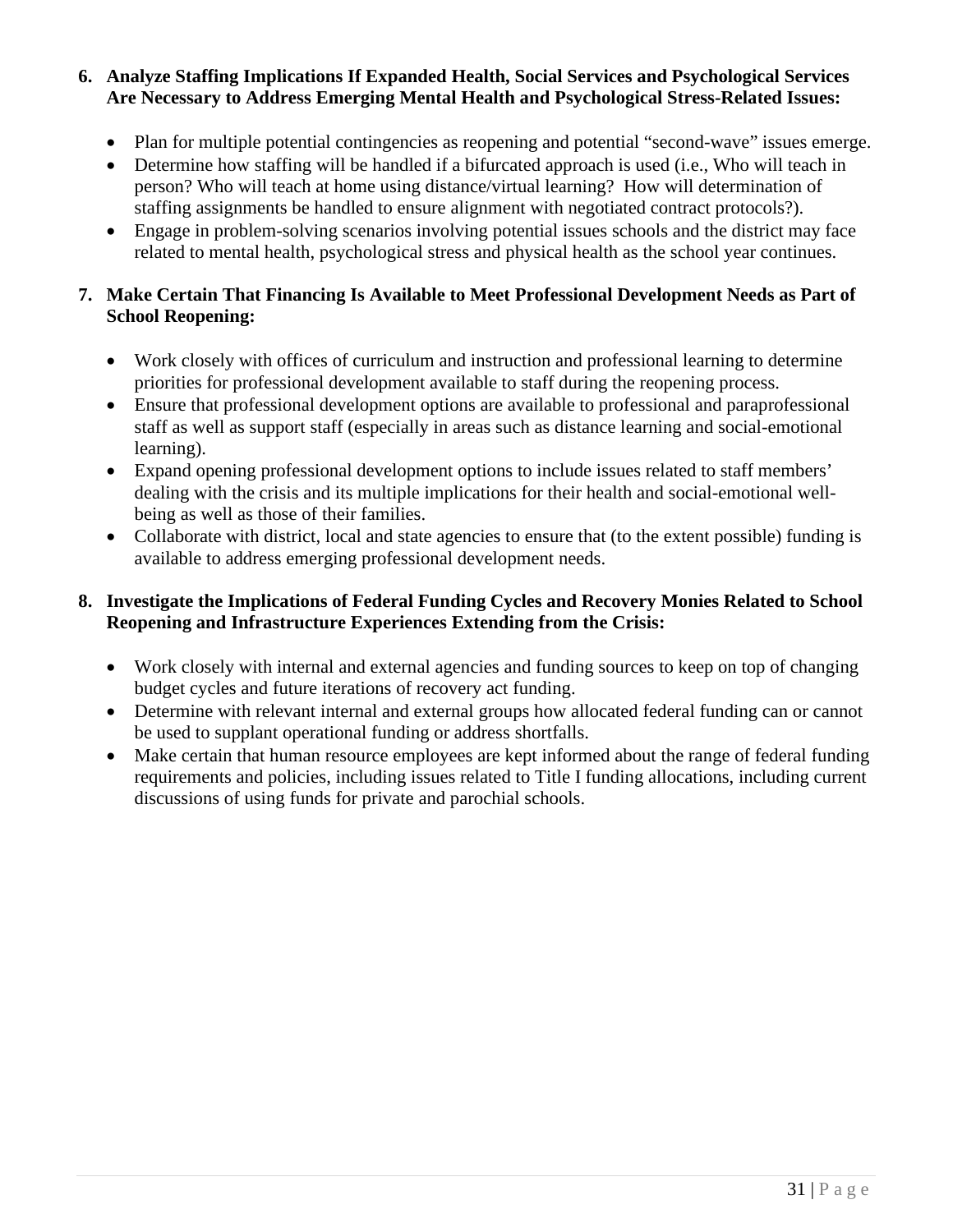# Action Steps for Guiding Principle Seven

# **Offer Personalized and Differentiated Professional Learning**

<span id="page-31-0"></span>Task force superintendents expressed support for professional learning as a significant priority during this period of crisis and transition. Specifically, they identified the following needs and target areas related to professional learning:

- The need for professional learning for all staff related to addressing the social and emotional needs of students, their families and educators;
- The necessity of using multiple modalities and approaches for professional development, including expanded virtual options, study groups, action research teams, and instructional rounds in which educators address emerging problems of practice;
- The importance of training all staff in key concepts and strategies related to being traumainformed and trauma-skilled;
- The need to focus on ensuring that all staff members are technically proficient and comfortable with instructional design within a virtual context, including making online learning engaging, student-centered and interactive; and
- The value of expanding the range of professional learning opportunities available to staff, including highlighting best practices and strategies used by exemplary teachers and administrators to address emerging issues extending from the crisis.

#### <span id="page-31-1"></span>**Section One: Key Principles for Professional Development Related to Reopening**

An emerging and recurrent theme in all dialogues and discussions involving task force superintendents was an emphasis on not conducting "business as usual." The COVID-19 crisis has shone a powerful spotlight on practices and traditions that are now outmoded or in need of transformation as schools reopen. The superintendents were especially emphatic that the crisis has established a moral imperative for public education: antiquated practices sustained through traditions in the old industrial model of education must give way to a new paradigm reflective of the interconnectivity, global focus, diversity and technology-based world of the  $21<sup>st</sup>$  century.

Effective and sustained professional learning is even more critical as schools reopen and students, staff and families adjust to this "new normal." Following are design principles for professional development cited by many task force members:

- Professional development must be highly interactive and personalized, regardless of the medium used (i.e., virtual, blended, in-person).
- Reopening professional learning should emphasize strategies and processes that educators, including support staff and paraprofessionals, can employ to reinforce students' sense of connectivity, safety, efficacy and comfort in returning to school.
- The use of technology—including the effective design and delivery of distance-learning lessons should become a part of all educators' repertoire, reinforced by modeling of best practices during professional learning workshops.
- The range of professional development offerings given to returning educators should model best practices for classroom instruction, including protocols, routines and rituals for reinforcing a sense of community and mutual support.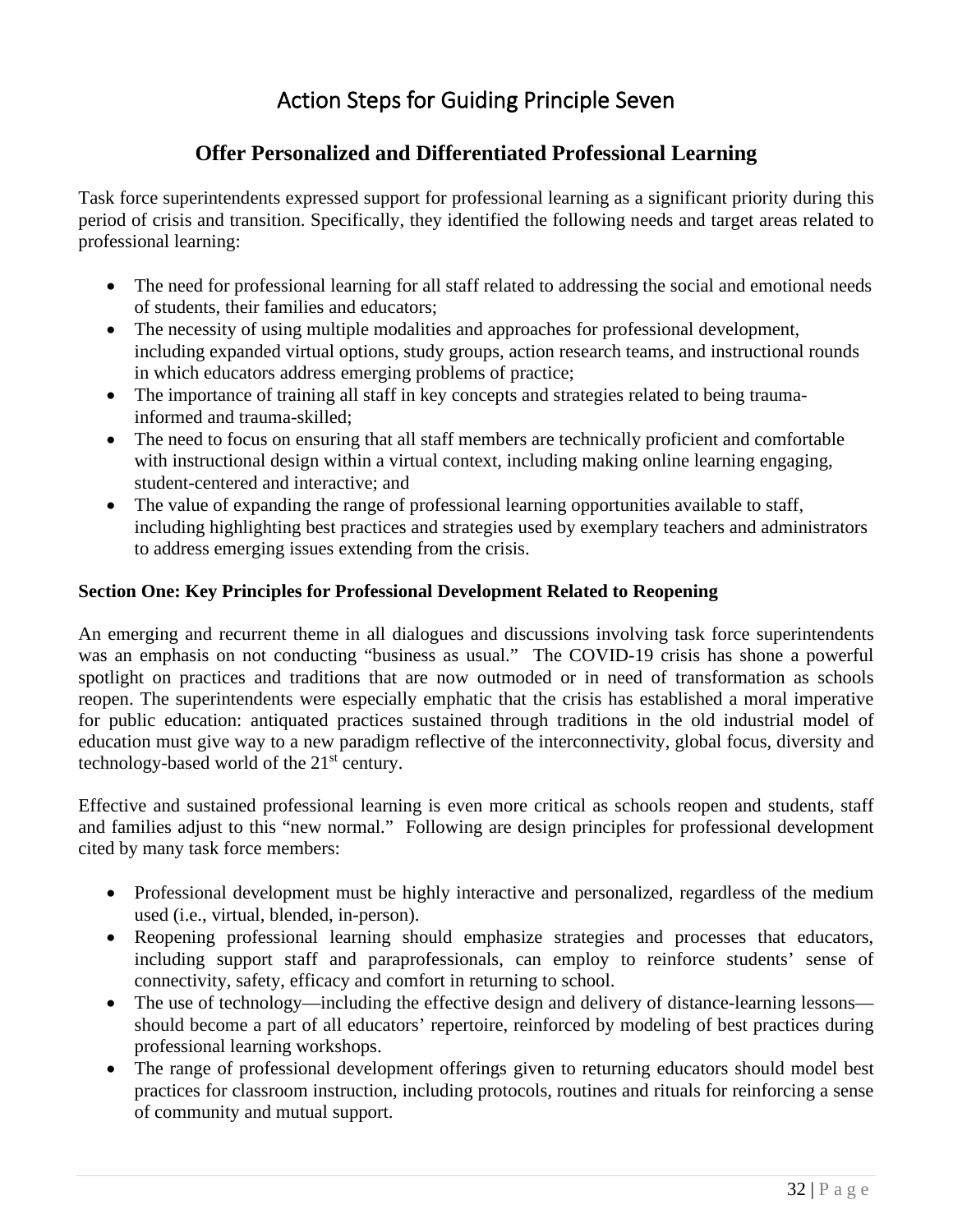- School districts must prepare for a range of contingencies and scenarios, depending on the conditions present during school reopening, including the possibility of continuing virtual/distance learning, modified schedules involving some students being taught in-person while others learn virtually, and/or traditional in-person learning in school buildings).
- Priorities for professional learning must include strategies and best practices to ensure that all staff work effectively in responding to trauma-based situations and trauma-based disciplinary actions on the part of some learners.
- The focus of professional learning during reopening must involve a Whole Child emphasis, including modeling and reinforcing teachers' understanding of ways to enhance students' health, well-being, physical growth and development, and social-emotional needs and development.

# <span id="page-32-0"></span>**Section Two: Recommended Actions Related to Professional Development and Reopening**

- **1. Include Ceremonies and Rituals Essential to Reinforce Staff Members' Sense of Routine and Community Affiliation:**
	- Integrate a range of welcome-back activities and acknowledgments to celebrate the achievements of staff during school closings.
	- Highlight partnerships and group collaboration activities that reflect the power of connectivity and mutual support evident during the school-closing crisis.
	- Encourage staff to reflect on "lessons learned" during school closings: What lessons did we learn? What do we need to do differently as the school year opens? How can we sustain the camaraderie, outreach, and attention to students' social and emotional needs evident during school closings?
	- Ask staff to reflect on their experiences with virtual/distance learning and generate suggestions for professional development from which they might benefit to enhance future lesson design and delivery.

## **2. Emphasize Strategies and Research-Based Actions Involving Social and Emotional Learning (SEL):**

- Provide sessions on strategies teachers and aides can use to welcome back students and help them to feel safe, invited and welcomed back to school.
- Integrate suggestions for SEL-related routines and protocols, modeling such techniques as morning meetings, reflection opportunities, metacognition strategies, and reinforcement of the classroom as a learning community.
- Reinforce staff understanding and use of both simple and complex cooperative learning structures, extending from Listen-Think-Pair-Share reflections to complex techniques like JIGSAW investigations and in-class competitions.
- Demonstrate ways that teachers and aides can model and reinforce students' ability to demonstrate effective interpersonal communication skills.
- Use periodic reflection checkpoints during workshops to help staff see the value of selfregulation and self-assessment.
- Make certain that workshops are varied and engaging, using a range of experience-based interactive activities aligned with effective lesson design (e.g., articulation of objectives, engaging warm-ups, modeling and shaping of key skills and knowledge, opportunities for independent application, ongoing feedback and coaching, and meaningful closure activities).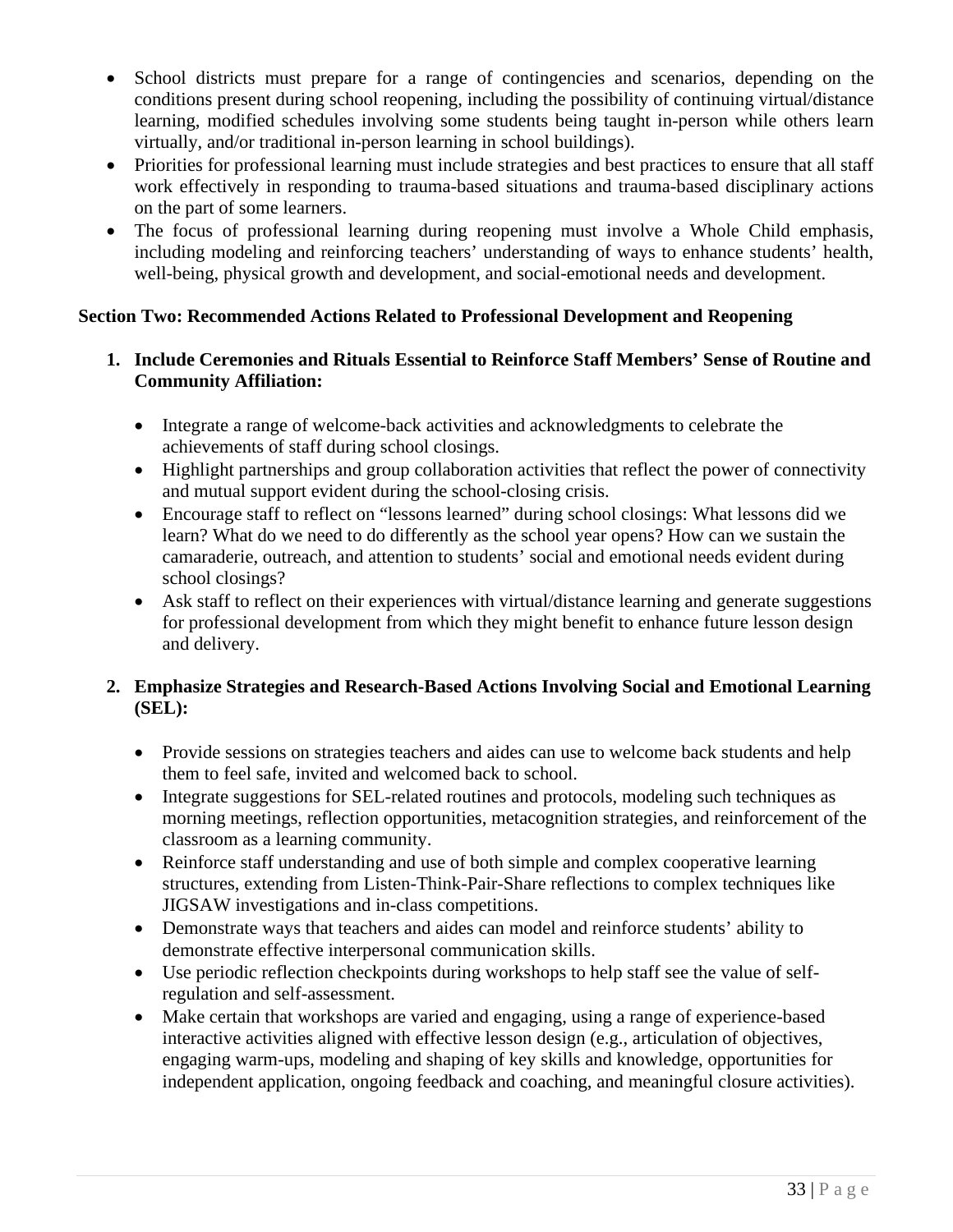## **3. Provide Workshops for All Staff About the Impact of School Closings and the COVID-19 Crisis, Including Trauma-Related Effects:**

- Provide sessions involving the meaning of trauma, its multi-faceted impact on individuals and groups, and specific insights concerning the potential traumatic effects of COVID-19 and school closings.
- Develop consensus-driven ideas and strategies for identifying evidence of trauma in individual students and staff as well as evidence of subgroup trauma extending from unique challenges students and staff may have confronted during school closings.
- Encourage staff to understand the continuum of trauma-informed schooling, including what it means to be trauma-skilled in responding to students who are demonstrating signs of sustained effects extending from trauma.
- Offer sessions that help classroom educators understand the range of personnel, student services, and support programs that students and families can access—or that they can access if there is evidence of trauma-based actions/reactions in their classrooms.
- Expand professional development opportunities to all support personnel (including bus drivers, custodians, cafeteria workers and office workers) to ensure that they are both celebrated for their contributions and that they understand the potential ways in which the school closing experience may have generated trauma-based reactions among students and staff.

# **4. Emphasize School-Specific Professional Learning Personalized to the Needs of the Staff:**

- Be sensitive to the range of needs and challenges that individuals are facing as they return to school in order to personalize professional development.
- Consider options for personalizing and differentiating professional development to customize it for the unique needs and priorities identified for a specific school site or program office.
- If funding and logistics allow, consider how educators might be given options customized to their specific needs and objectives.
- Take into account how employees new to a school site may need extra support and professional learning as they acclimate to the culture and changing dynamics of their new site and the after-effects of the COVID-19 crisis.
- Consider ways to expand staff access to a range of customized program options, including recording workshops and sessions they may have missed if they are in other sessions.
- At the conclusion of all individual sessions and at the end of each professional development day, encourage staff members to debrief on how they are feeling, how they are reacting to the sessions, and how they plan to use workshop knowledge and skills in their classrooms or other settings.

## **5. Integrate Effective Uses of Technology and Social Media to Reinforce Strategies for Learning in a Virtual World:**

- Ensure that staff experience models and exemplary practices related to virtual and distance learning as part of their professional development experience.
- Use a variety of social media and virtual learning to build a sense of collective support, interaction and debriefing.
- Model strategies for making learning in the virtual world interactive, including opportunities for online breakout rooms and discussion sessions integrated into workshops and professional learning programs.
- Encourage staff to post their experiences and insights concerning the use of workshop-based virtual learning strategies and insights.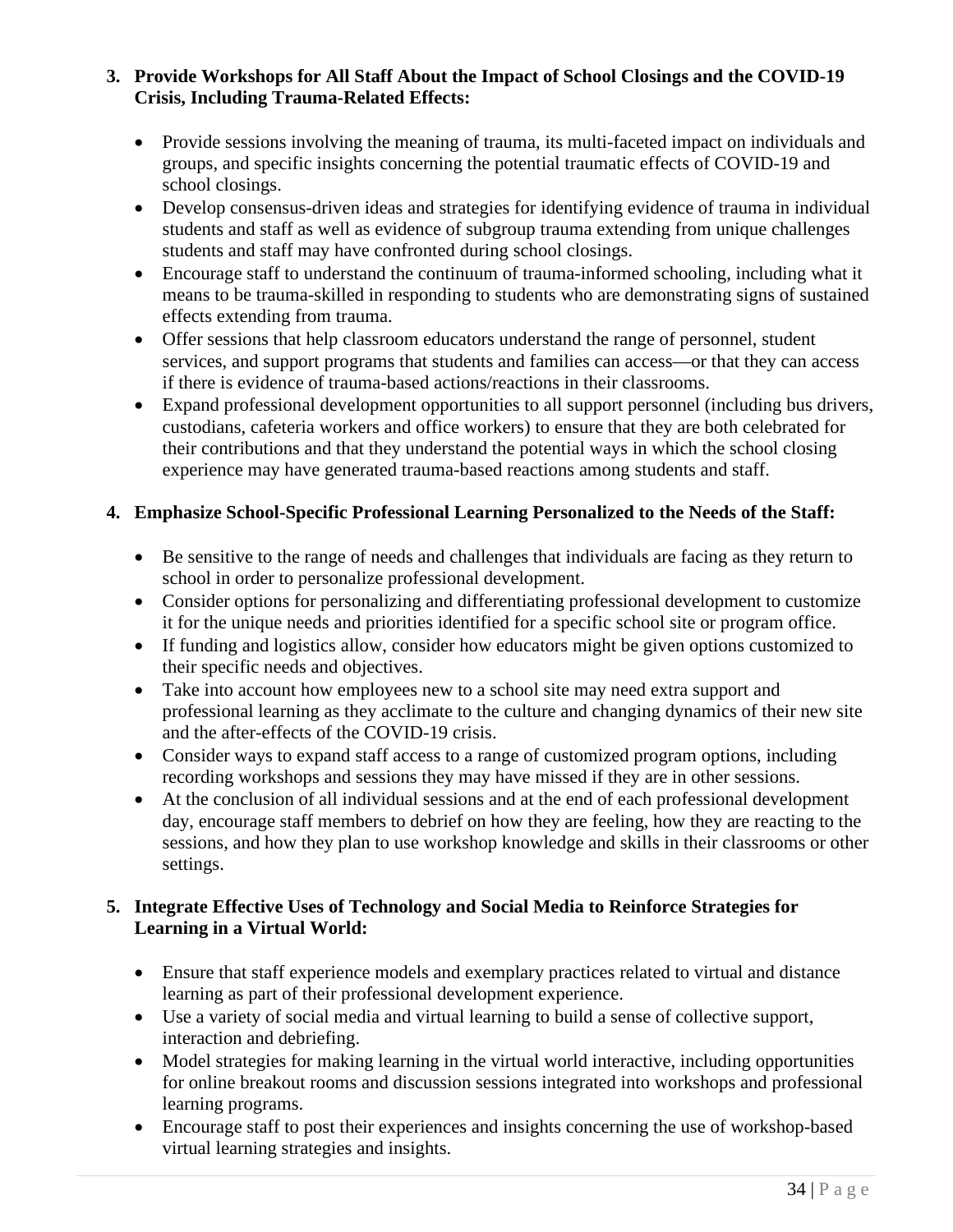- Showcase throughout the year examples of elementary, middle and high school teachers using technology and social media effectively in their classrooms and schools.
- Integrate synchronous and asynchronous virtual learning experiences, ensuring that individuals unable to attend a session in person have access to a virtual learning archive of prior workshops, discussion sessions and webinars.
- Highlight for staff available webinars and other resources aligned with school and district priorities and problems of practice related to reopening and strategic planning focus areas.

# **6. Anticipate Unique Challenges Related to Reopening and Engage Participants in Using Design Thinking to Address Potential Problems of Practice:**

- Present to staff the concept of "design thinking," encouraging them to follow its key steps as they identify and generate solutions to problems of practice arising from reopening and COVID-19-related issues and concerns.
- Encourage professional development participants to develop a deep understanding of the members of the learning community they serve, especially their students and families, reinforcing SEL dispositions such as empathy.
- Engage participants in identifying emerging problems and "unpack" them by questioning the problem, questioning related assumptions, and questioning implications.
- Pose to participants COVID-19 problems with solutions that are ill-defined or unknown, reframing the problem in practical and humane ways.
- Ask participants to adopt a hands-on approach to prototyping and testing proposed solutions.
- Encourage participants to use their design thinking solutions in their classroom and school settings, providing tools and platforms for them to share updates and insights.

# **7. Integrate into Professional Development Strategies and Actions Designed to Support Staff in Addressing Learning Gaps and Disproportionality Issues Extending from the Crisis:**

- Reinforce research and current reporting that confirm the potential for major learning gaps for all students as they return to school.
- Ask participants to brainstorm and identify priorities related to these gaps, including ways they can support students in transitioning to higher grades or course levels while addressing areas in which their knowledge and skills may be underdeveloped as a result of closings.
- Encourage educators to determine "power standards" (i.e., standards with a high level of significance, transferability and foundational strength) that students should have mastered in the previous grade level and generate suggestions for integrating those standards into initial lessons and units.
- Engage participants in discussions of strategies to assess student achievement data to identify individuals and groups who may be most at-risk because of school closings.
- Explore strategies for staff to address the needs of special populations, including students with Individualized Education Plans, English Learners, Gifted, and Title 1 learners.
- Develop strategies to address issues of disproportionality extending from students' inequitable access to technology, internet and virtual learning resources.
- Ensure that participants understand the assessments and data analysis measures they can use or access to identify and address emerging or continuing learning gaps.
- Integrate school improvement plans into these discussions, reinforcing staff understanding of school and district priorities related to identified learning gaps and disproportionality issues.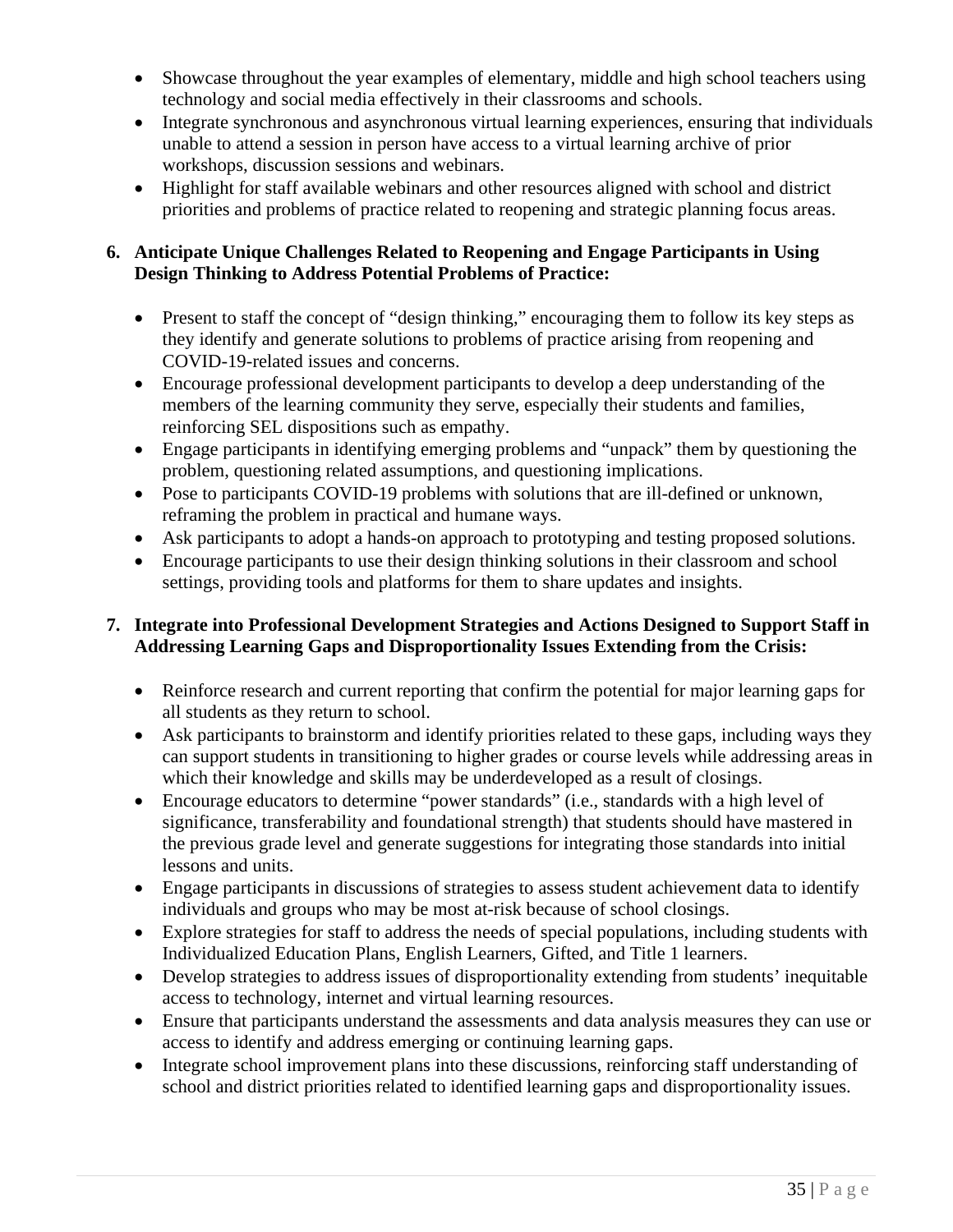# **8. Model Cultural Responsiveness as Part of Your Professional Learning Activities:**

- Ensure that staff members explore and understand the significance of students' cultures and backgrounds as key parts of their life experience and education.
- Explore with staff what it means to be "culturally responsive," including integrating whenever possible multiple perspectives, references to students' various cultural traditions, and strategies to understand how culture can shape and inform students' perceptions and construction of meaning involving key themes, issues and events.
- Encourage staff to reflect on how students' various cultures and communities may have been impacted by the COVID-19 crisis, including differing perspectives about health, safety, security and well-being.
- Ask staff to analyze the implications of available student achievement data and academic progress using the lens of disaggregation (i.e., how have different student subgroups and communities been affected by the crisis?).
- Brainstorm ways to have teachers and other staff use a range of culturally responsive strategies for welcoming students back to school and addressing emerging needs and concerns.

# **9. Expand the Range of Designs Used to Deliver Professional Learning Related to Reopening:**

- When using keynote speakers, employ available technology so staff members can hear the speaker(s) without having to leave their school or home (if virtual learning continues in the district).
- Extend and refine staff members' use and competency related to Zoom, social media and online lesson design and delivery.
- Integrate a range of designs to model interactivity and participant-sensitive pacing during professional learning sessions, including opportunities for electronic voting, expression of opinions, breakout chat groups, and other platforms.
- Offer opportunities for staff to identify areas of concern or need related to the use of technology in their classrooms and schools, including varying degrees of students' home access to internet and hardware.
- Identify and present models and exemplars of effective virtual learning to showcase techniques and resources available to teachers to help them replicate these best practices.
- Encourage follow-up collaborative planning and action research as participants move beyond opening-of-school professional development into the academic year.

## **10. Use Opening-of-Schools Professional Learning as a Springboard for Sustained Professional Development Throughout the 2020-21 Academic Year:**

- Reinforce that the coming academic year is a journey that staff and students will move through together.
- Use feedback generated during opening professional development sessions to chart a course for follow-up professional learning throughout the coming academic year.
- Encourage staff to form study groups and discussion teams to extend and refine their initial professional development experiences, including opportunities for sharing lessons and resources for teachers across schools teaching the same courses or grade levels.
- Plan professional learning for the coming academic year as an extension of the needs analysis conducted at the time of school reopening, including strategic planning for the possibility of a second wave of school closings that may occur if another wave of COVID-19 cases impacts the district or region.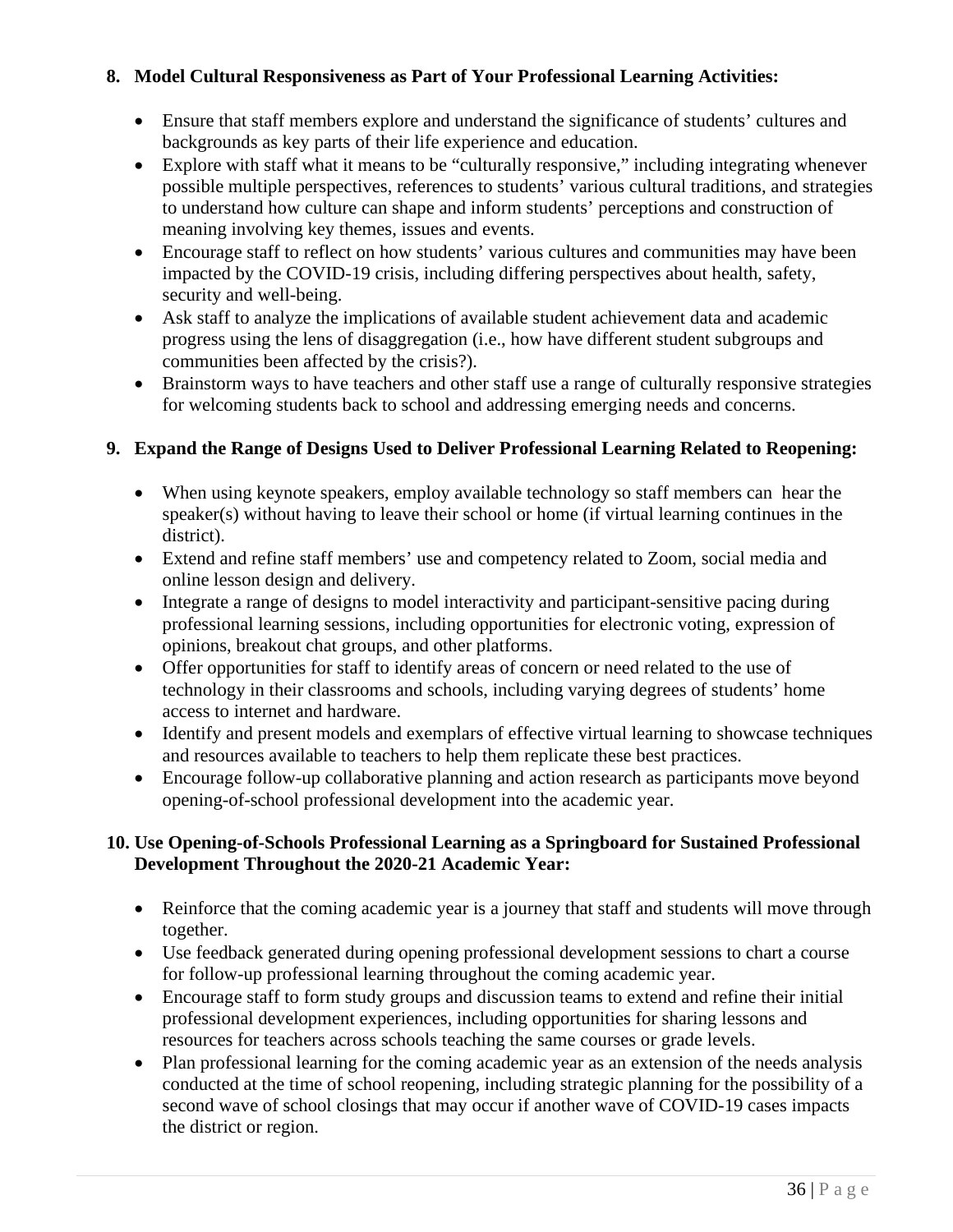# Action Steps for Priority Eight

# **Transform Curriculum, Instruction and Assessment**

<span id="page-36-0"></span>Task force superintendents were unanimous in their assertion that the COVID-19-related crisis has allowed us to examine how we design our curriculum, teach our students, and monitor their progress. Their recommendations reinforced the adage that in crisis there is opportunity. Their recommendations included the following:

- Written curriculum must continue to address required standards, but it should reflect what we have learned during the crisis: the need for personalization, differentiation and social-emotional learning to become key components of our curriculum design process.
- The teaching-learning process must be personalized and differentiated to accommodate the range of readiness levels, interests and learner profiles evident in the students we are serving.
- Assessment cannot return to traditional practices. It must become more balanced and emphasize coaching-based formative assessment vs. teaching to the test.
- Amid the COVID-19 crisis, we have all seen the inadequacy of a test-driven organizational culture. We must take a more holistic approach to assessment.
- We need to emphasize performance assessment and project-based learning while providing immediate and sustained feedback and coaching, monitoring and assessing student progress, including learners' acquisition and deepening of such SEL-related skills as self-regulation, interpersonal communication and citizenship.

#### <span id="page-36-1"></span>**Section One: Redefining Curriculum as a System for Promoting and Monitoring Learning**

As schools plan to reopen in the coming months, the next academic year can be a vehicle for transforming education as we know it. Curriculum leaders Fenwick English and Allan Glatthorn consistently emphasized that curriculum is not just written guides and lessons. Instead, it is a system for promoting and monitoring student learning. The COVID-19 crisis has accented the interdependence of the various levels of a curriculum system articulated by English and Glatthorn:

- 1. **The Ideal/Organic Curriculum:** The documents and media used to express a district's values and guiding principles, including vision and mission statements. *Does the district's ideal curriculum reflect a commitment to the health, well-being, social-emotional growth and academic achievement of all learners accented so powerfully during this national crisis?*
- 2. **The Written Curriculum:** The written guides and supporting lessons used to inform the teaching and learning process within a district. *Are curriculum guides written to articulate a clear sequence of standards implementation while advocating for teaching-learning activities aligned with the needs of the Whole Child (i.e., health and physical development, social-emotional development and academic achievement)? Is the written curriculum clear, coherent, aligned and culturally responsive?*
- 3. **The Taught Curriculum:** What actually occurs in classrooms as teachers implement the written curriculum with learners. *Are classrooms inviting and engaging communities of learning? Do students see the purpose and meaning of the content and skills they are studying? Are classrooms personalized and differentiated to address students' varying readiness levels, interests and learner profiles?*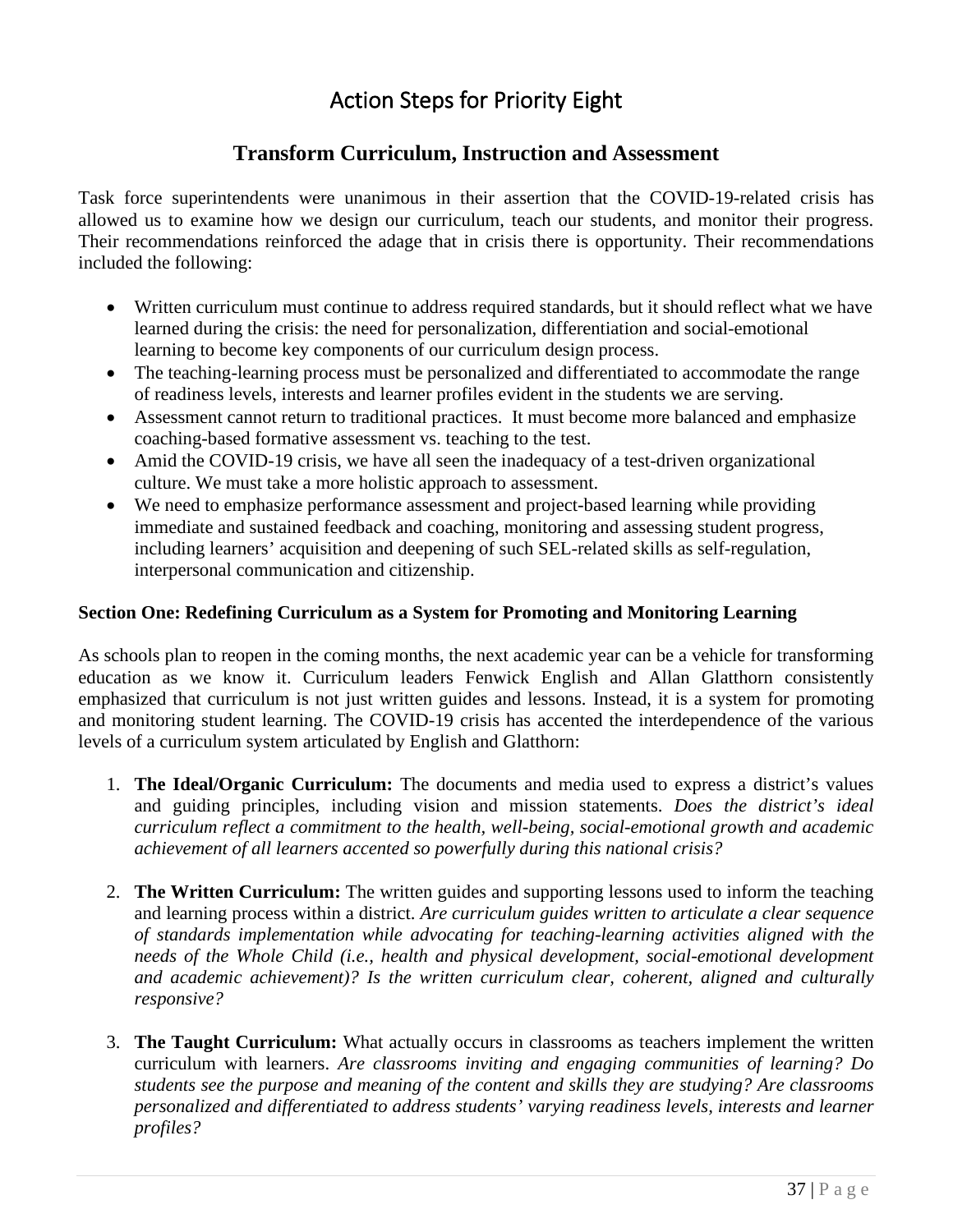- 4. **The Assessed Curriculum:** Those components of the curriculum identified for purposes of progress monitoring, assessment and evaluation. *Does assessment focus on key power standards for which all students are expected to achieve proficiency? Is assessment balanced in its approach, emphasizing a combination of diagnostic, formative and assessment feedback? Does assessment support the learning process rather than detracting from it (i.e., emphasizing student feedback and coaching rather than mechanical teaching-to-the-test)?*
- 5. **The Supported Curriculum:** The range of resources, professional learning and support systems necessary to ensure that all instructors are effective with their students. *Do all students have equitable access to needed resources, including internet access and hardware needed for distance learning? Does professional learning contribute value to teachers' expertise and competency to reinforce students' access to a rigorous and engaging curriculum and address the individual needs of all learners?*
- 6. **The Learned Curriculum:** The knowledge, skills and habits of mind acquired by students within the context of their formal school experience. *Do all students develop proficiency of identified curriculum power standards? Do the various levels of the curriculum support student growth and development in becoming a life-long learner? Can every student see himself or herself in the curriculum they are studying?*
- 7. **The Hidden Curriculum:** The unconscious or unexpressed issues that arise when there is a lack of alignment between or among various levels of the district's curriculum. *Do staff or students experience a sense of mixed signals or contradiction between what is articulated and what is practiced? Are there areas in your curriculum system that show issues related to misalignment?*

#### <span id="page-37-0"></span>**Section Two: Suggested Action Steps for Transforming Curriculum, Instruction and Assessment During Reopening and the Coming Academic Year:**

What are the implications of reopening and the upcoming academic year for curriculum, instruction and assessment? The following action steps surfaced throughout the task force discussions:

- 1. **Revisit Your Ideal/Organic Curriculum to Address Emerging Priorities:** How do your vision, mission and guiding principles reflect the priorities and lessons learning during the crisis?
	- Ensure that your vision statement identifies a true "North Star" to which your school district is heading in offering a Whole Child approach to education.
	- Make certain that your mission statement reinforces the importance of social-emotional learning and health/physical growth and development as essential components of students' academic achievement.
	- Incorporate into district guiding principles performance indicators for monitoring students' health, physical development and social-emotional growth in addition to their academic progress.
- 2. **Ensure That Your Written Curriculum Integrates Social and Emotional Learning:** How can you use the COVID-19 crisis as an entry point for discussing and addressing gaps or structural issues related to your written curriculum, including its pacing and sequencing?
	- Use school closings to revisit the extent to which your written curriculum has clearly articulated content and performance standards sequenced in a logical and spiraling way.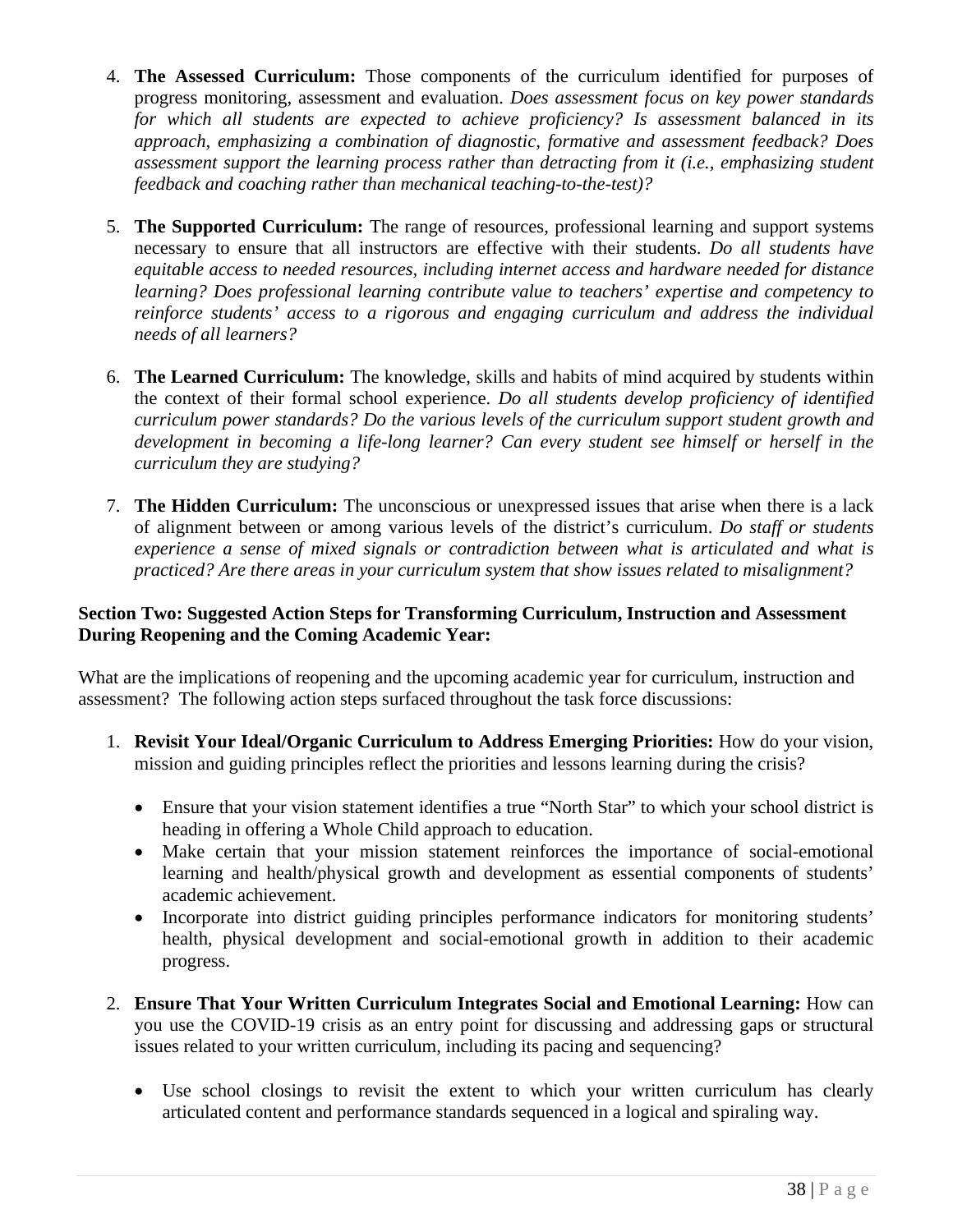- Use feedback from teachers, students and parents about the issue of power standards: To what extent were the most significant and spiraling (i.e., reused and revisited with increasing levels of depth and proficiency) academic standards clearly articulated to allow for ease of lesson design and delivery during school closings?
- Determine areas of your written curriculum in which social-emotional learning standards might be integrated so that they become a part of ongoing progress monitoring.
- Ensure that your written curriculum reinforces routines, classroom management strategies, and community building needed to ensure a safe, orderly, healthy and engaging learning environment in each classroom and content area.
- Make certain that your written curriculum is culturally responsive, developing all learners' cognitive skills, processes and habits of mind essential for becoming an independent learner.
- 3. **Develop Recommendations and Performance Indicators for Instruction That Addresses the Whole Child and COVID-19-Related Issues:** What are the unique challenges and needs that both students and staff will have as they reenter school and adjust to this new normal?
	- Ensure that all staff, including teachers, paraprofessionals and support staff, have the knowledge and skills to support effective virtual learning.
	- Develop recommendations and performance criteria for what effective lessons and units should look and feel like when presented virtually via distance learning.
	- Anticipate the need for students and staff to express their experiences, emotions and feelings resulting from the COVID-19 crisis and the challenges—and opportunities—of reopening.
	- Ensure that lessons always include strategies and processes that reinforce norms, protocols and routines that support students' sense of safety, support and efficacy (e.g., morning meetings, class community debriefings about what works and doesn't work, opportunities for celebration and acknowledgment, team building).
	- Make certain that lesson design reinforces group interdependence, collaboration and mutual support, including ongoing use of cooperative learning structures (e.g., Think-Pair-Share, small-group discussions and debriefings, JIGSAWs, games and tournaments, etc.).
	- Encourage small- and large-group debriefings and discussions, including opportunities to discuss and debate alternative perspectives and points of view about key topics and issues.
	- Emphasize the importance of teacher modeling and coaching related to students' ability to self-regulate, engage in metacognitive reflection, apply interpersonal communication and conflict resolution skills, and display ethical citizenship.
	- Help teachers to understand the range of trauma-based behaviors that may affect students' learning experiences and potential disciplinary issues.
- 4. **Determine How Your Assessed Curriculum Will Need to Change in Response to Student Needs:** To what extent does your assessment system need to be revised and expanded to ensure a balanced approach to student progress monitoring?
	- Use school closings as a discussion point for revisiting current models of assessment and evaluation of student progress. To what extent do you use a balanced approach that includes diagnosis, ongoing feedback via formative assessment, and evaluation based on determining all students' successful mastery of key power standards?
	- Provide professional learning to support teachers' use of coaching strategies that deliver criterion-based feedback and support students' progress toward independent application of key knowledge and skills.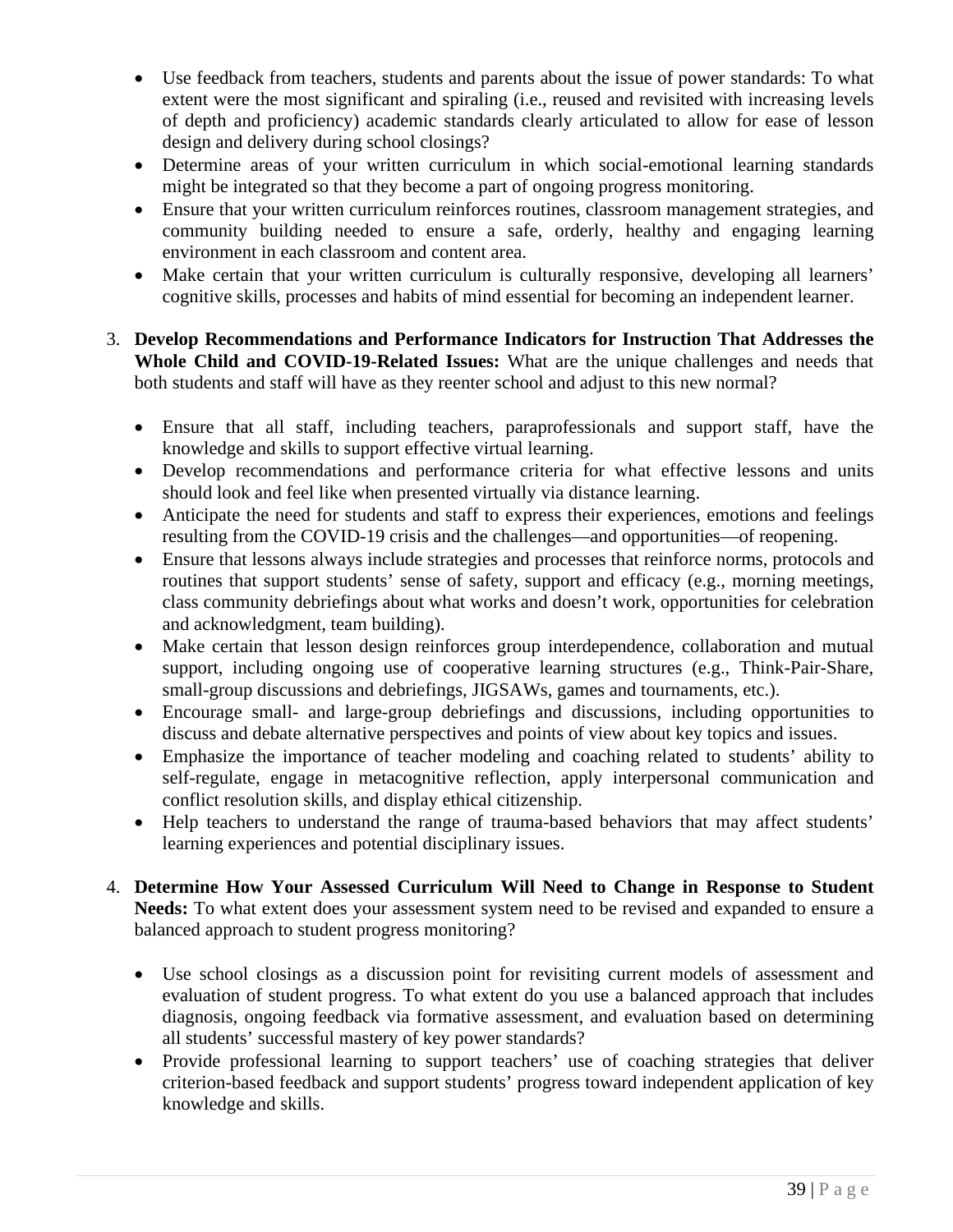- Incorporate into your approach to progress monitoring, strategies and processes for monitoring students' development of social-emotional learning skills and competencies, including selfregulation, interpersonal communication and citizenship.
- Emphasize the value of authentic, performance-based assessment, including culminating independent and small-group projects that are authentic and engaging for learners.
- Assess the extent to which your current assessment system addresses students' varying readiness levels, interests and learner profiles.
- 5. **Assess Your Supported Curriculum to Ensure It Reinforces Your Reopening Infrastructure:**

To what extent did the COVID-19 crisis reveal inequities and disproportionality concerns related to textbooks, supporting materials, technology and distance-learning resources, and emerging professional development priorities?

- Continue your efforts to provide equitable access of all students to resources needed for virtual learning, including technology as well as reliable broadband/internet access.
- Consider how you will support bifurcated models of schooling, including the possibility of some students and teachers engaged in in-person learning while others are working remotely.
- Encourage staff to see the power of collaboration to ensure that classroom teachers can address the range of needs and emotional issues students may face during reopening (e.g., knowledge of counseling, health, social and psychological services, and related internal and community organizations available to students and their families).
- Investigate the implications for textbooks and support materials if your school district uses a multi-modal approach, including some students learning in-person while others learn virtually.
- Analyze the major impact of COVID-19 and school closings on special populations, including the services and supports students will require in such areas as Special Education, English Learners, Title I, and Talented and Gifted).
- 6. **Expand Your Focus on Student Learning to Include Support and Monitoring Related to Issues Extending from COVID-19 and School Reopening:** To what extent is reopening an opportunity to examine and adjust your approach and focus related to monitoring student progress and achievement?
	- Form crisis intervention teams to address current and emerging issues related to trauma, health, safety and potentially unreported incidents of abuse experienced by students.
	- Use feedback from staff and community to identify areas of strength and areas in need of enhancement related to available student services, counselors, health resources, safety protocols, communication and social and psychological services.
	- Examine the quality of your data dashboard and its capacity to provide meaningful and timely data about the range of needs and issues that students may be facing as they return to school.
	- Provide both professional learning and community outreach sessions to ensure that staff, families and community members are updated about the reopening process and services and resources available to them.
- 7. **Evaluate Potential Gaps and Contradictions That May Result in a Hidden Curriculum During Reopening:** How do patterns and behaviors observed among students, staff, parents and community members during school closings suggest areas in which omissions or contradictions are evident in your district's curriculum system?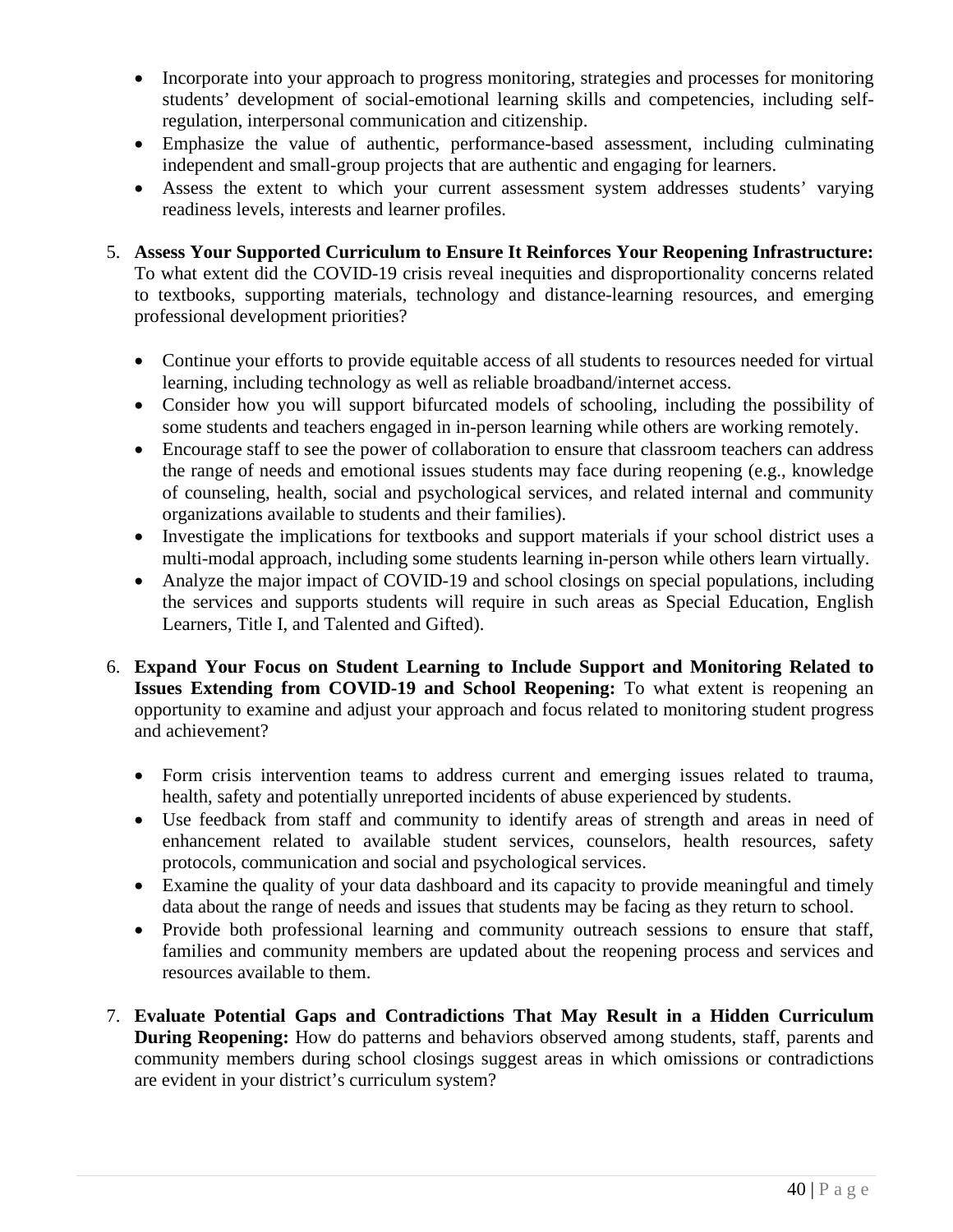- Engage staff in ongoing discussions and feedback sessions related to curriculum alignment. To what extent do your written, taught, assessed, supported and learned curricula align? Are there areas in which misalignment is present?
- Begin study groups and action research teams to address identified problems of practice extending from these initial discussions.
- Incorporate suggestions and recommendations into the next budget-planning cycle to address resources needed to eliminate causes of a "hidden curriculum."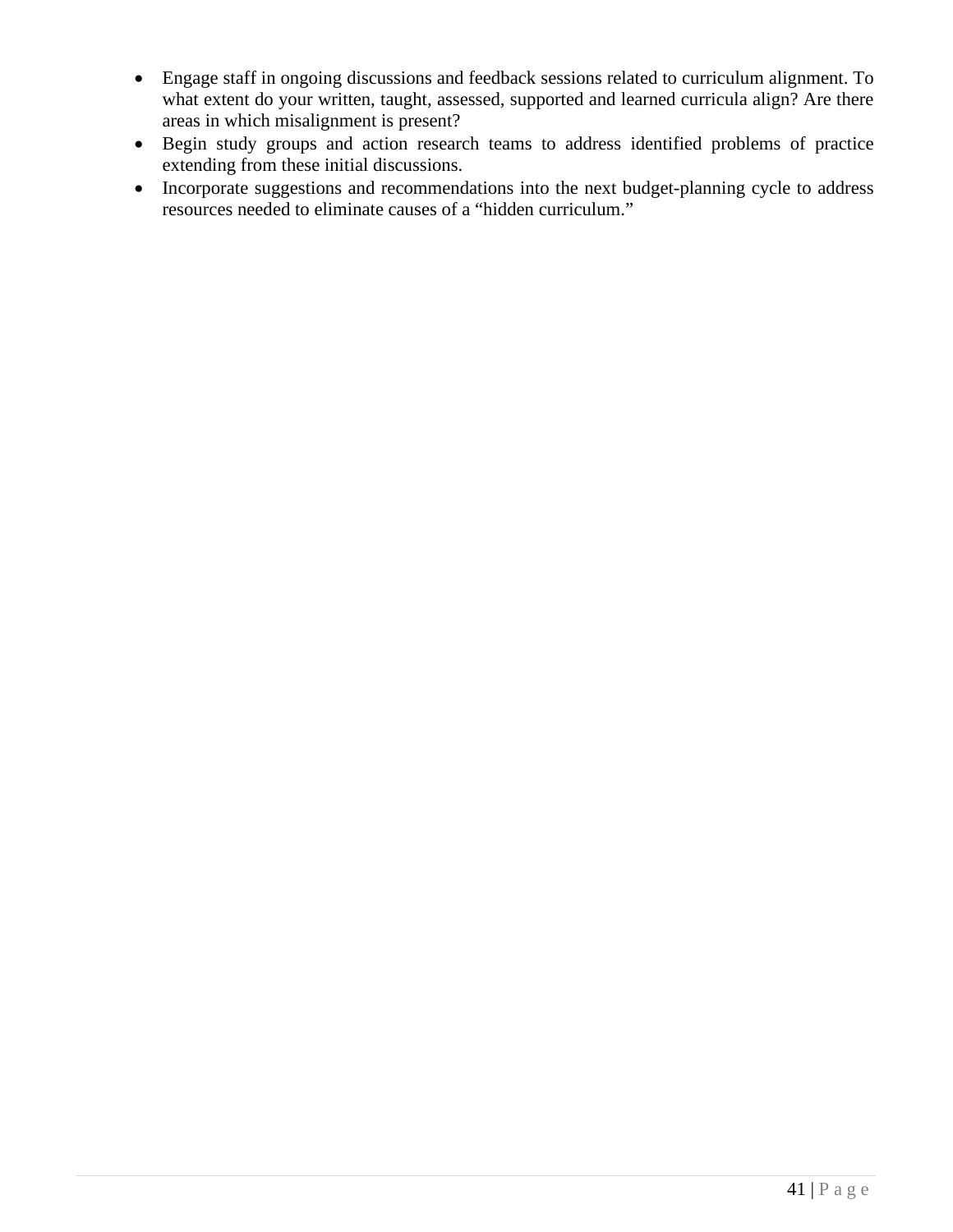# Action Steps for Guiding Principle Nine

# **Anticipate Potential Budget Shortfalls and COVID-19-Related Expenses**

<span id="page-41-0"></span>Task force superintendents consistently voiced their concern about anticipated immediate and long-range budget shortfalls and expenses extending from this crisis. All of them are facing some form of budget reduction or reallocation during the present fiscal year. Many are also hearing about potential major reductions (ranging from 16% to 18% of projected budget allocations) during the coming fiscal year. School district budgets are subject to the compounded impact of federal, state and local budget cuts, the confluence of which can be dire. Concerns expressed included the following:

- Dealing with existing and proposed budget reductions and their potential impact on service delivery, staff cost-of-living raises, and related contractual obligations;
- Addressing the need for local, state and federal agencies to allow for a greater range of budget adjustments and reallocations to deal with COVID-19-related contingencies;
- The very real impending priority of building a reopening response infrastructure that will include vetting and purchasing of masks, PPEs, thermometers and related testing equipment, expanded bus availability (to accommodate alternative scheduling models), and costs related to sanitation and building maintenance; and
- Recurrent concerns about public perceptions: e.g., *The minute we open schools, people will think everything is open. How do we message people in the community about reopening and the necessary restrictions and protocols we must follow to ensure the health and safety of students and staff?*

## <span id="page-41-1"></span>**Section One: Anticipating Budget and Fiscal Issues Associated with Reopening**

- 1. Gather information concerning local, state and federal funding sources related to building a COVID-19 response infrastructure that will meet the needs of returning students and staffs.
- 2. Analyze budgetary implications of health, safety and sanitation equipment purchases necessary for successful reopening (e.g., thermometers, thermal imaging technology, sanitation equipment and supplies).
- 3. Anticipate funding implications related to space configurations required for social distancing, including the possibility of using and/or leasing adjacent or accessible buildings outside of the immediate school structure.
- 4. Analyze transportation implications of reopening, including potential need for leasing of buses to address the transporting of students if an alternating schedule configuration (e.g., A-Week/B-Week) is used or if schools use a half-day model, alternating students in attendance.
- 5. Investigate staffing implications and related funding issues if additional teachers and paraprofessionals are needed to provide intervention, coaching and support for students demonstrating learning gaps that require intensive intervention.
- 6. Continue to build your technology infrastructure, including processes for dealing with lost equipment and resources if students have moved or cannot be located during school closings.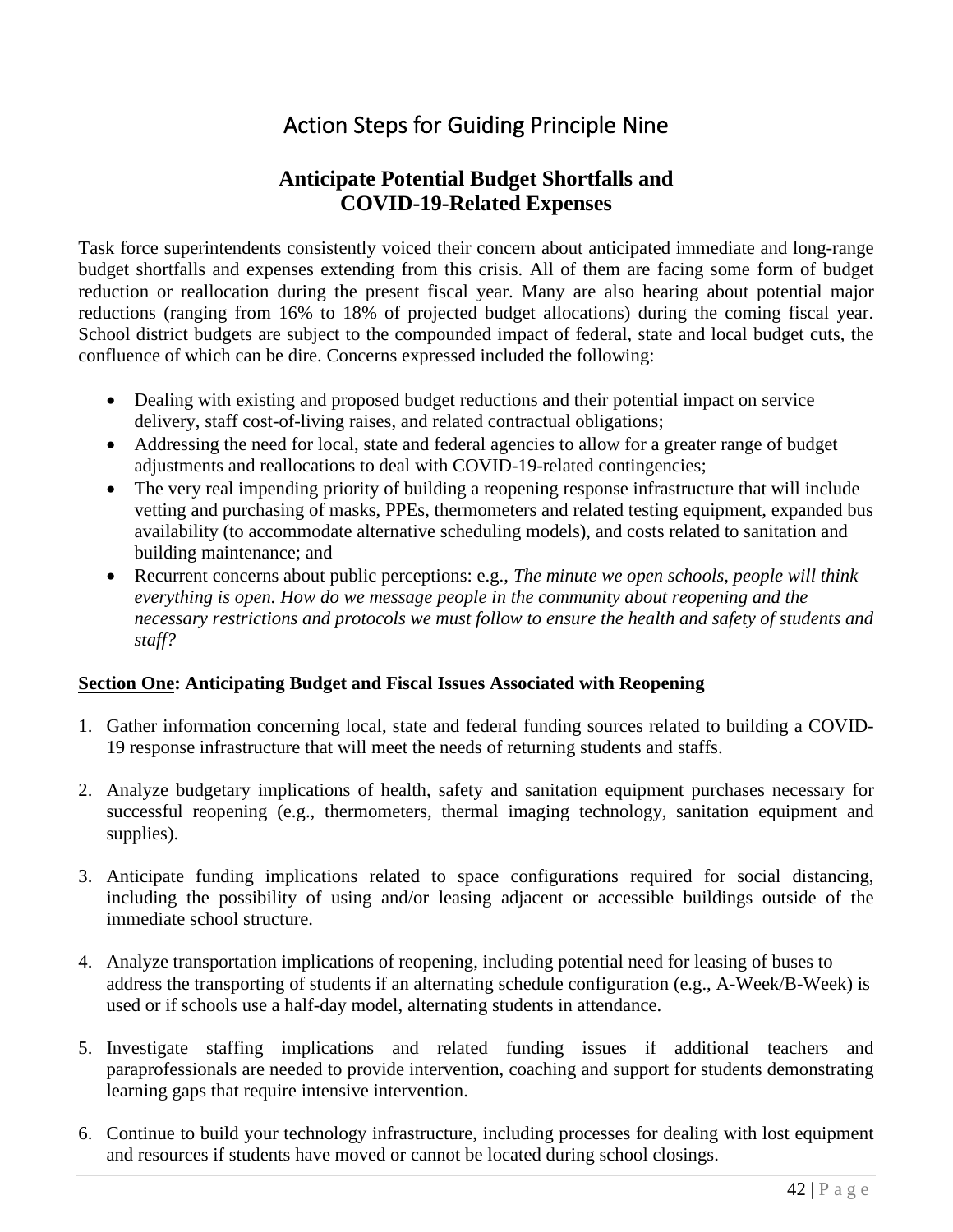- 7. Address the stark reality of contract issues involving negotiated salaries.
- 8. Analyze the implications of some staff and students requiring at-home accommodations because of compromised health (i.e., how will their needs be supported in addition to the regular schooling process?).
- 9. If possible, expand professional development funding to accommodate emerging needs for training in areas such as virtual learning, technology integration, social and emotional learning, and traumaskilled education.
- 10. Work collaboratively with local, state and federal agencies to ensure that the most accurate and recent information concerning funding sources—and potential cutbacks—are accessed and addressed expeditiously.

# <span id="page-42-0"></span>**Section Two: Navigating Federal and State COVID-19 Funding Cycles**

Superintendents consistently cited the continually changing landscape associated with federal funding and state pass-through funding initiatives. It is imperative that district leaders stay informed about recurring budget cycles and get clear interpretations of how funding can be used. A major recurrent issue in the task force discourse centered on the ways in which Secretary of Education Betsy DeVos is emphasizing reallocation of Title I funding for use with private and parochial schools. Following is a synthesis of current federal and state COVID-19-related funding cycles and priorities:

## **Phase 1: Coronavirus Preparedness and Response Supplemental Appropriations Act (3/6/20)**

- 1. \$8.3 billion emergency package; 3x request from White House.
- 2. Includes \$2.2 billion to help federal, state and local health agencies prepare for and respond to COVID-19.

## **Phase 2: Families First Coronavirus Response Act (3/18/20)**

#### **1. Nutrition Provisions:**

- \$500 million for the Special Supplemental Nutrition Program for Women, Infants, and Children (WIC) to provide nutrition assistance for children and their mothers who have lost their jobs as a result of the outbreak.
- \$400 million for The Emergency Food Assistance Program to help local food banks meet increased need for low-income Americans.
- \$100 million for nutrition assistance for Puerto Rico and other U.S. territories.
- A provision that allows the Department of Agriculture to approve state plans to provide emergency Electronic Benefit Transfer (EBT) food assistance to households with children who would otherwise receive free or reduced-price school meals in the event that their school is closed (The MEAL Act).
- Gives the Secretary of Agriculture the authority to approve state waivers addressing nutrition assistance with school closures even if it increases cost to the federal government.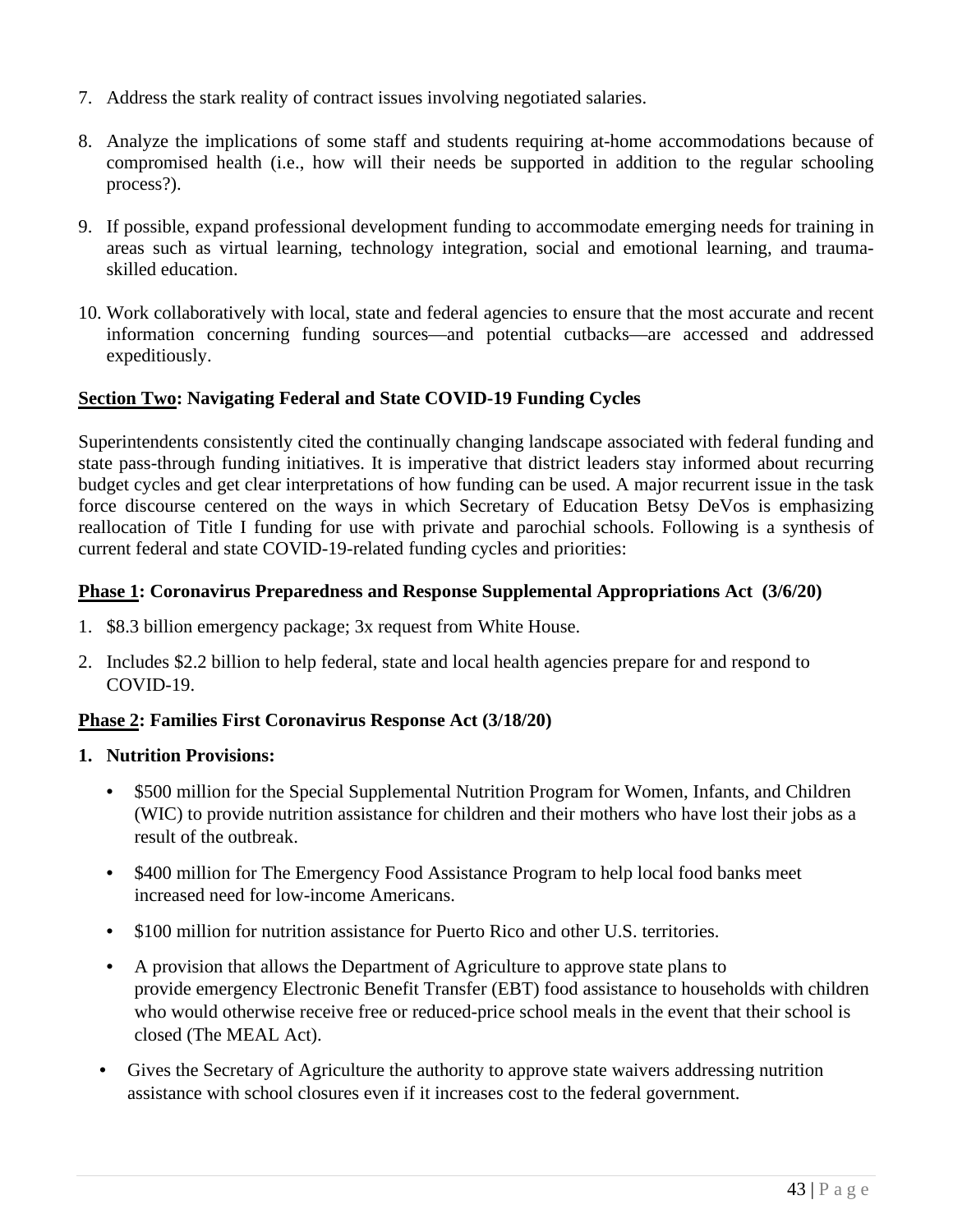- Provides provisions to allow child and adult care centers to serve food to go, allow the Secretary of Agriculture to waive meal pattern requirements in child nutrition programs if there is a disruption in food supply, and allow the Secretary of Agriculture to issue nationwide school meal waivers during the emergency.
- Allows participants to be certified for WIC without being physically present at a WIC clinic.
- Suspends work requirements for the Supplemental Nutrition Assistance Program (SNAP) during the emergency.
- Allows states to request waivers for emergency CR-SNAP benefits to existing SNAP households up to the maximum monthly allotment.

## **2. Health Provisions:**

- Provides free COVID-19 testing to all Americans, regardless of insurance.
- Medicaid and CHIP, which cover over 45 million children between the two programs, will cover diagnostic testing, including the cost of a provider visit to receive testing, with no cost to the patient.
- Increases states' federal medical assistance percentage (FMAP) for public health programs like Medicaid and CHIP for the duration of the emergency.
- Increases Medicaid allotments for U.S. territories.
- Ensures that American Indians and Alaskan Natives do not experience cost sharing for COVID-19 testing.

## **3. Paid Sick Leave, Unemployment Insurance and Family and Medical Leave Provisions:**

- Provides employees of employers with fewer than 500 employees the right to two weeks of fully paid leave when they are sick, or two weeks of paid leave at 2/3 of their normal rate to care for a family member.
- Provides employees of employers with fewer than 500 employees the right to take up to 12 weeks of job-protected leave.
- Provides \$1 billion in 2020 emergency grants to states to meet the increased need for Unemployment Insurance (UI) benefits.
- Provides several tax breaks for employers who give their employees mandatory paid leave during the emergency.

## **Phase 3: CARES Act (Passed 3/27)**

- 1. \$15.5 billion for the Supplemental Nutritional Assistance Program.
- 2. \$8.8 billion for Child Nutrition Programs to ensure students receive meals when school is not in session.
- 3. \$3.5 billion for Child Care and Development Block Grants, which provide childcare subsidies to low-income families and can be used to augment state and local systems.
- 4. \$750 million for Head Start early-education programs.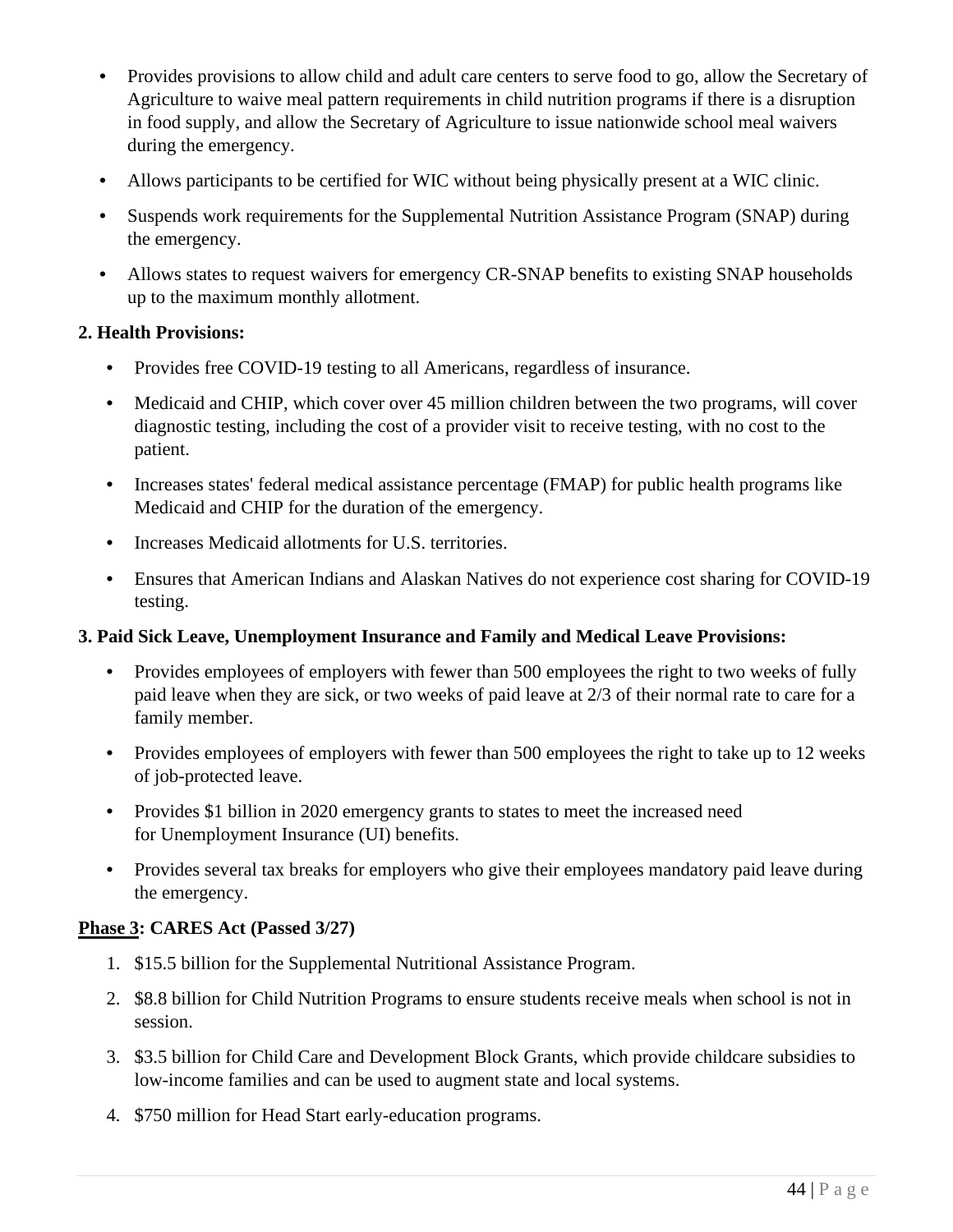- 5. \$100 million in Project SERV grants to help clean and disinfect schools and provide support for mental health services and distance learning.
- 6. \$69 million for schools funded by the Bureau of Indian Education.
- 7. \$5 million for health departments to provide guidance on cleaning and disinfecting schools and day-care facilities.
- 8. The \$13.5 billion in stabilization fund money could be used to provide K-12 students internet connectivity and internet-connected devices; a separate item in the bill for rural development provides \$25 million to support "distance learning."

# **Using CARES Act Funding:**

- 1. Under the CARES Act, states and districts are set to receive \$13.2 billion for K-12. The money must be spent by September 2021, although it's not clear whether the funding can be directed at costs already incurred related to the pandemic ( that is our hope).
- 2. There is an urgent push by governors to expedite the process for moving these funds to districts, which AASA supports, but it still could be at least two months before they show up in districts' coffers.
- 3. Once the funds are released, districts can use them in several ways:
	- For any activity authorized in ESSA, IDEA and Perkins CTE;
	- To coordinate with public health departments to prevent, prepare and respond to COVID-19;
	- To address the unique needs of low-income students, students with disabilities, English learners, racial and ethnic minorities, homeless and foster care youth;
	- For PD for staff on sanitation and minimizing spread of pandemic and purchasing supplies to clean and sanitize buildings; and
	- Planning for and coordinating long-term closures including how to provide meals.

## **Phase 4: COVID Package (4/23/20):**

• The proposal includes \$310 billion for the Paycheck Protection Program, including setting tens of billions aside for smaller lenders, \$25 billion for testing, and \$75 billion for hospitals.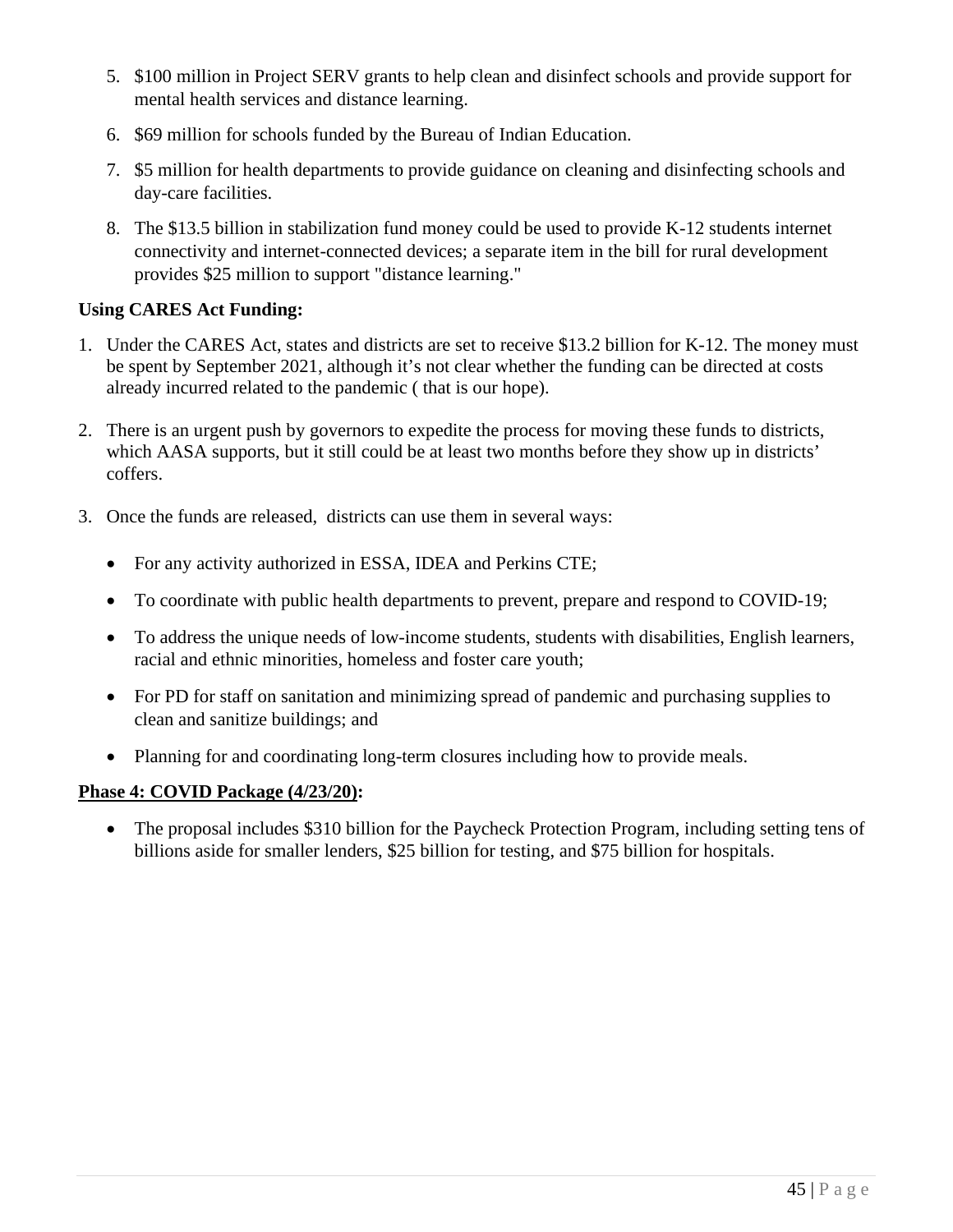# Action Steps for Guiding Principle Ten

# **Embrace a New Paradigm for Post-COVID-19 Education**

<span id="page-45-0"></span>Finally, task force superintendents were unanimous in their belief that we have entered a new age of education in the United States and around the world. The new emerging paradigm includes the following key focus areas and processes:

- An expanded and renewed commitment to educational equity, ensuring that all learners have access to broadband communication and the internet and have the resources to learn in a virtual environment;
- The absolute necessity to take a Whole Child approach to students' education, including sensitivity and responsiveness to their physical development and well-being, their sense of personal efficacy and self-regulation, their capacity for effective interpersonal communication and interaction, and their understanding of their responsibilities and roles as a citizen;
- The reality that distance learning and all its attendant opportunities and downsides is now a fundamental delivery system in our world, and districts must ensure that all staff receive professional learning to address this technology-based approach;
- The need for cross-functional teaming and collaborative structures/approaches to addressing crises such as the one we are experiencing, including expanded collaboration with agencies and organizations within the region (e.g., universities and community colleges, social service agencies, food banks, nonprofits, and businesses/corporations);
- The critical importance of ensuring consistent messaging and communication with all stakeholders within the learning community; and
- The reality that students, families and staff are engaged in a social experiment that is unprecedented in modern history.

The AASA superintendent task force on school reopening involved continuing discourse concerning the ways in which the COVID-19 crisis has reinforced and, in some cases brought to the surface of public education, major inequities, inequalities and disproportionalities inherent in our national system. Participants were united in their assertion that the reopening process can launch a transformation of public education as we know it. Specifically, we now have the opportunity to ensure students' equitable access to quality education that is personalized, differentiated and consistent with the rigors and demands of the technology-driven and change-dominated world of 21st century education.

Task force participants revisited the following themes related to this transformation process. They agreed about the importance of these themes becoming guiding principals for all educational districts and organizations, regardless of the design and approaches taken during the reopening process.

# **1. The Importance of Educating the Whole Child:**

- Traditional education in the industrial age emphasized conformity, consistency and predictability related to core academic outcomes and basic student proficiencies.
- In contrast,  $21<sup>st</sup>$  century education must emphasize a holistic approach to teaching, learning and assessment, including monitoring and supporting student health, well-being, interpersonal and social interaction and collaboration, efficacy, and academic progress.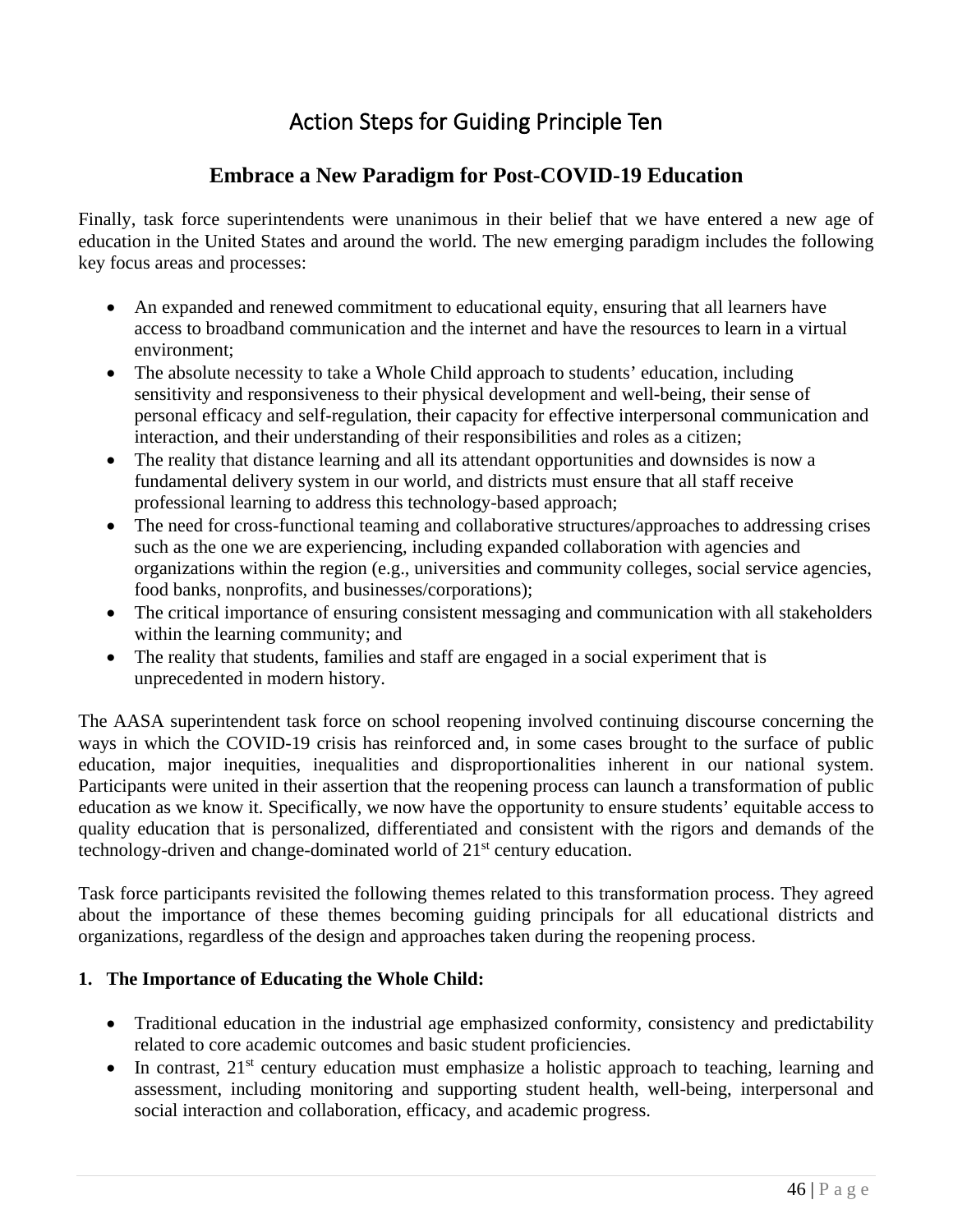- Task force participants strongly emphasized the value of ensuring that students experience schools as inviting, engaging and authentic places of learning in which they feel valued, known, respected and encouraged to succeed and thrive.
- Students' education must emphasize John Dewey's priorities for the purpose of education, including ensuring that all students become life-long learners, ethical citizens, and capable of success in chosen career pathways.
- A Whole Child approach is also culturally responsive and sensitive to students' backgrounds, cultural traditions and perspectives.

# **2. The Imperative of Addressing Inequities That Impede Student Achievement:**

- Task force participants were united in their assertion that the COVID-19 crisis and school reopening offers us an opportunity to address the significant inequities at the heart of public education. A recurrent discussion, for example, centered around the need for all students to have access to hardware and internet access more readily available in many suburban districts.
- The high incidence of COVID-19 cases and related mortality rates associated with highly diverse communities and regions finds parallels in patterns of underperformance and underachievement by many minority students.
- School and district leaders must work closely and consistently with community partners, including post-secondary education, governmental agencies, nonprofit service providers, early childhood, and health services to ensure that all students receive the care, support and resources needed to ensure their well-being and physical growth and development.
- The economic disproportionality evident in a range of districts and regions (including urban centers, rural locations and tribal settings) necessitates that educators unite in bringing resources and services necessary to bridge the inequity divide (including universal broadband/internet services, health services, and psychological/counseling services).

## **3. Health and Safety as Key Focus Points in Public Education:**

- As suggested previously, the COVID-19 crisis has revealed a multitude of educational and resource inequities. These inequities have consistently highlighted the radically differing access students and their families have to medical services and health support systems.
- Participating superintendents were adamant that geography should not determine the quality of education a student receives or the adequacy of health and safety services they can access.
- Superintendents were also clear that the range of traumas experienced by students and their families reinforces the necessity of a more coherent and consistent integration of health and safety education into students' curriculum.
- It also affirms the growing importance of community schools in which students and families can access on-site health and safety services and supports as part of school operations.

# **4. The Power of Clearly Articulated Communication Involving Policies, Practices and Funding:**

- An effective educational system benefits from leaders within the district and those in local, state, and federal agencies sending clear and consensus-driven messages and information concerning policies, protocols and funding streams.
- Superintendents in the task force emphasized that a major problem in facilitating responses to the COVID-19 crisis and the reopening of schools involves the confusing and sometimes contradictory information and requirements given them by different organizations.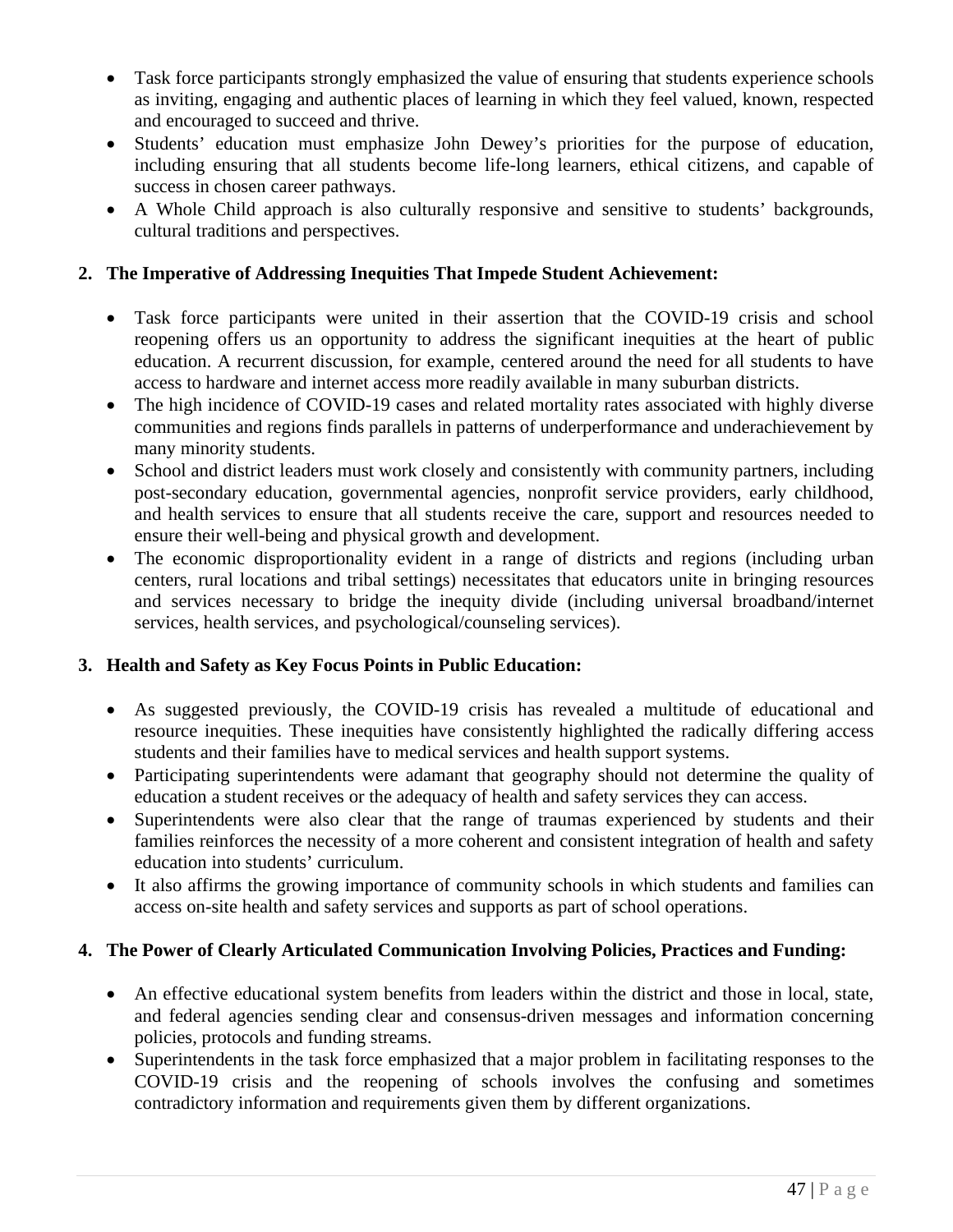- Transforming public education in a post-COVID-19 world requires effective communication that articulates a consensus-driven body of information that is timely, appropriately updated as data and requirements change, and coherently designed to ensure understanding by a range of education and community groups.
- It is especially critical that when a national pandemic or other crisis occurs, all levels of government are in agreement about messages communicated and protocols to be followed.

## **5. The Need for Social and Emotional Learning as an Integral Part of K-12 Education:**

- The task force superintendents unanimously agreed that social and emotional learning is an essential part of both school reopening and the future of public education as we know it.
- They recommended that staff receive meaningful professional development involving strategies and techniques for building a welcoming and engaging learning environment for all students.
- Schools and classrooms as true learning communities must incorporate SEL-related proficiency standards and related progress monitoring into the assessment of student progress.
- Key SEL focus areas should include supporting students to become self-aware and self-regulating; display effective in interpersonal and collaborative interaction and communication; monitor their emotional reactions, ensuring appropriate responses to conflict resolution and problem solving; and demonstrate the behaviors and habits of mind consistent with ethical citizenship.
- Direct instruction and coaching of students as they develop and apply SEL skills and competencies should be integrated into all levels of the curriculum.
- Similarly, professional development should include a focus on preparing educators to understand the importance of SEL and ways they can reinforce students' ability to apply SEL skills as lifelong learners.

## **6. The Necessity of Schools and Districts Becoming Trauma-Informed and Trauma-Skilled:**

- The COVID-19 crisis and related school closures has resulted in a range of trauma-related responses and reactions among students, staff and families.
- Research confirms the long-term effects of trauma (from physical and psychological abuse to health and food scarcity issues) on student achievement.
- Schools become trauma-informed when all staff members understand the nature of trauma and its impact on the individual, including long-lasting effects on learning, well-being and efficacy.
- They become trauma-skilled when educators are prepared to provide services and interventions necessary to address students' behaviors and issues extending from trauma they may have experienced.
- Professional development should also include ongoing emphasis on the importance of educators becoming both trauma-informed and trauma-skilled.

## **7. Virtual/Distance Learning as an Organic Component of Teaching and Learning:**

- Provide ongoing professional development to reinforce staff members' understanding, skills and confidence in the design and implementation of distance learning.
- Explore with staff strategies to ensure that virtual/distance learning is engaging, interactive and varied in its teaching-learning approaches (e.g., establishing purpose and clarity of lesson objectives, involving students in warm-up activities to activate and review prior learning, minimizing didactic/lecture-focused instruction in favor of cooperative learning structures, and using a range of student sub-grouping practices to reinforce connectivity and interaction).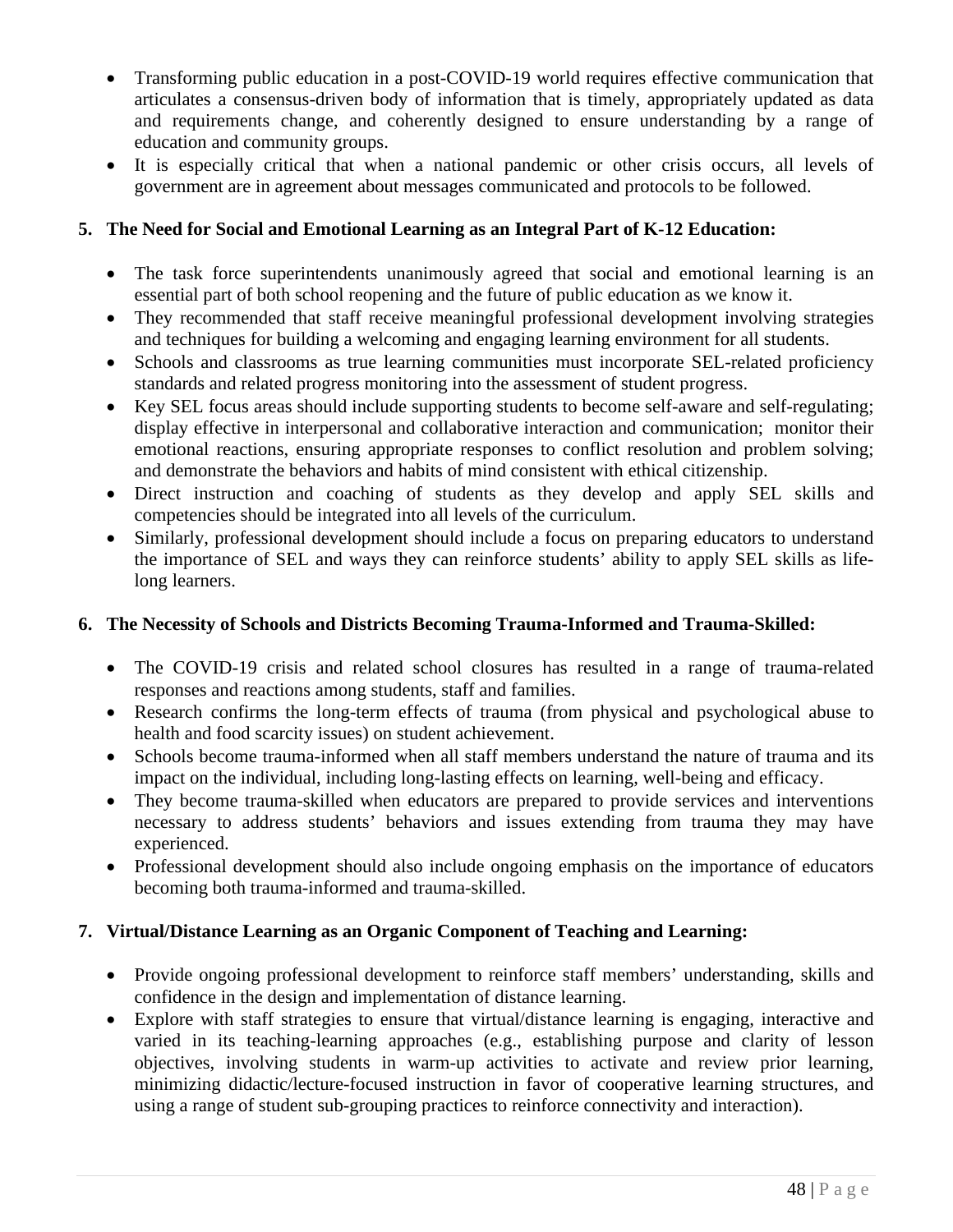- Integrate into virtual learning a range of social and emotional learning strategies, including virtual morning meetings, advisories, small-group coaching, and opportunities for group as well as individual reflection and self-assessment.
- Highlight examples of elementary, middle and high school virtual lessons that capture the criteria used by the district for exciting and engaging online learning activities.
- Incorporate range of feedback and progress monitoring tools and practices to help students monitor their progress toward standards proficiency, including reflection checkpoints, use of scoring rubrics, opportunities for peer feedback and coaching, and one-on-one and small-group feedback sessions.

## **8. The Power of Collaboration:**

- Encourage school-based and district-level staff to engage in ongoing opportunities for discussion, problem solving, and decision making.
- Reinforce the value of differing voices and perspectives as a vehicle for moving through reopening, including dignifying feedback and offering a variety of channels and platforms for staff to provide it.
- Continue to reinforce the value of cross-functional partnerships involving representatives from community organizations, parents, government agencies, businesses and college/university partners. They are vitally important in ensuring a holistic and consistent approach to school reopening in the face of ongoing community and regional health and safety concerns.
- Explore opportunities for using cross-functional team collaboration to apply for funding sources (e.g., federal grants and recovery funding programs), highlighting the ongoing effectiveness of community partnerships and public education.

## **9. The Need to Ensure That Every Student's Education Is Personalized, Differentiated, and Engaging:**

- Expand your district's efforts to incorporate social and emotional learning as a priority during school reopening and the coming academic year.
- Emphasize the value and necessity of addressing students' needs in a holistic way, including their health, physical growth and development, nutrition, emotional and interpersonal needs, as well as their academic achievement.
- Personalize students' educational experience by encourage options for choice concerning content and approach to demonstrating proficiency, alternative forms of assessment aligned with individual student learning modalities and varied and engaging learning strategy options.
- Encourage students to express their voice and perspectives as members of the learning community, including holding regular class meetings to discuss individual and group progress relative to community building and academic success.
- Whenever possible, differentiate instruction to address students' varying readiness levels, interests and learner profiles.
- Make learning engaging by emphasizing varied learning strategies, interactivity, construction of meaning, cultural responsiveness, and focus on experiential learning.
- Adopt the "10-2" rule: no more than 10 minutes of direct instruction or lecture without at least two minutes of student debriefing, interaction and experiential application.